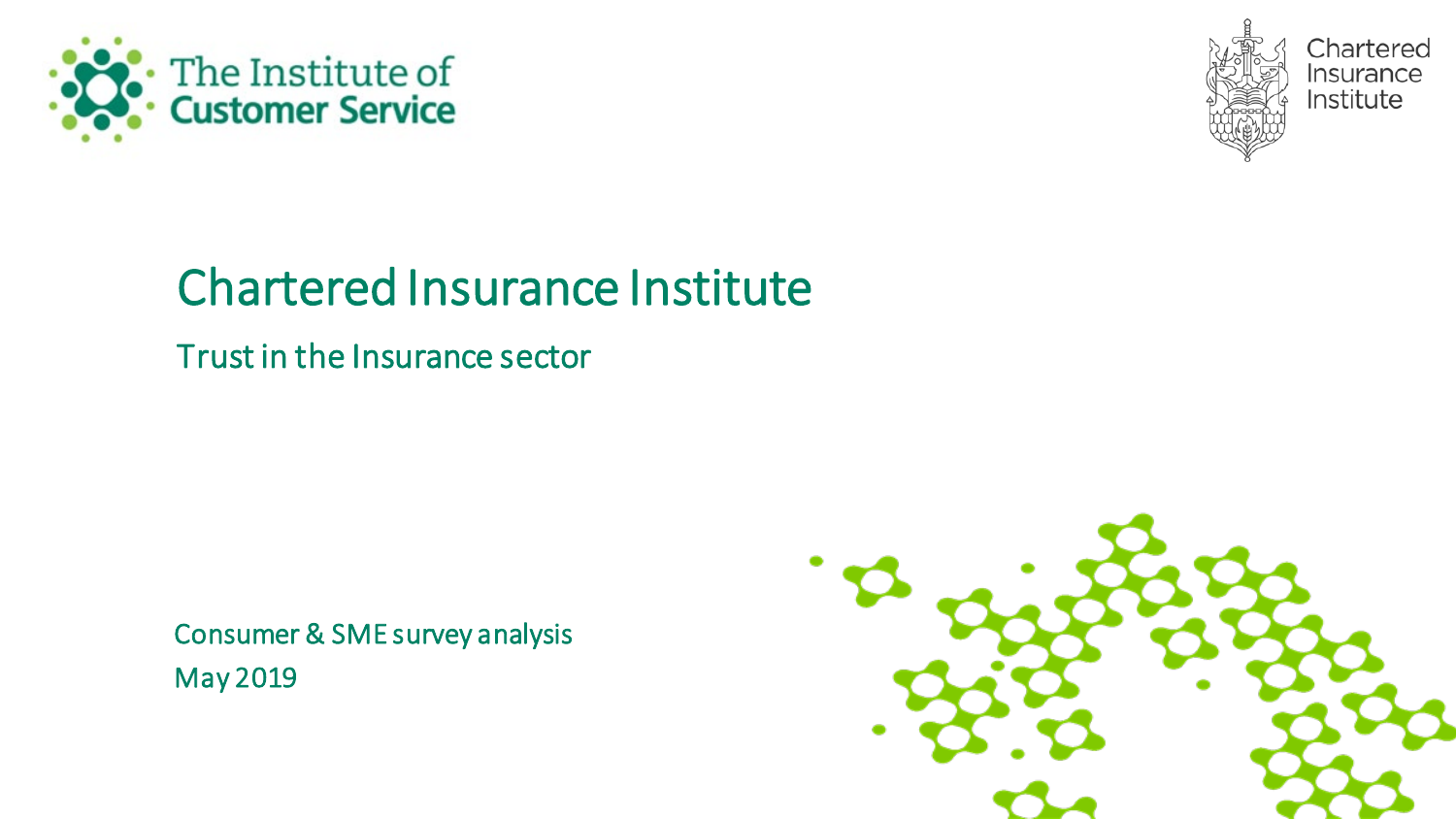#### Background and methodology

- As part of the Institute of Customer Service/CII Trust in Insurance tracker, 1,003 consumers and 1,016 SME employees, who are involved in the insurance buying decisions, were surveyed
- Consumer participants who hold at least a Motor, Travel or Buildings/ Contents policy.
- SME participants who hold at least a Motor, Employers' liability or Buildings/ Contents policy.
- Importance of outcome statements to policy holders were measured and how well insurance providers deliver against these metrics.
- In May 2019, we revised and reduced the number of the previously 55 outcome statements to 49 for the Consumers and 50 for the SME survey, while the 9 themes remained unchanged.
- Mapping highlights where opportunities exist to do more of what customers care about thus boosting trust – but also to do less of what doesn't add true value.
- Importance/ Performance scores can take values from -10 to +10, while Opportunity scores from -30 to +30. The higher the opportunity score, the greater the opportunity to deliver improved service.



| Low         | Low             | Importance                 | opportunity<br>High   |
|-------------|-----------------|----------------------------|-----------------------|
|             |                 |                            | Priority              |
| Performance |                 |                            | Invest and<br>improve |
|             |                 | Maintain and<br>streamline |                       |
| High        | Reduce<br>spend |                            |                       |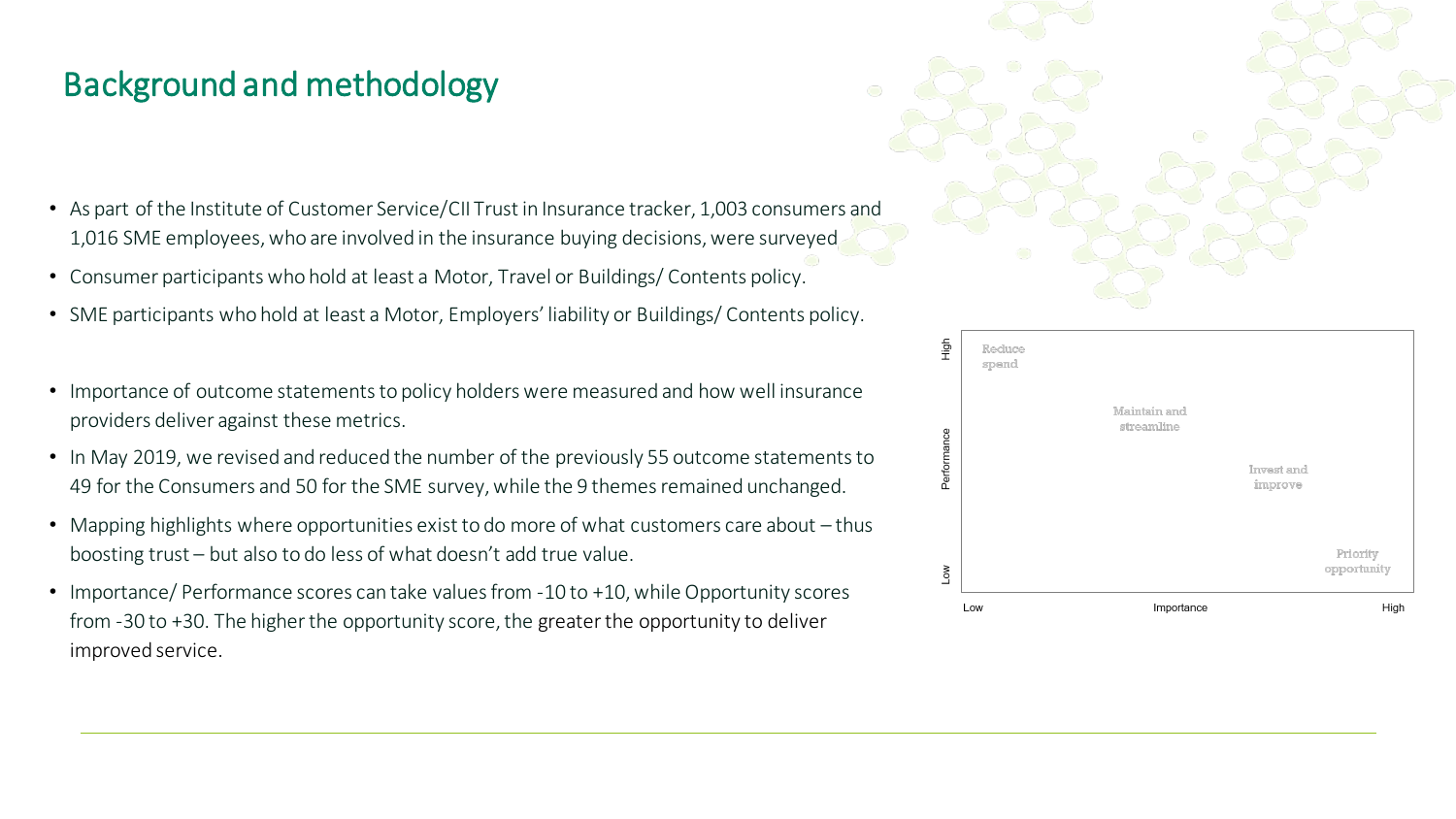#### Key findings

- Opportunity scores are highest for the Loyalty and Confidence themes in 2019, for both the consumer and SME markets similar to the 2018 results.
- Consumers wish to be rewarded for staying with the same provider. Unfortunately, policy holders feel that their loyalty is not being acknowledged and hence big opportunities for insurers lie in this area. Avoiding dual pricing (new vs existing customers) is important in order to feel that their loyalty is being acknowledged. Policy holders would like to receive extra benefits if they are to renew with their insurer, while matching a competitors price is also key.
- When looking at demographic breakdown, the opportunity is relatively higher when looking at females, older demographic and white ethnic groups.
- Within the SME survey, Loyalty and Confidence have remained key themes in 2019. Ease moves to the 3rd rank in terms of opportunities, pushing Protection down to 4th rank.
- Loyalty is key to SMEs as they are looking for rewards to remain with the same insurance company, by either keeping premiums at the same level or even discounting. This presents an opportunity to insurance providers.
- Within Ease, SMEs are looking for policy documents which are easy to read with little to no small print, as well as clear & quick answers to questions.
- Businesses with 1-5 employees and those with more than 20 employees present the largest opportunity for insurance providers.

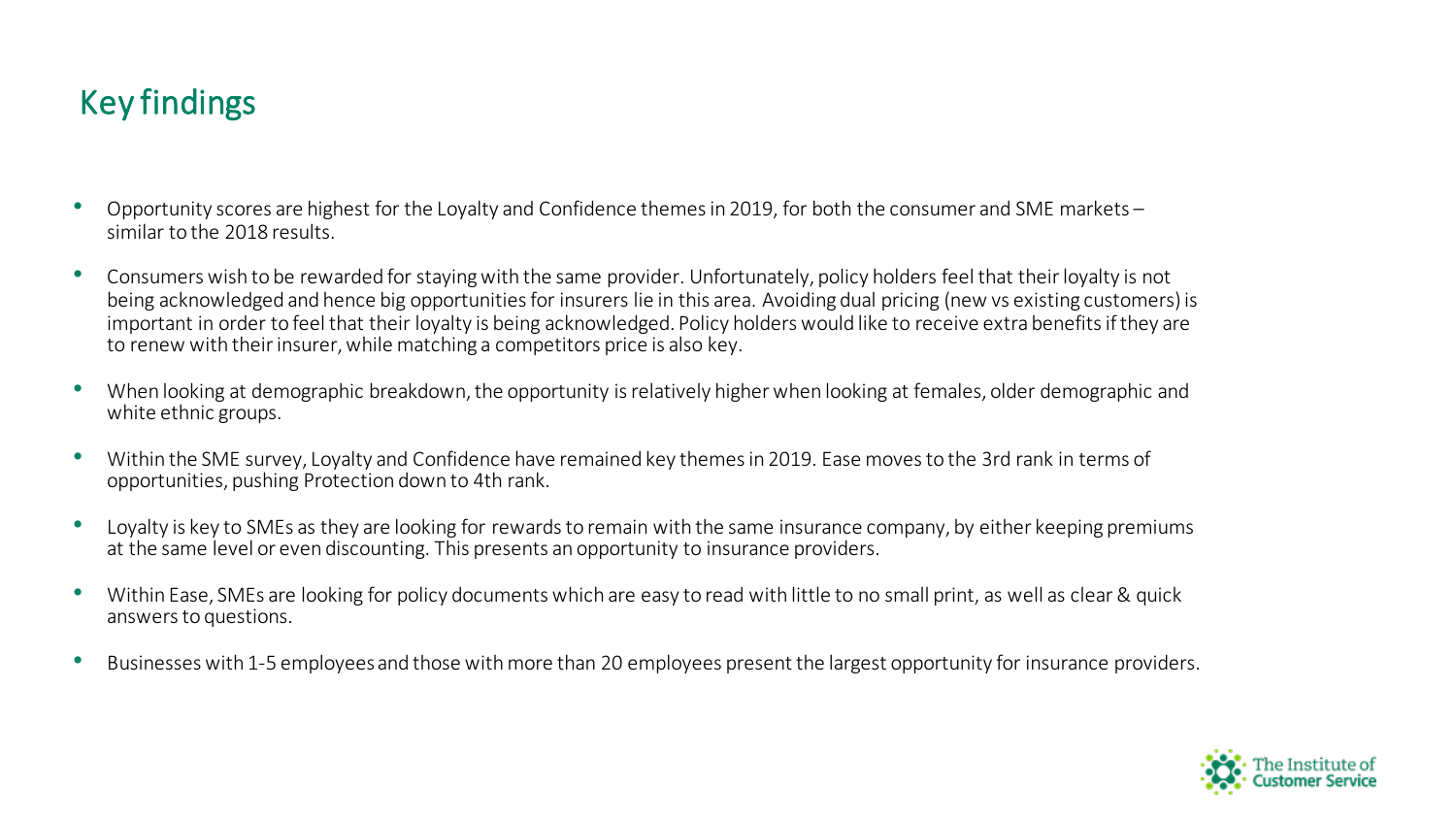# YoY comparison: opportunity scores are highest for the Loyalty and Confidence themes in 2018 and 2019, for both the consumer and SME markets.



SME 2018



#### 9.10 7.41 6.70 5.93 5.86 5.43 4.84 3.97 3.43 Loyalty Confidence Ease Protection Price Speed (claimed) Respect (claimed) Relationship Control (claimed)

Consumer 2019

SME 2019



Ease and Protection rank third and fourth respectively in 2019, while Speed (for those who have claimed on an insurance policy) and Protection were among the top four opportunities in 2018.



Base: All Consumers/ SMEs that hold at least one (motor, travel, buildings and/or contents) insurance policy. 2018: Consumer n=2,018, SMEs n=1,005. 2019: Consumer n=1,003, SMEs n=1,016.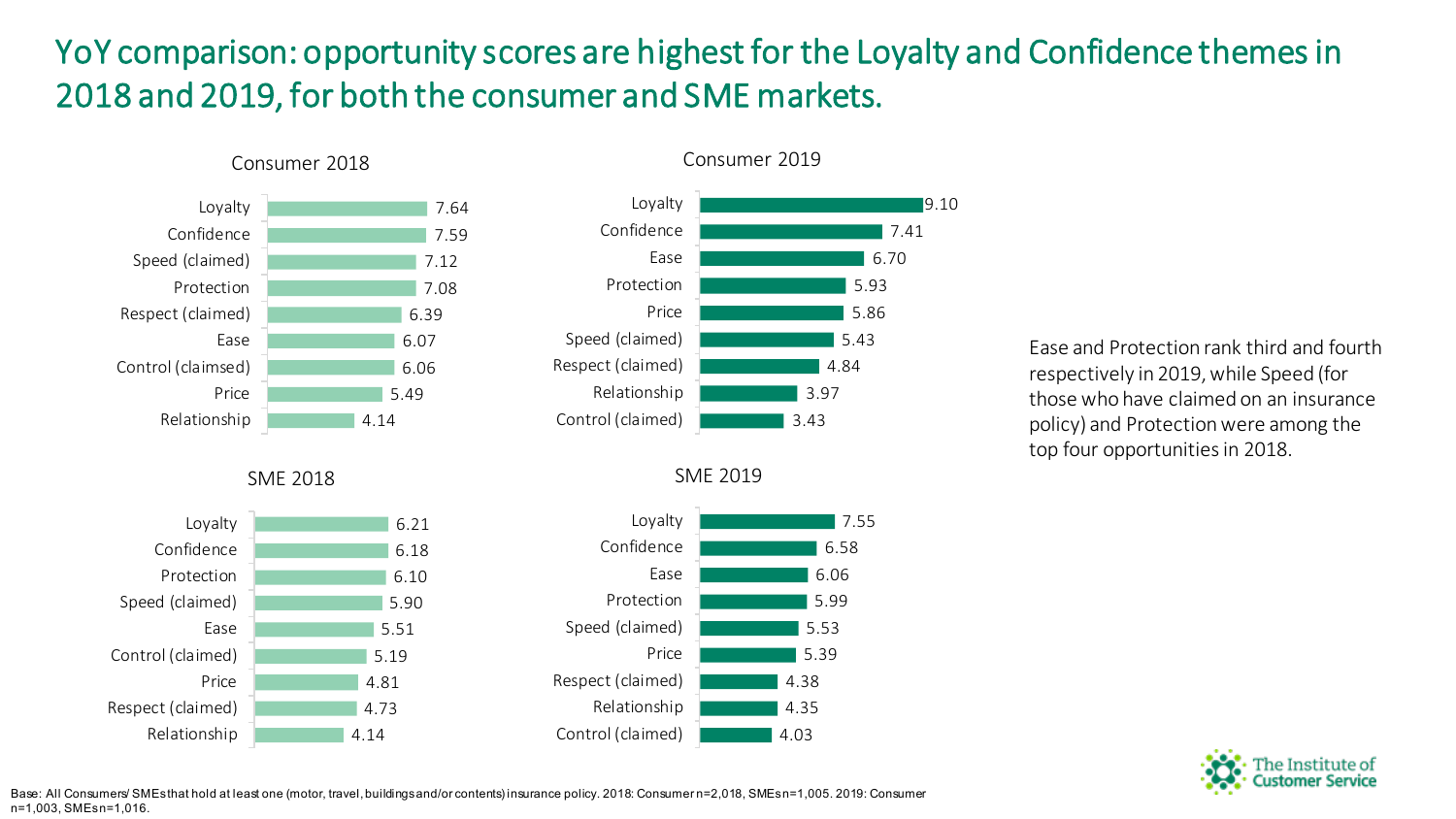# Consumer survey

May 2019 data

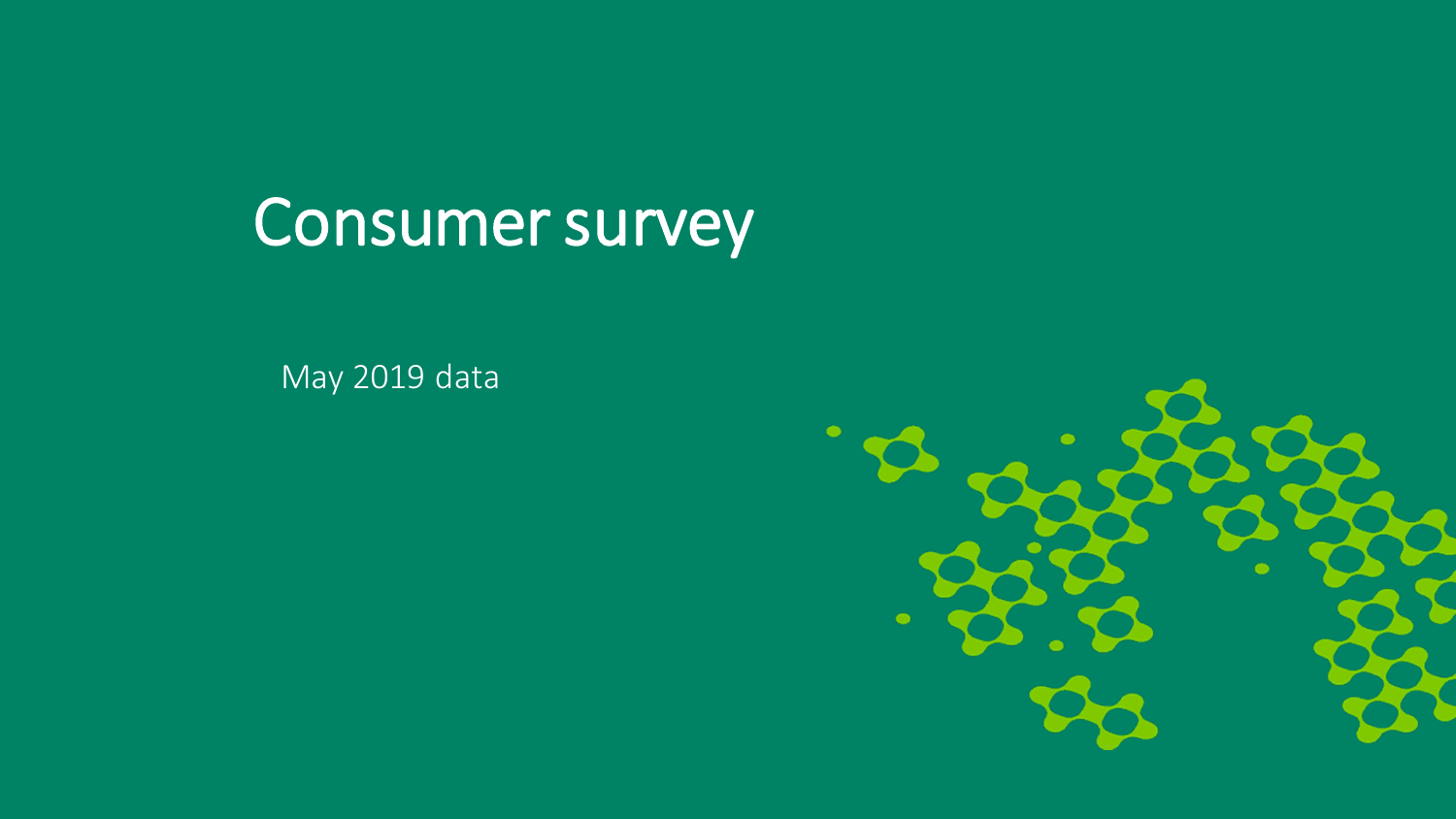#### Overall Consumer themes

In comparison to 2018, Loyalty remains the number one consumer opportunity for the insurance industry, followed by Confidence and Ease themes.



Switching insurance supplier is not among the top consumers' priorities and therefore they wish to be rewarded for staying with the same provider. Unfortunately, policy holders feel that their loyalty is not being acknowledged and hence big opportunities for insurers lie in this area.



Base: May 2019 data All consumers who hold at least one (motor, travel, buildings and/or contents) insurance policy/ who have claimed on at least one insurance policy in the last 12 months n=1,003/151.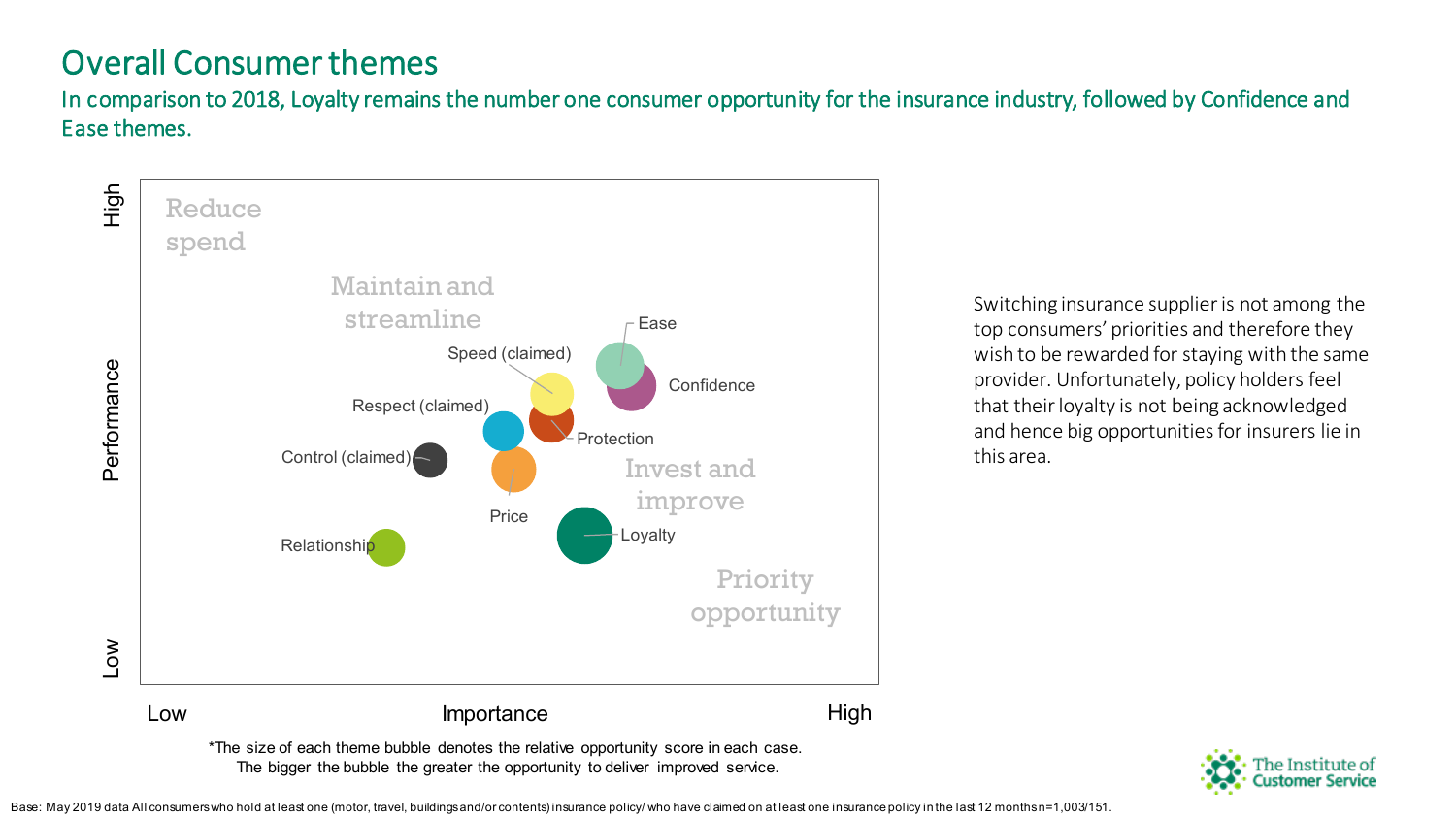#### Top 5 opportunity statements for Consumers

In comparison to 2018, Loyalty remains the number one consumer opportunity for the insurance industry, followed by Confidence and Ease themes.



The bigger the bubble the greater the opportunity to deliver improved service.

Rewarding customer loyalty by offering discounts is the top opportunity in the insurance sector.

Avoiding dual pricing (new vs existing customers) is also important in order to feel that their loyalty is being acknowledged.

Policy holders would like to receive extra benefits if they are to renew with their insurer, while matching a competitors price is also key.



Base: May 2019 data All consumers who hold at least one (motor, travel, buildings and/or contents) insurance policy/ who have claimed on at least one insurance policy in the last 12 months n=1,003/151.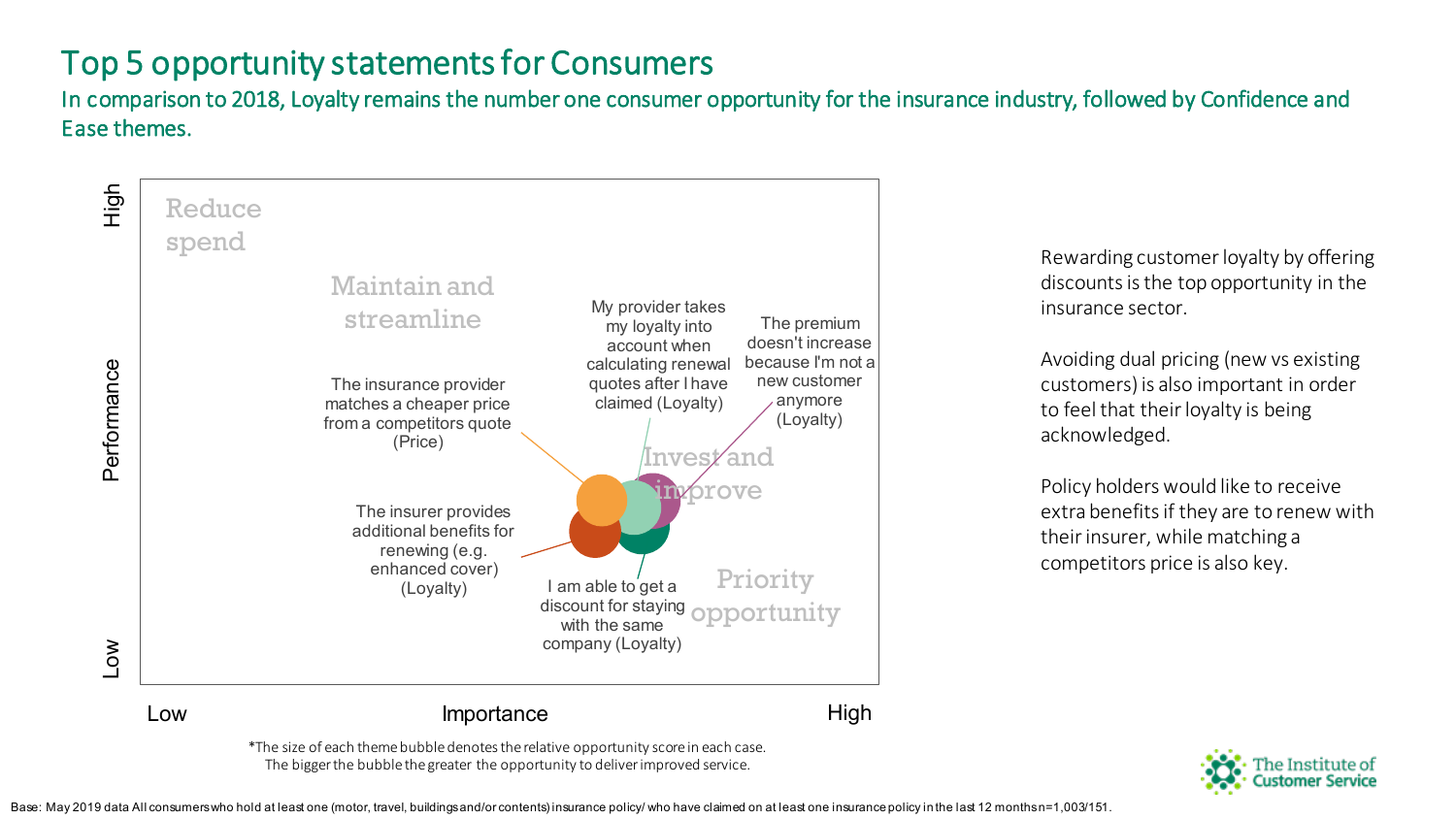#### Top 10 opportunities for Consumers

Rewarding customers' loyalty, matching a cheaper quote as well as professional and fair complaint handling are key.

|                | <b>Theme</b> | <b>Statement</b>                                                                                     | <b>Importance</b> | <b>Performance</b> | <b>Opportunity score</b> |
|----------------|--------------|------------------------------------------------------------------------------------------------------|-------------------|--------------------|--------------------------|
| $\mathbf{1}$   | Loyalty      | I am able to get a discount for staying with<br>the same company                                     | 6.79              | 3.12               | 10.46                    |
| $\overline{2}$ | Loyalty      | The premium doesn't increase because I'm<br>not a new customer anymore                               | 6.94              | 3.64               | 10.24                    |
| 3              | Loyalty      | My provider takes my loyalty into account<br>when calculating renewal quotes after I have<br>claimed | 6.68              | 3.49               | 9.87                     |
| 4              | Loyalty      | The insurer provides additional benefits for<br>renewing (e.g. enhanced cover)                       | 6.16              | 3.02               | 9.30                     |
| 5              | Price        | The insurance provider matches a cheaper<br>price from a competitors quote                           | 6.25              | 3.63               | 8.87                     |
| 6              | Confidence   | The company handles complaints<br>professionally and fairly                                          | 7.51              | 6.22               | 8.80                     |
| $\overline{7}$ | Loyalty      | I am told what the price would be if I wasn't<br>a new customer                                      | 4.97              | 1.17               | 8.76                     |
| 8              | Ease         | My questions are answered quickly and<br>clearly                                                     | 7.81              | 7.06               | 8.55                     |
| 9              | Confidence   | The insurer assesses my risk individually,<br>rather than using generic assumptions                  | 6.82              | 5.15               | 8.49                     |
| 10             | Confidence   | The policy is explained clearly                                                                      | 7.87              | 7.25               | 8.49                     |

In addition, quick and clear answers to questions is also important.

The confidence that the insurance provider assesses people's risk individually when calculating quotes and a clearly explained policy are further areas that insurance holders feel underserved.



Base: May 2019 data All consumers who hold at least one (motor, travel, buildings and/or contents) insurance policy/ who have claimed on at least one insurance policy in the last 12 months: Total n=1,003/151.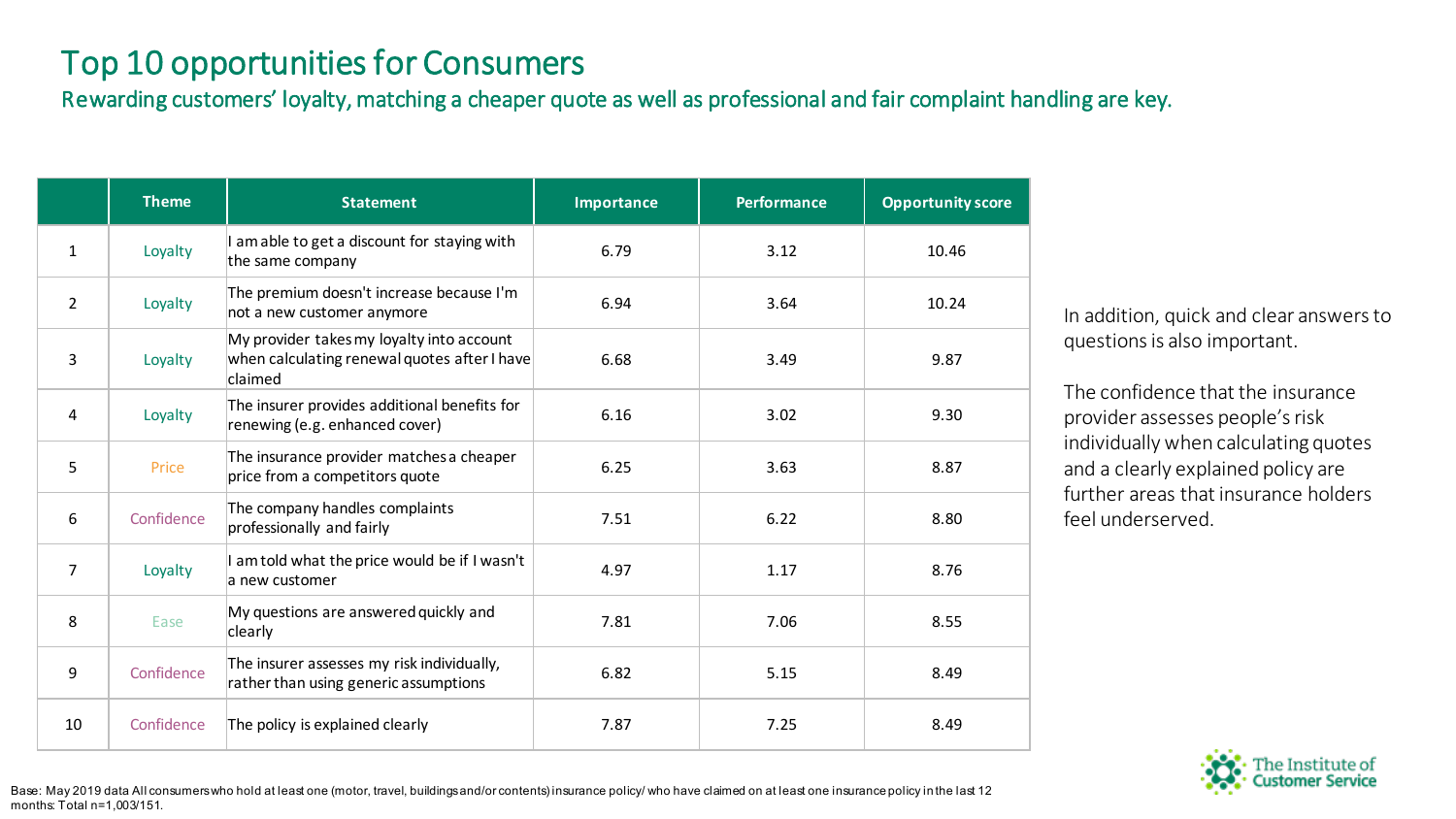#### Overall themes by gender

Loyalty and confidence are key themes for both females and males, although opportunity scores are higher for females than males on all themes, with the exception of Speed and Respect when claiming, as well as Relationship.





For both male and female loyalty is important and presents an opportunity to the industry around provision of discounts, renewal quotes, flat premiums and other benefits.

Confidence is all about being treated as an individual, fair complaint handling and clear policies.

Beyond Loyalty and Confidence, women are more likely to have higher expectations than men when it comes to matching a competitors' cheaper quote, while for men a quick settlement of the claim is much more important.

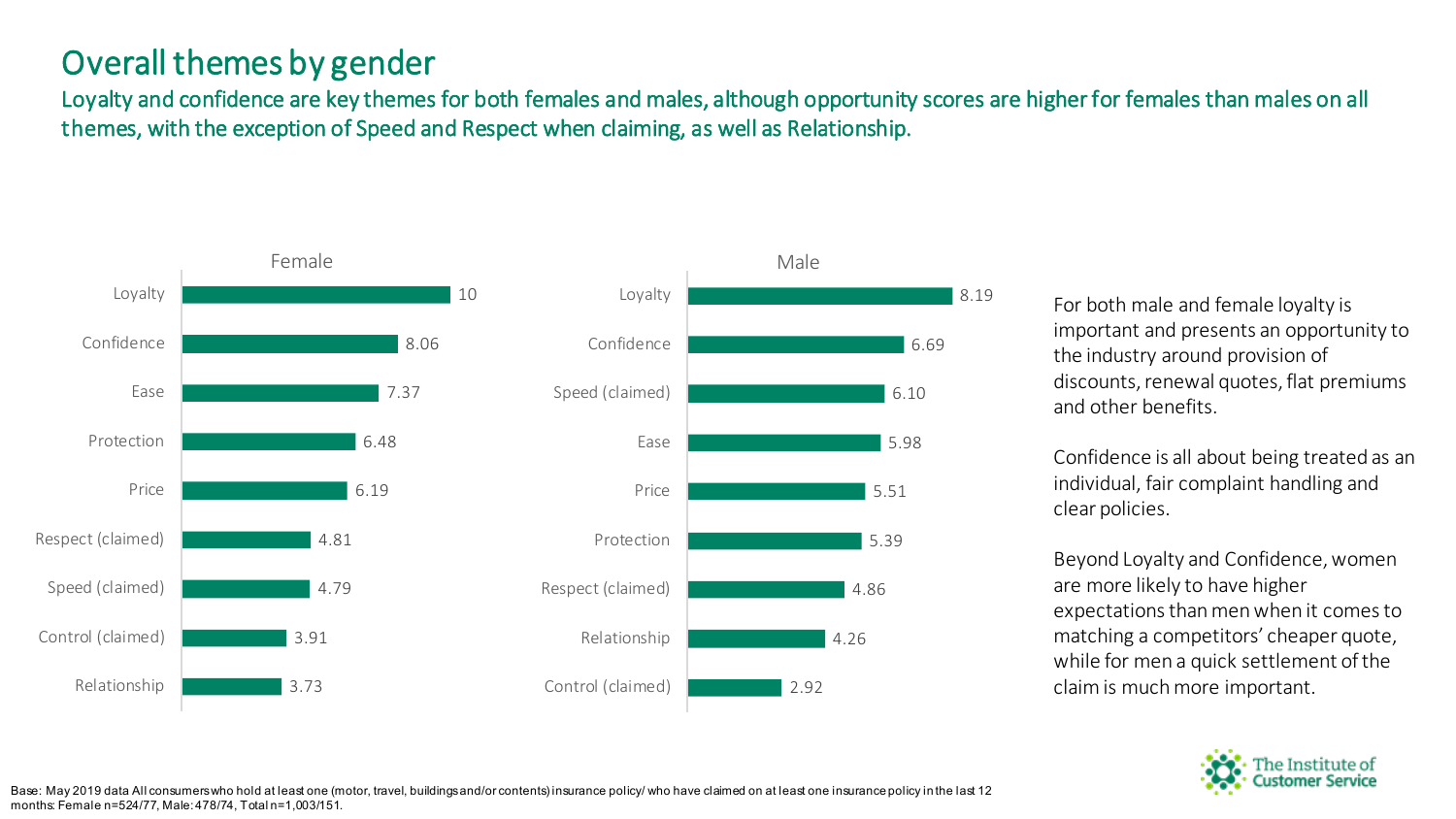#### Overall themes by ethnicity

White/ White British

White policy holders are likely to be more demanding and less satisfied with their insurers than non white people.





Non White

Top 3 themes (Loyalty, Confidence and Ease) are the same across both white and non-white consumers.

There is a bigger gap between importance attributed to themes and performance of insurance providers when looking at white consumers – this segment presents a stronger opportunity to insurance providers than nonwhite consumers, in terms of possible improvement.

From a ranking point of view, especially speedy handling of claims is key to white consumers whilst less so to non-white consumers. Both groups are closer together with regards to expectations around relationships however.

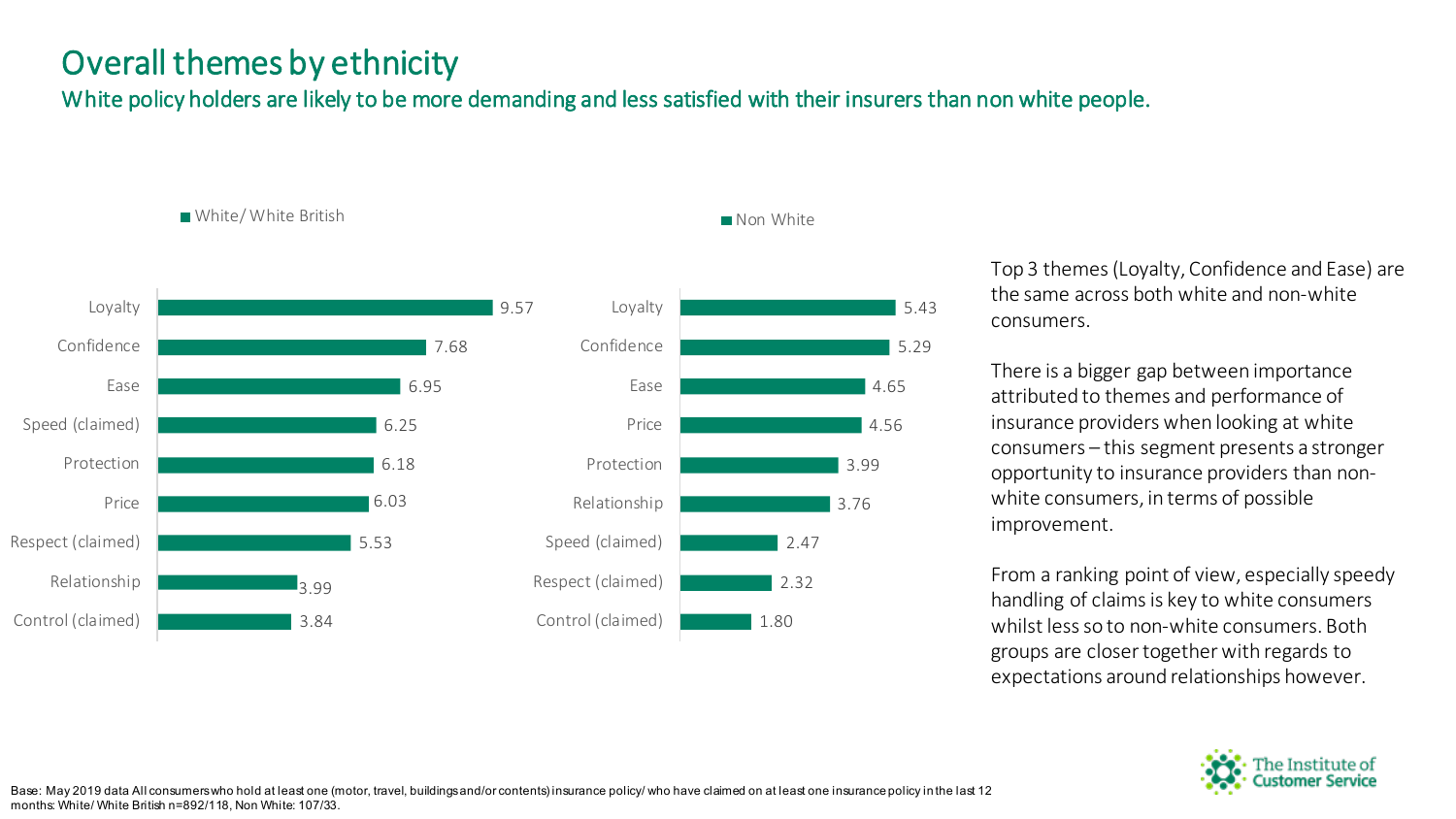#### Overall themes by age

Younger consumers are more likely to express lower opportunity scores than the average, except from the Relationship theme.

|                   | All respondents | <b>18-34 years</b> | <b>35-54 years</b> | 55 or older |
|-------------------|-----------------|--------------------|--------------------|-------------|
| Loyalty           | 9.10            | 6.93               | 9.40               | 10.86       |
| Ease              | 6.70            | 6.20               | 7.08               | 6.73        |
| Confidence        | 7.41            | 6.15               | 7.59               | 8.37        |
| Protection        | 5.93            | 5.88               | 5.70               | 6.31        |
| Price             | 5.86            | 4.98               | 6.30               | 6.18        |
| Speed (claimed)   | 5.43            | 4.32               | 5.15               |             |
| Relationship      | 3.97            | 4.29               | 3.77               | 4.00        |
| Respect (claimed) | 4.84            | 3.34               | 6.92               |             |
| Control (claimed) | 3.43            | 2.33               | 3.16               |             |

Table is showing opportunity scores by age range, relative to all respondents' average scores

In contrast, as people age tend to have higher expectations from their insurers while they are also more likely to feel that the suppliers are not delivering to the extend they wish.

Apart from Loyalty, Confidence and Ease, respecting customers by showing compassion, trusting that the individual is telling the truth and paying out the claim is much more important for older consumers who feel underserved in that particular area.



Base: May 2019 data All consumers who hold at least one (motor, travel, buildings and/or contents) insurance policy/ who have claimed on at least one insurance policy in the last 12 months: 18-34 n=296/92, 35-54 n=385/40, 55 or older n=322/19 (excluded from the chart).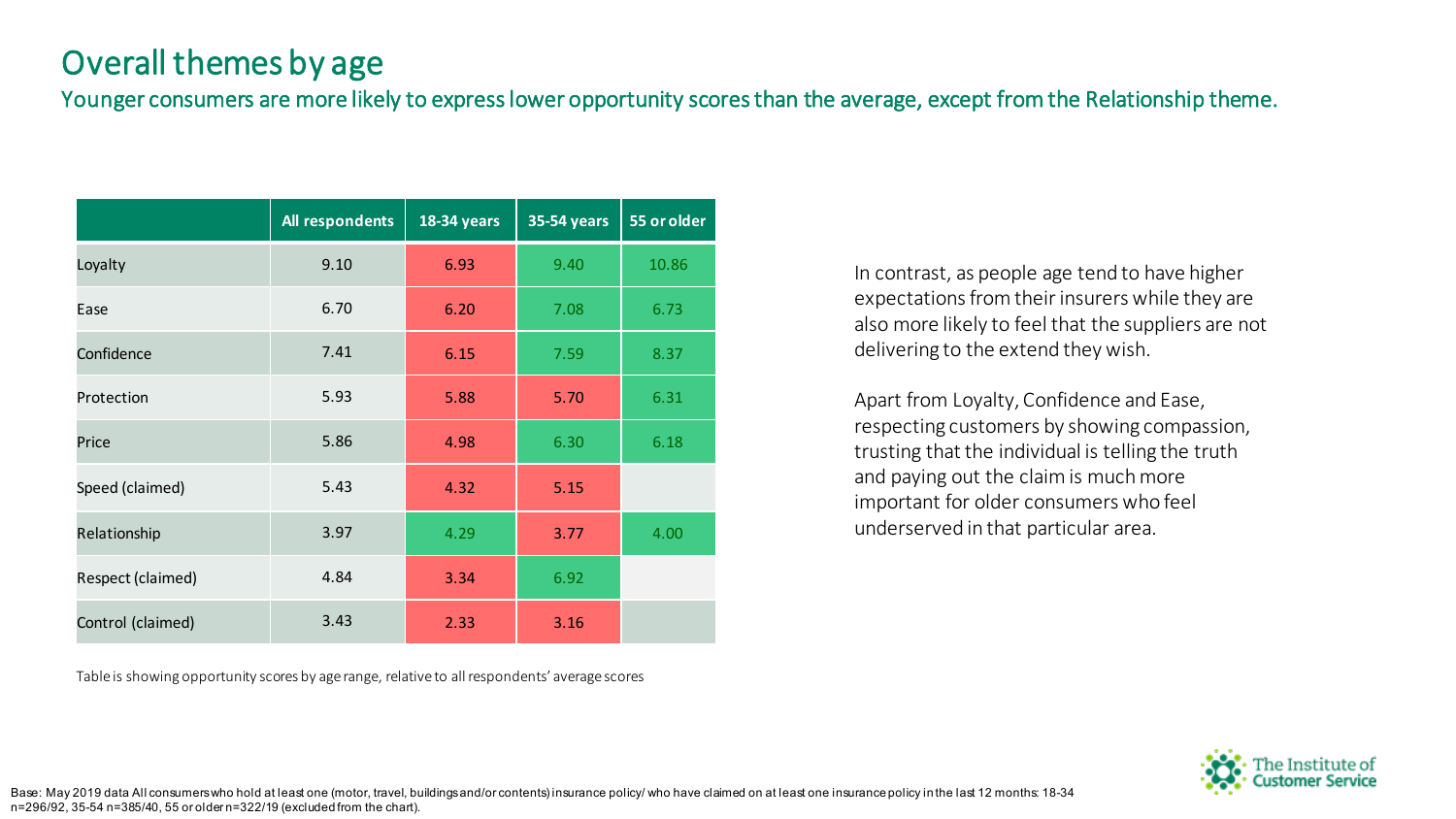# SME survey

May 2019 data

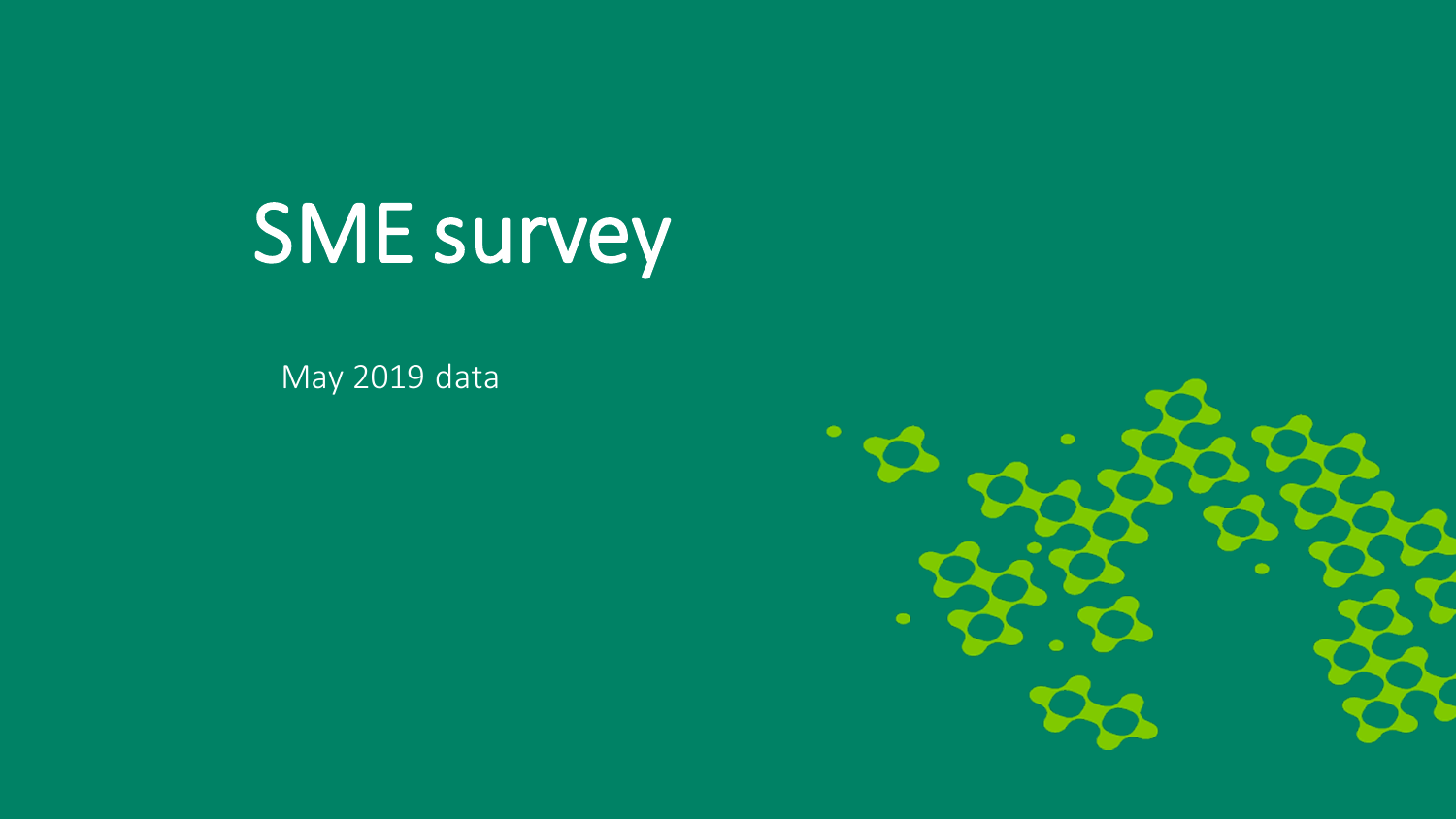# As seen in the consumer market, Loyalty, Confidence and Ease are also the top 3 themes for SMEs.



Loyalty and Confidence have remained key themes in 2019. Ease moves to the 3rd rank in terms of opportunities, pushing Protection down to  $4<sup>th</sup>$  rank.

Loyalty is key to SMEs as they are looking for rewards to remain with the same insurance company, by either keeping premiums at the same level or even discounting. This presents an opportunity to insurance providers.

Within Ease, SMEs are looking for policy documents which are easy to read with little to no small print, as well as clear & quick answers to questions.



\*The size of each theme bubble denotes the relative opportunity score in each case. The bigger the bubble the greater the opportunity to deliver improved service.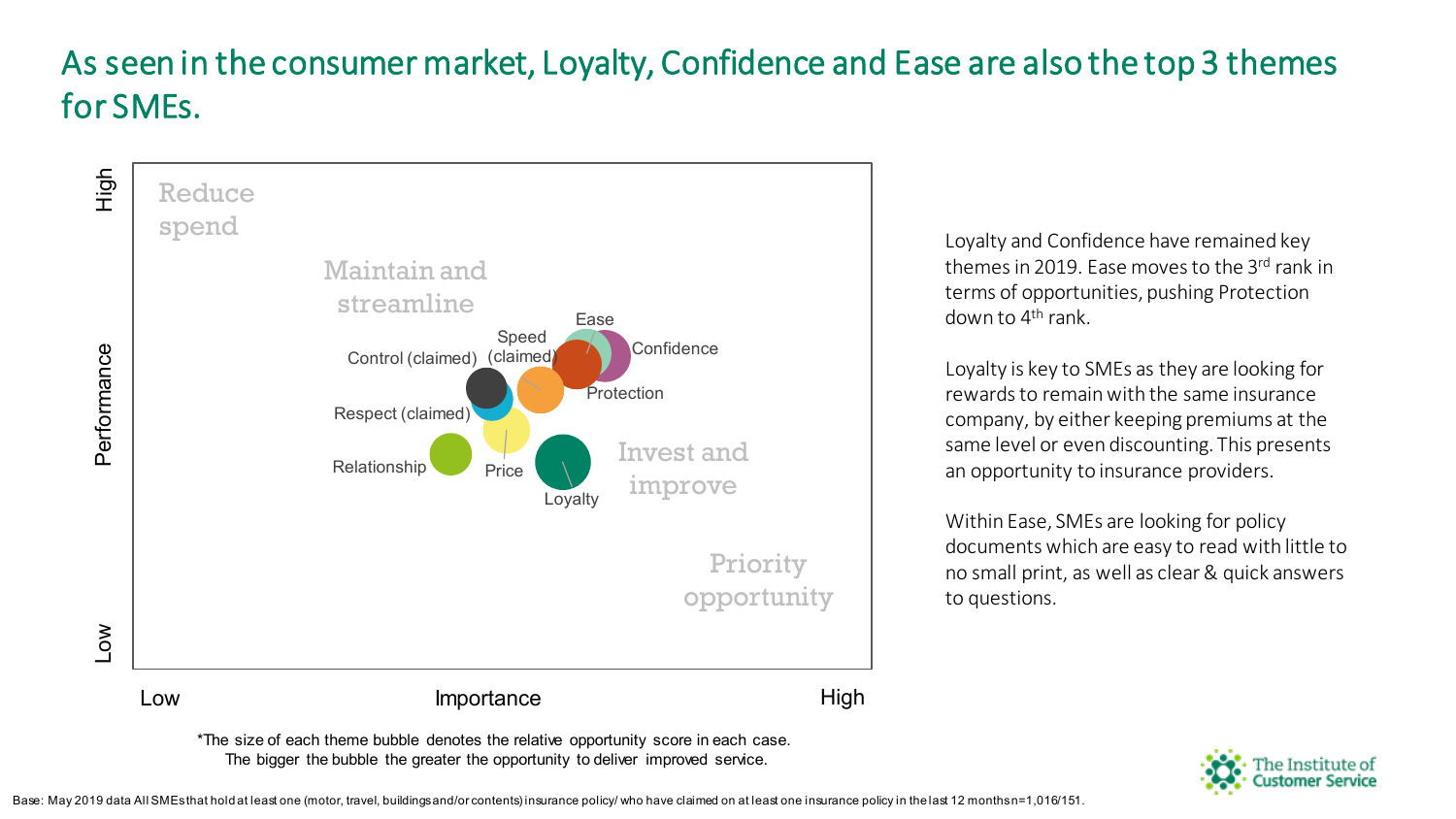#### Top 5 opportunity statements for SMEs



\*The size of each theme bubble denotes the relative opportunity score in each case. The bigger the bubble the greater the opportunity to deliver improved service.

Moving away from dual pricing (new vs existing customers) is key for businesses.

Similar to consumers, SMEs would like to be rewarded for their loyalty either via discounts or during renewal after they have claimed on a policy.

Professional and fair complaint handling as well as being confident that they know what their insurance policy covers and excludes, are additional opportunities for the insurance industry.



Base: May 2019 data All SMEs that hold at least one (motor, travel, buildings and/or contents) insurance policy/ who have claimed on at least one insurance policy in the last 12 months n=1,016/151.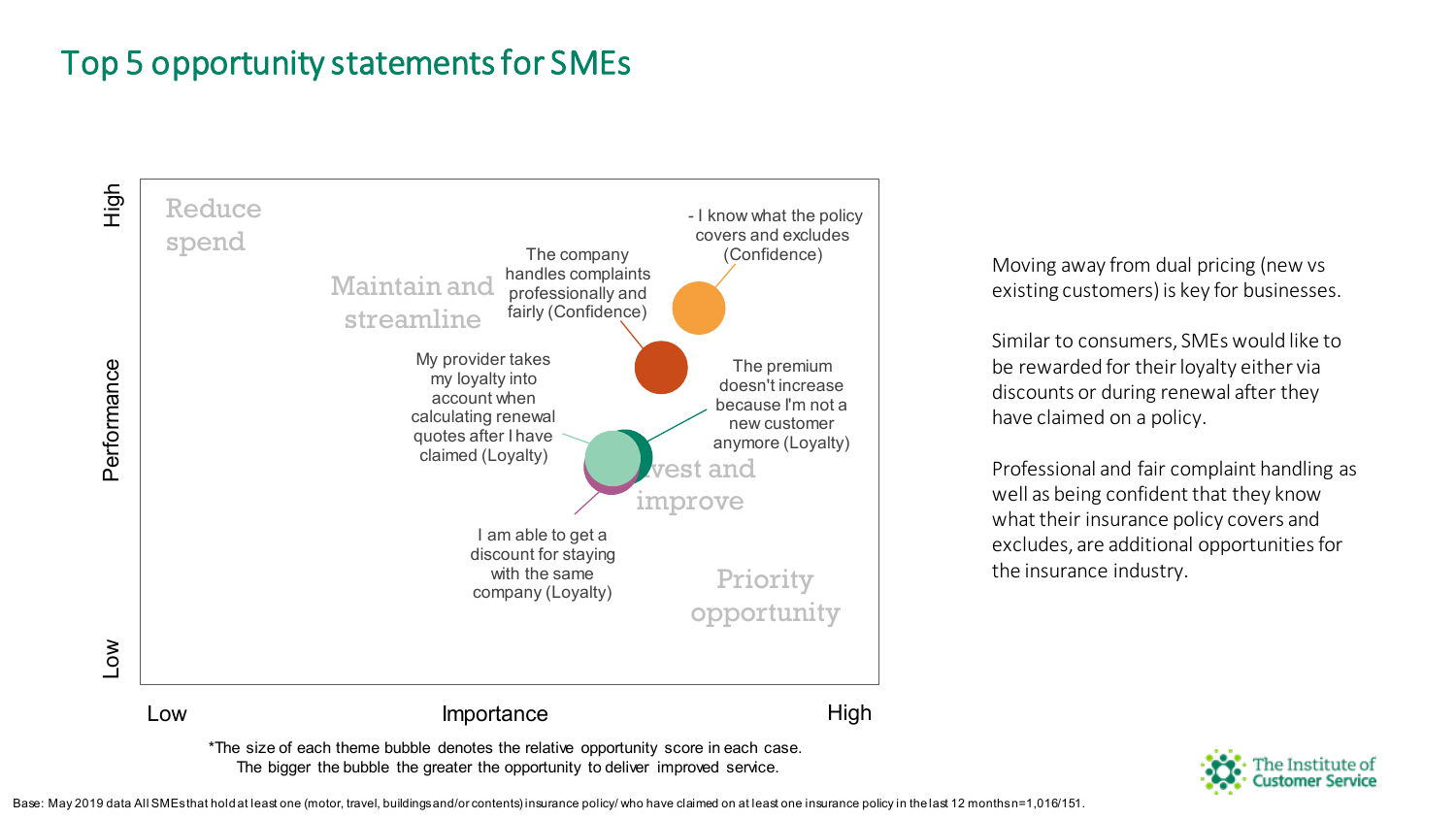#### Top 10 opportunities for SMEs

Rewarding loyalty, professional and fair complaint handling and having confidence of what exactly the policy covers and excludes are key priorities to deliver better service to SMEs.

|                | <b>Theme</b> | <b>Statement</b>                                                                                     | <b>Importance</b> | <b>Performance</b> | <b>Opportunity score</b> |
|----------------|--------------|------------------------------------------------------------------------------------------------------|-------------------|--------------------|--------------------------|
| $\mathbf{1}$   | Loyalty      | The premium doesn't increase because I'm<br>not a new customer anymore                               | 6.56              | 4.50               | 8.63                     |
| $\overline{2}$ | Loyalty      | I am able to get a discount for staying with<br>the same company                                     | 6.38              | 4.30               | 8.45                     |
| 3              | Loyalty      | My provider takes my loyalty into account<br>when calculating renewal quotes after I have<br>claimed | 6.40              | 4.47               | 8.33                     |
| 4              | Confidence   | The company handles complaints<br>professionally and fairly                                          | 7.06              | 6.26               | 7.85                     |
| 5              | Confidence   | I know what the policy covers and excludes                                                           | 7.57              | 7.44               | 7.70                     |
| 6              | Loyalty      | The insurer provides additional benefits for<br>renewing (e.g. enhanced cover)                       | 5.96              | 4.25               | 7.68                     |
| $\overline{7}$ | Price        | The insurance provider matches a cheaper<br>price from a competitors quote                           | 6.12              | 4.63               | 7.62                     |
| 8              | Ease         | The policy documents are easy to read, with<br>little or no small print                              | 7.02              | 6.46               | 7.58                     |
| 9              | Confidence   | The insurer assesses my risk individually,<br>rather than using generic assumptions                  | 6.62              | 5.75               | 7.49                     |
| 10             | Ease         | My questions are answered quickly and<br>clearly                                                     | 7.19              | 7.15               | 7.24                     |

Matching a cheaper price from a competitor's quote and having easy to ready documents that include little or no small print, personalised risk assessment as well as fast and clear answers to customers' questions are important to SME's policy decision makers.



Base: May 2019 data All SMEs that hold at least one (motor, travel, buildings and/or contents) insurance policy/ who have claimed on at least one insurance policy in the last 12 months: Female n=530/82, Male: 484/69, Total n=1,016/151.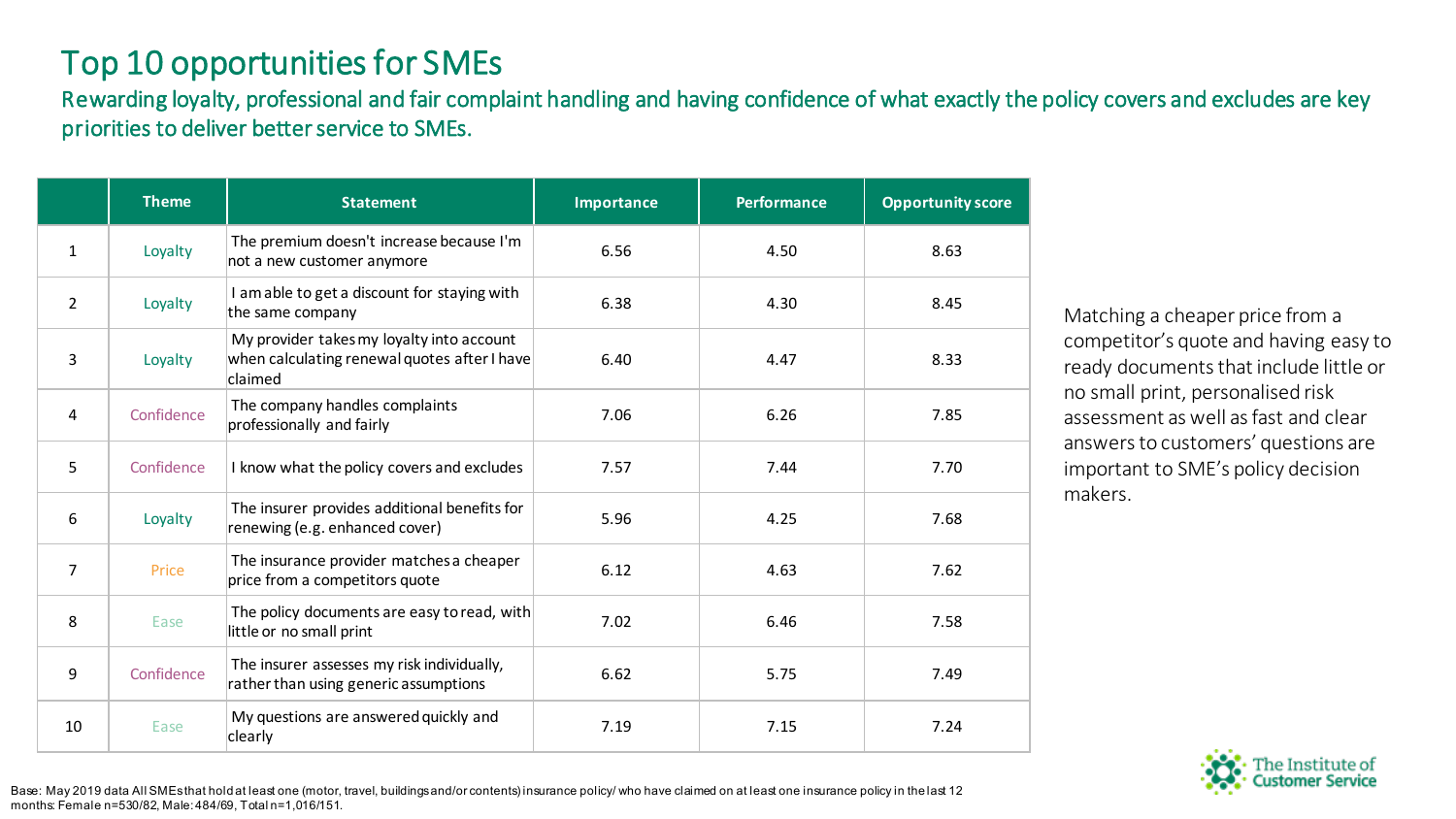#### Overall opportunity scores by gender

Loyalty and confidence are key themes for both females and males, although opportunity scores are higher for females than males on all themes





For both male and female loyalty is important and presents an opportunity to the industry around provision of discounts, renewal quotes, flat premiums and other benefits.

Confidence is all about fair complaint handling and knowing what the policy includes and excludes.

Beyond Loyalty and Confidence, women are more likely to have higher expectations than men when it comes to Protection, whereas when targeting men, there is a stronger opportunity around Ease to deal with.

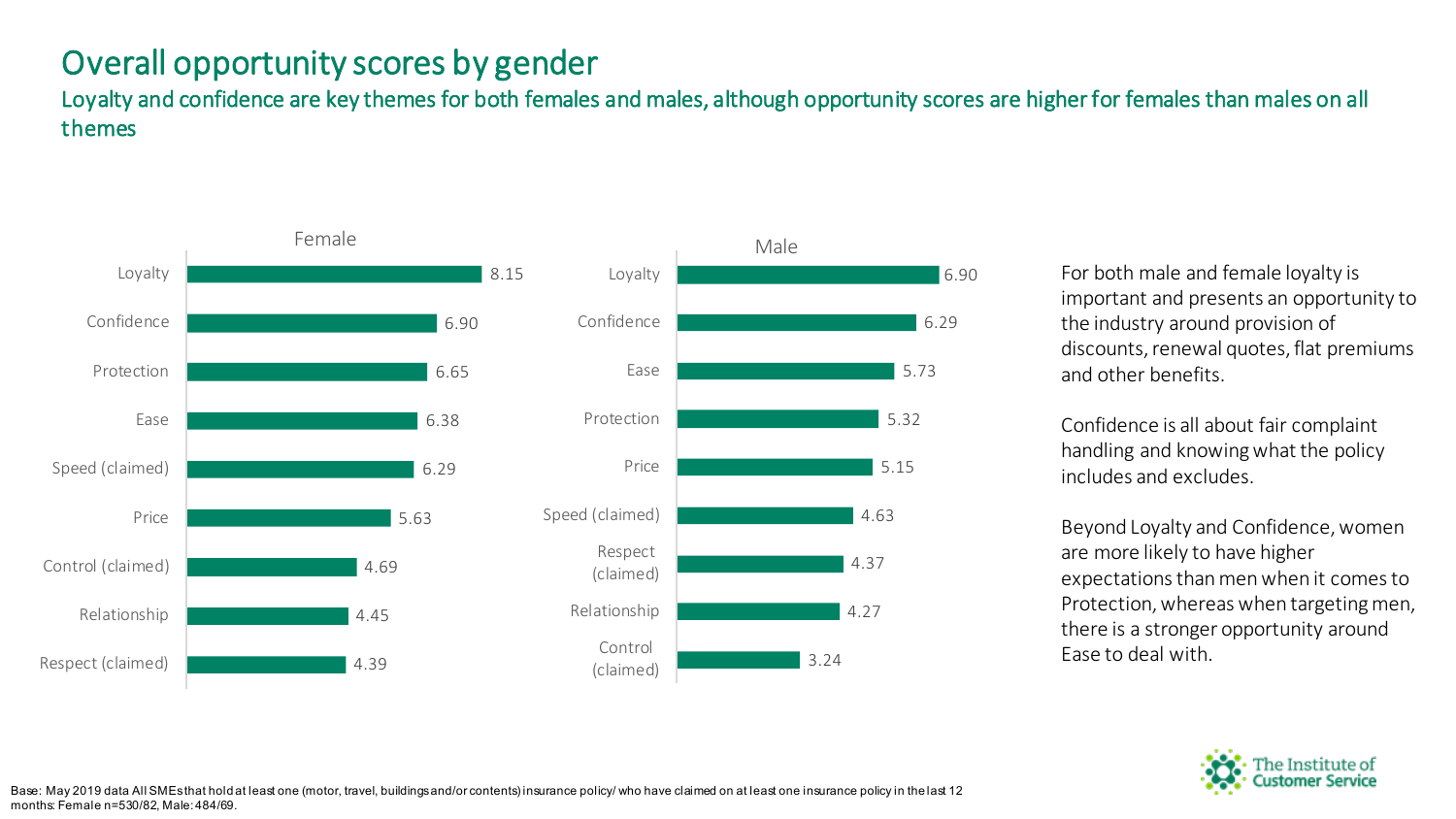#### Overall themes by age

Younger consumers are more likely to express lower opportunity scores than the average.

|                   | All respondents | 18-34 years | <b>35-54 years</b> | 55 or older |
|-------------------|-----------------|-------------|--------------------|-------------|
| Loyalty           | 7.55            | 5.68        | 9.27               | 7.48        |
| Confidence        | 6.58            | 4.97        | 7.43               | 7.24        |
| Ease              | 6.06            | 4.71        | 6.71               | 6.69        |
| Protection        | 5.99            | 5.13        | 7.11               | 5.58        |
| Speed (claimed)   | 5.53            | 4.68        | 6.92               |             |
| Price             | 5.39            | 4.72        | 6.11               | 5.26        |
| Respect (claimed) | 4.38            | 2.86        | 6.98               |             |
| Relationship      | 4.35            | 3.59        | 5.20               | 4.16        |
| Control (claimed) | 4.03            | 3.16        | 5.26               |             |

Table is showing opportunity scores by age range, relative to all respondents' average scores

In contrast, 35-54 year olds have higher expectations from their insurers while they are also more likely to feel that the suppliers are not delivering to the extend they wish.

As seen previously, this group would like to get rewarded for staying with the same provider, by getting discounts, benefits or flat premiums

Whereas for 18-34 year olds, the main opportunities lie around clarity on what's included and excluded in policies, and being treated fairly when claiming



Base: May 2019 data All SMEs who hold at least one (motor, travel, buildings and/or contents) insurance policy/ who have claimed on at least one insurance policy in the last 12 months: 18-34 n=325/102, 35-54 n=369/42, 55 or older n=322/7 (excluded from the table).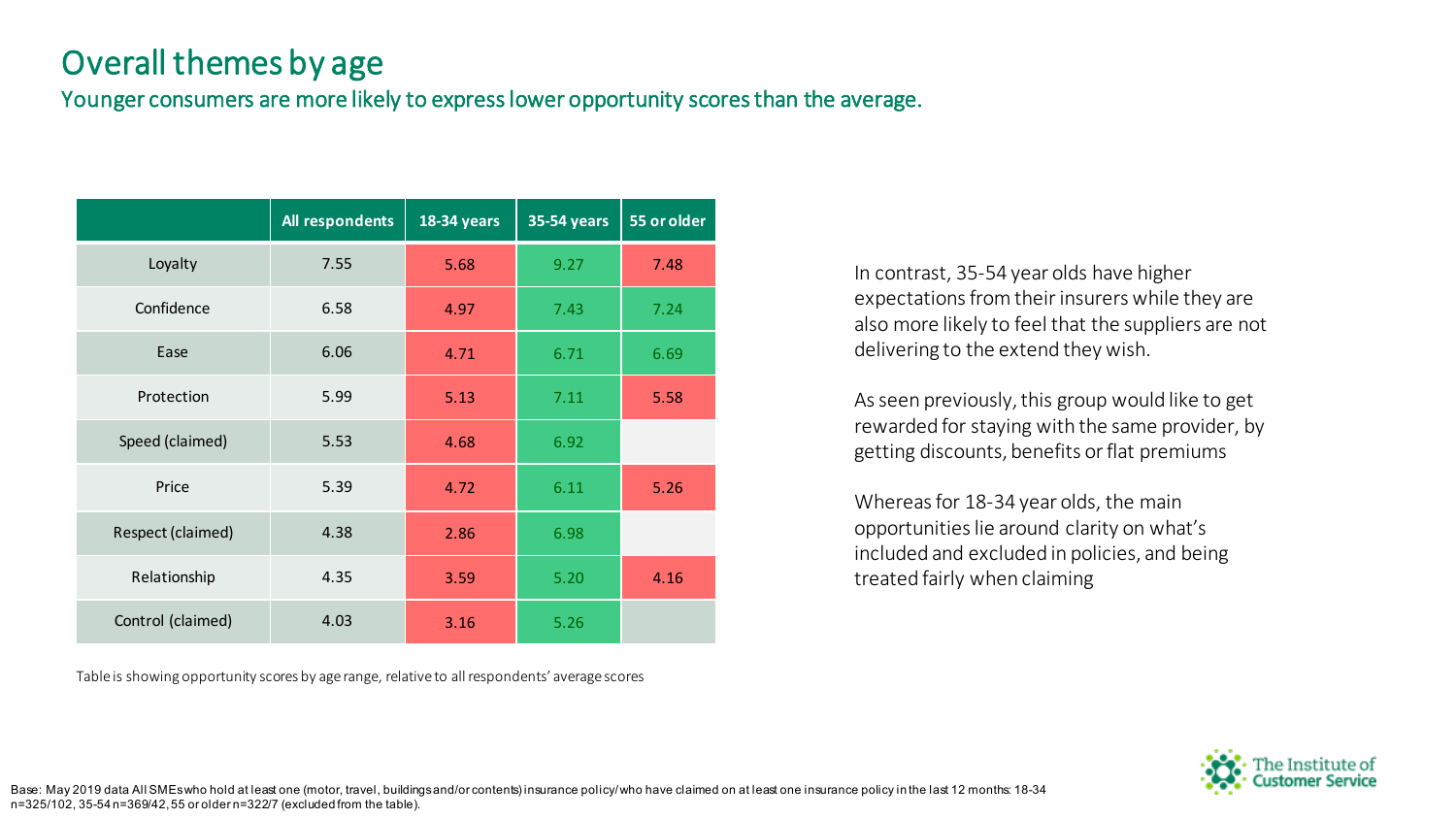#### Overall themes by ethnicity

White/ White British

Although Loyalty is the key theme across both white and non-white respondents, other themes vary in terms of rank and size of opportunity





Non White

When looking at white respondents, there is opportunity with regards to Loyalty, Confidence, Ease and Protection. For nonwhite respondents however, key themes are Loyalty as well as Speed and Control with regards to the claiming process

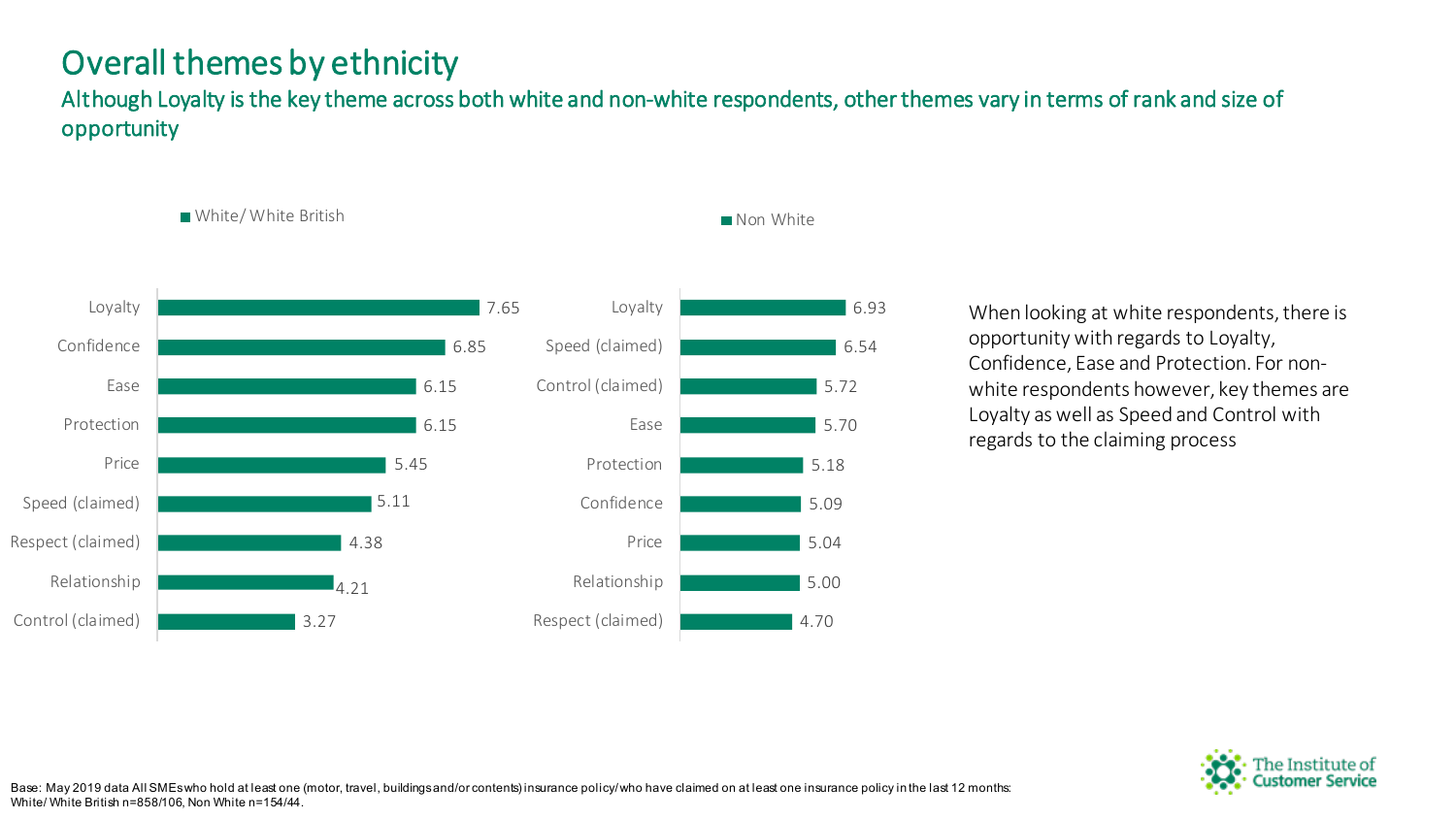# Overall themes by number of employees



For smaller businesses with up to 20 employees, loyalty and confidence are the top 2 themes. Speed and respect when claiming comes through as relatively stronger opportunities when looking at businesses with more than 20 employees.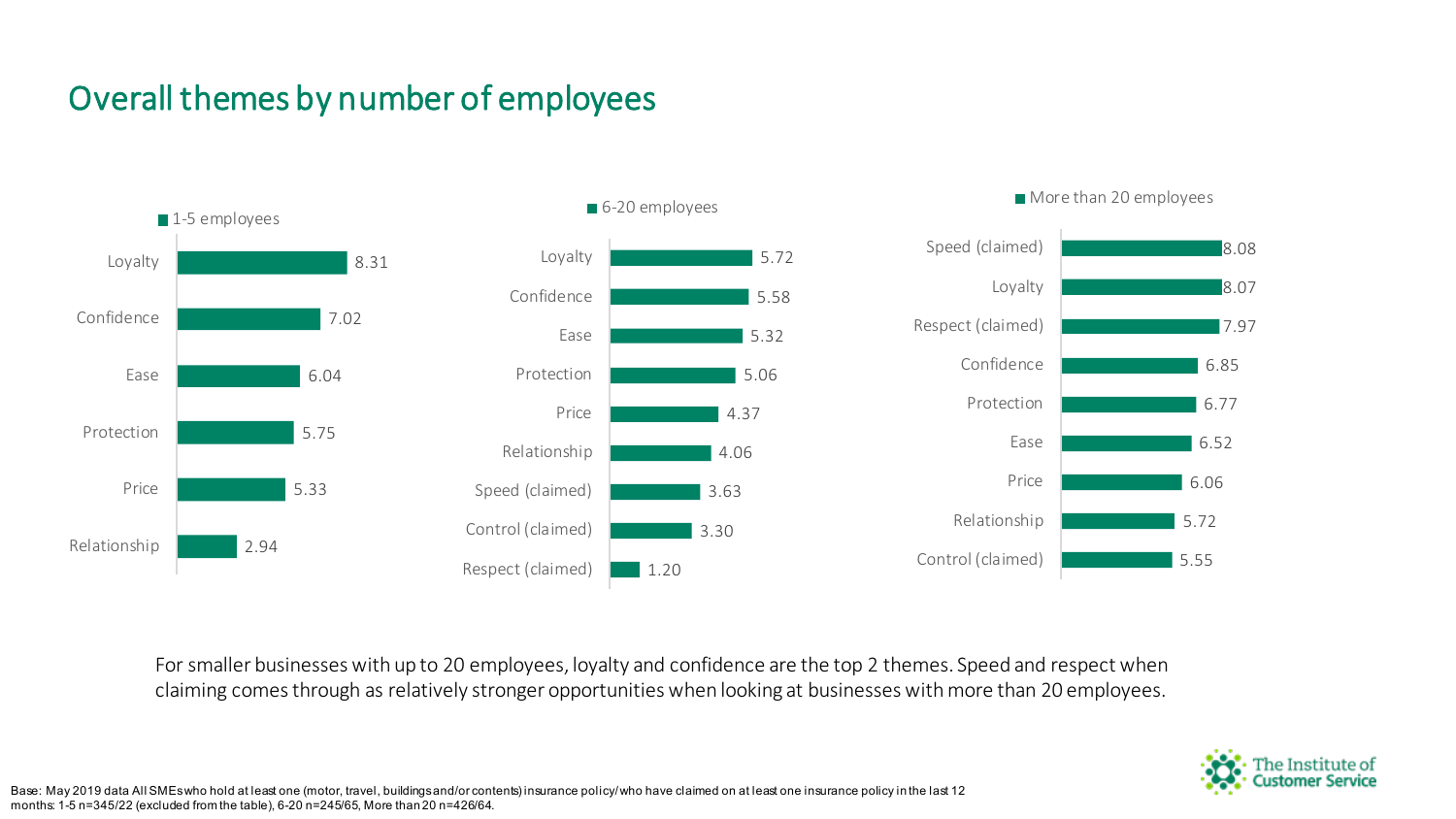# Appendix

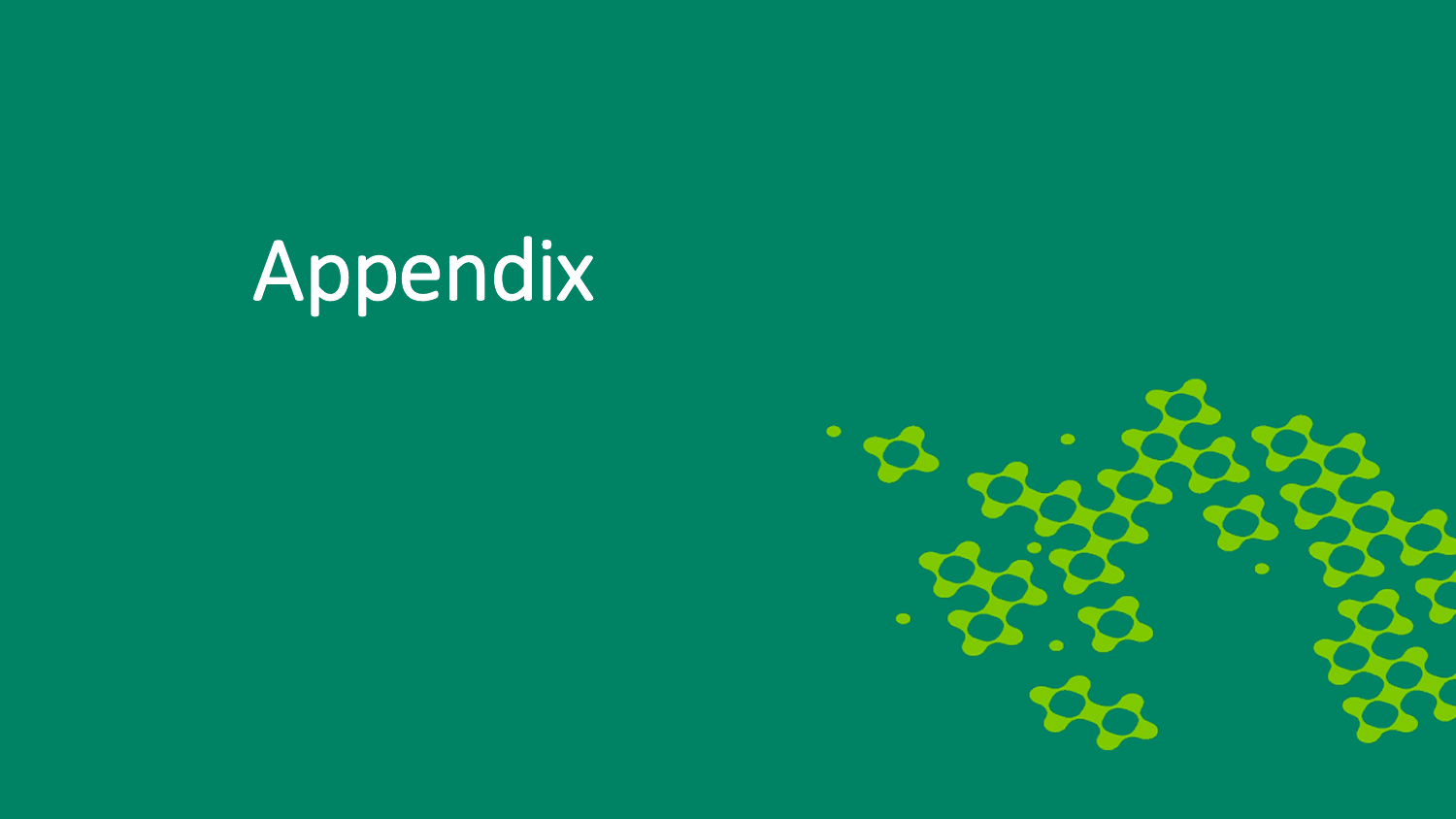#### Sample characteristics for both surveys

#### Consumer n=1,003

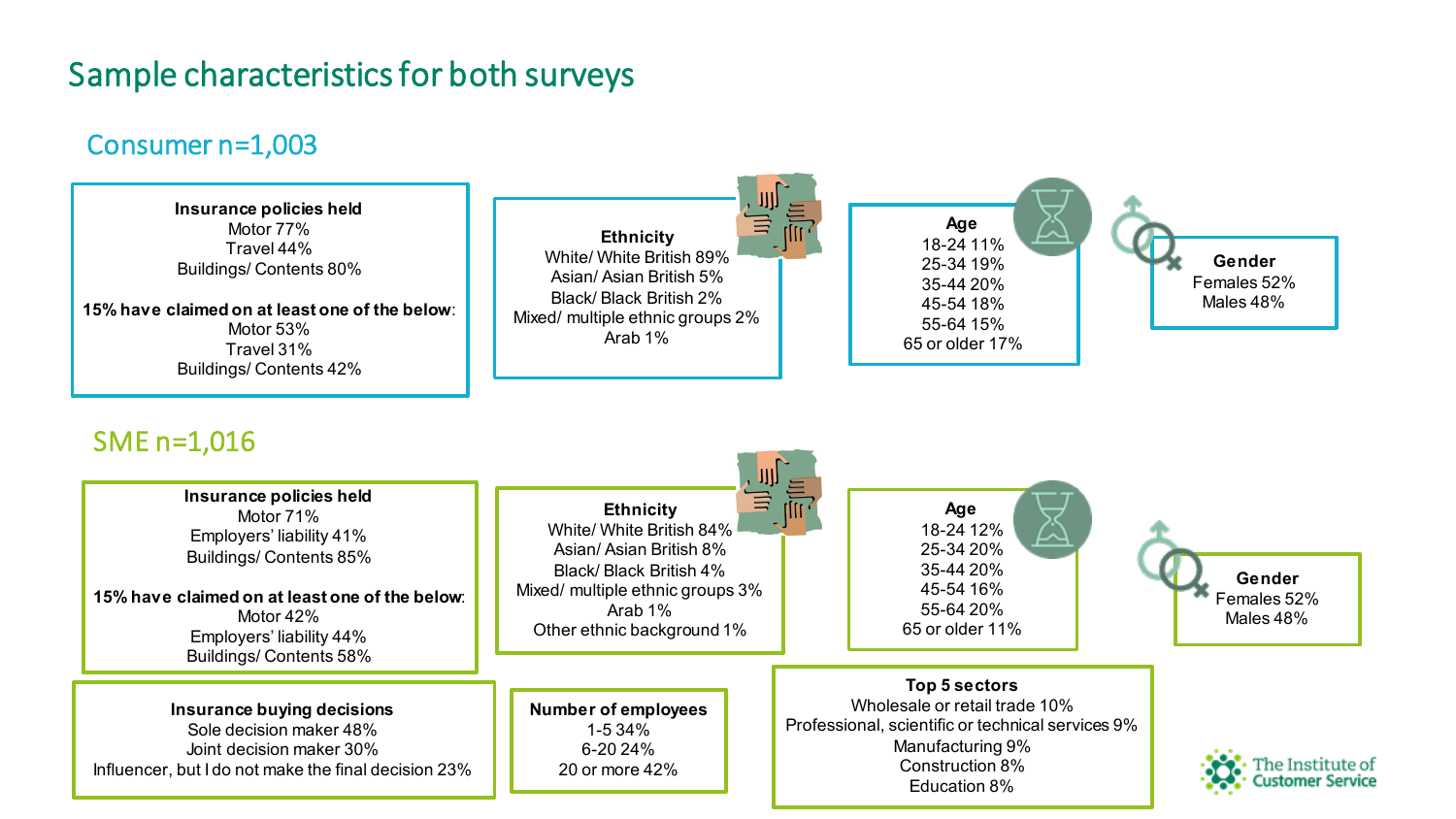#### Theme scores for Consumers – gender

#### **Females Males**

|                | <b>Theme</b>              | <b>Importance</b> | <b>Performance</b> | <b>Opportunity score</b> |
|----------------|---------------------------|-------------------|--------------------|--------------------------|
| $\mathbf{1}$   | Loyalty                   | 6.03              | 2.06               | 10.00                    |
| $\overline{2}$ | Confidence                | 6.91              | 5.75               | 8.06                     |
| 3              | Ease                      | 6.71              | 6.06               | 7.37                     |
| 4              | Protection<br>5.73        |                   | 4.97               | 6.48                     |
| 5              | Price                     | 5.02              |                    | 6.19                     |
| 6              | Respect (claimed)         | 4.85              | 4.88               | 4.81                     |
| $\overline{7}$ | Speed (claimed)           | 5.15              | 5.52               | 4.79                     |
| 8              | Control (claimed)<br>4.11 |                   | 4.32               | 3.91                     |
| 9              | Relationship              | 2.89              | 2.05               | 3.73                     |

|                | <b>Theme</b>            | <b>Importance</b> | <b>Performance</b> | <b>Opportunity score</b> |
|----------------|-------------------------|-------------------|--------------------|--------------------------|
| $\mathbf{1}$   | Loyalty                 | 6.01              | 3.84               | 8.19                     |
| $\overline{2}$ | Confidence              | 6.38              | 6.07               | 6.69                     |
| 3              | Speed (claimed)<br>6.04 |                   | 5.97               | 6.10                     |
| 4              | 6.27<br>Ease            |                   | 6.56               | 5.98                     |
| 5              | 5.10<br>Price           |                   | 4.69               | 5.51                     |
| 6              | Protection              | 5.43              | 5.48               | 5.39                     |
| $\overline{7}$ | Respect (claimed)       | 5.00              | 5.14               | 4.86                     |
| 8              | Relationship            | 3.83              | 3.40               | 4.26                     |
| 9              | Control (claimed)       | 3.74              | 4.56               | 2.92                     |

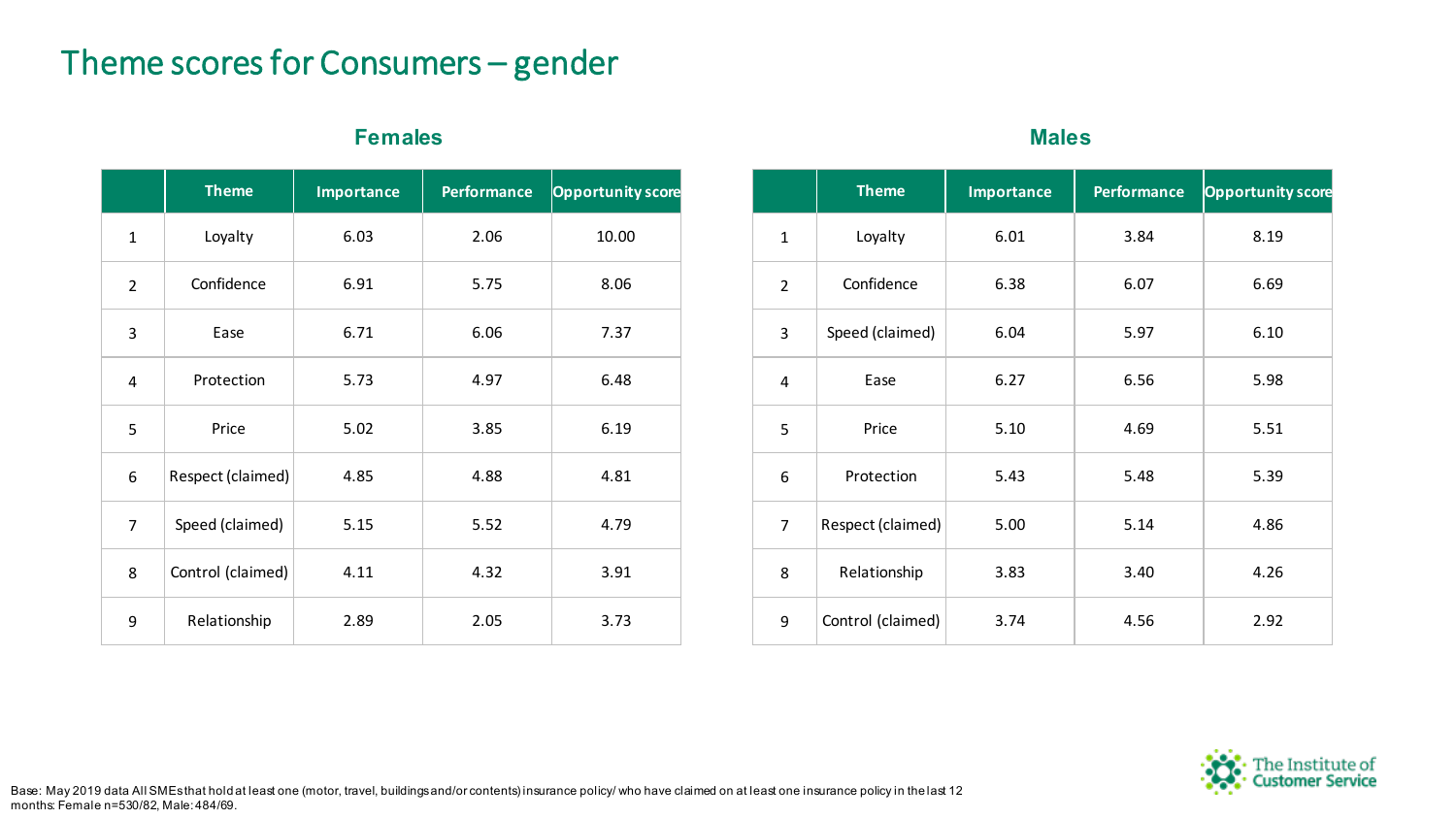#### Top 10 opportunities for Consumers – Females

|                | <b>Theme</b> | <b>Statement</b>                                                                                     | <b>Importance</b> | <b>Performance</b> | <b>Opportunity score</b> |
|----------------|--------------|------------------------------------------------------------------------------------------------------|-------------------|--------------------|--------------------------|
| $\mathbf{1}$   | Loyalty      | I am able to get a discount for staying with<br>the same company                                     | 6.97              | 2.09               | 11.84                    |
| $\overline{2}$ | Loyalty      | My provider takes my loyalty into account<br>when calculating renewal quotes after I have<br>claimed | 6.85              | 2.39               | 11.31                    |
| 3              | Loyalty      | The premium doesn't increase because I'm<br>not a new customer anymore                               | 6.98              | 3.04               | 10.93                    |
| 4              | Loyalty      | The insurer provides additional benefits for<br>renewing (e.g. enhanced cover)                       | 6.16              | 2.14               | 10.19                    |
| 5              | Price        | The insurance provider matches a cheaper<br>price from a competitors quote                           | 6.39              | 3.17               | 9.62                     |
| 6              | Confidence   | The company handles complaints<br>professionally and fairly                                          | 7.67              | 5.80               | 9.54                     |
| 7              | Loyalty      | I am told what the price would be if I wasn't<br>a new customer                                      | 4.92              | 0.34               | 9.50                     |
| 8              | Confidence   | The policy is explained clearly                                                                      | 8.38              | 7.32               | 9.44                     |
| 9              | Confidence   | The insurer assesses my risk individually,<br>rather than using generic assumptions                  | 7.31              | 5.21               | 9.41                     |
| 10             | Ease         | My questions are answered quickly and<br>clearly                                                     | 8.07              | 6.88               | 9.27                     |

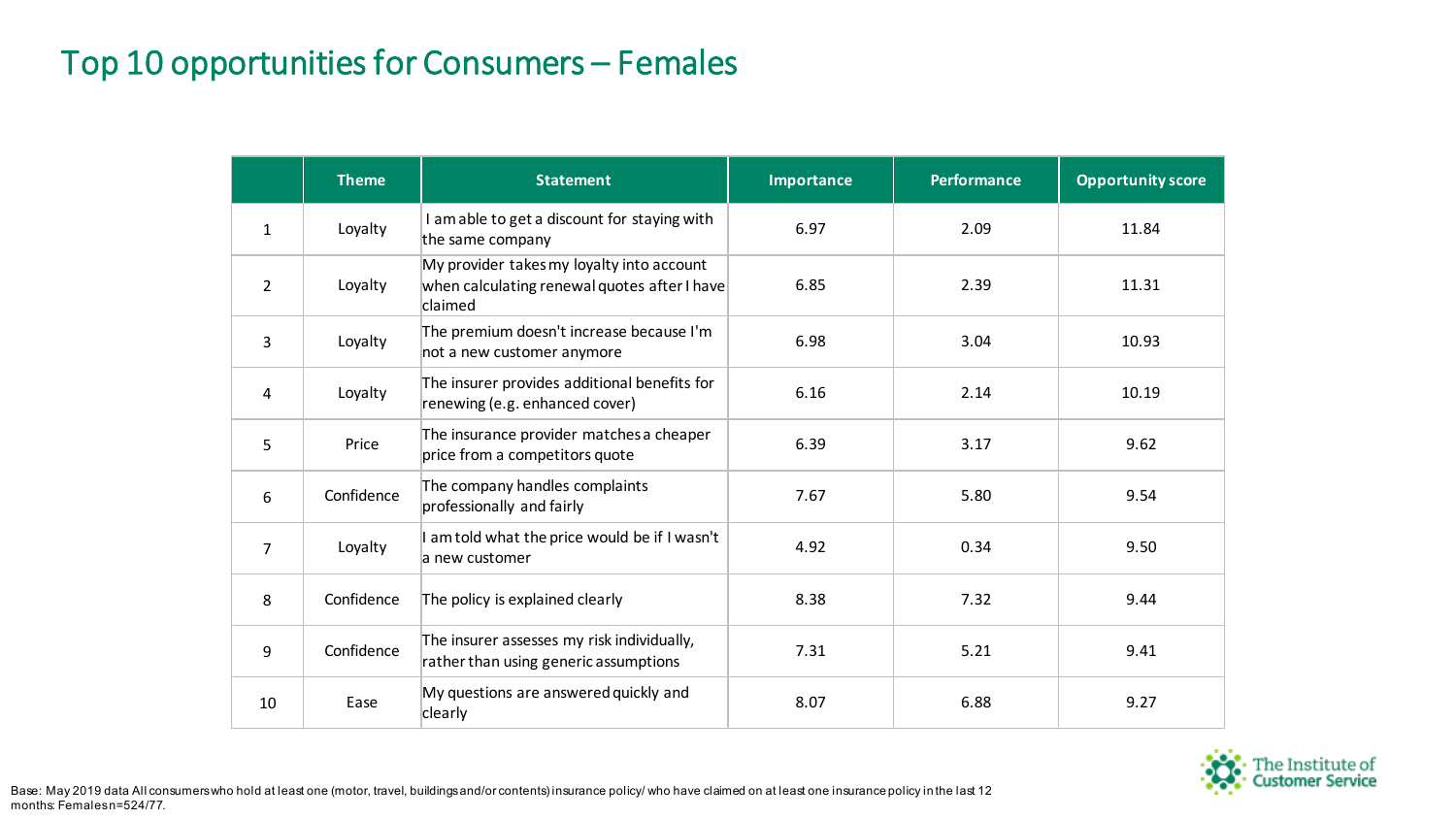#### Top 10 opportunities for Consumers – Males

|                | <b>Theme</b> | <b>Statement</b>                                                                                     | Importance | <b>Performance</b> | <b>Opportunity score</b> |
|----------------|--------------|------------------------------------------------------------------------------------------------------|------------|--------------------|--------------------------|
| $\mathbf{1}$   | Loyalty      | The premium doesn't increase because I'm<br>not a new customer anymore                               | 6.88       | 4.25               | 9.52                     |
| $\overline{2}$ | Loyalty      | I am able to get a discount for staying with<br>the same company                                     | 6.59       | 4.17               | 9.01                     |
| $\overline{3}$ |              | Speed (claimed) My claim is settled quickly                                                          | 6.49       | 4.44               | 8.53                     |
| 4              | Loyalty      | My provider takes my loyalty into account<br>when calculating renewal quotes after I have<br>claimed | 6.49       | 4.59               | 8.38                     |
| 5              | Loyalty      | The insurer provides additional benefits for<br>renewing (e.g. enhanced cover)                       | 6.15       | 3.93               | 8.38                     |
| 6              | Price        | The insurance provider matches a cheaper<br>price from a competitors quote                           | 6.13       | 4.16               | 8.10                     |
| $\overline{7}$ | Loyalty      | I am told what the price would be if I wasn't<br>a new customer                                      | 5.04       | 2.02               | 8.07                     |
| 8              | Confidence   | The company handles complaints<br>professionally and fairly                                          | 7.32       | 6.60               | 8.04                     |
| 9              | Price        | The cost of the policy is reasonable for the<br>level of cover that I get                            | 7.57       | 7.28               | 7.87                     |
| 10             | Ease         | The policy documents are easy to read, with<br>little or no small print                              | 7.30       | 6.84               | 7.77                     |

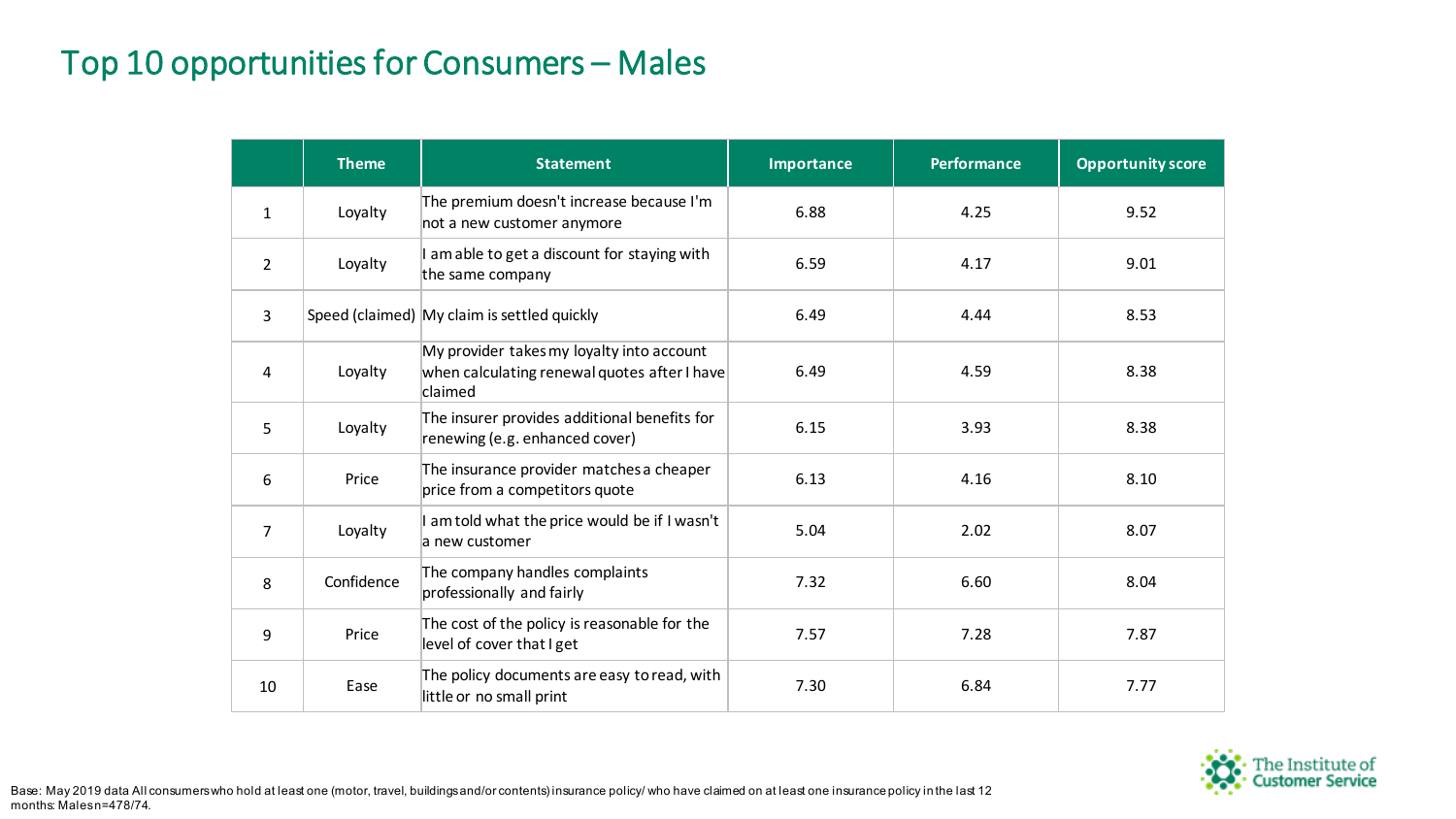#### Theme scores for Consumers – age

| 18-34          |                      |      |                          | $35 - 54$            |                |                      |                   | 55 or older        |                      |                  |              |      |                          |                      |
|----------------|----------------------|------|--------------------------|----------------------|----------------|----------------------|-------------------|--------------------|----------------------|------------------|--------------|------|--------------------------|----------------------|
|                | <b>Theme</b>         |      | Importance   Performance | Opportunity<br>score |                | <b>Theme</b>         | <b>Importance</b> | <b>Performance</b> | Opportunity<br>score |                  | <b>Theme</b> |      | Importance   Performance | Opportunity<br>score |
| $\mathbf{1}$   | Loyalty              | 5.44 | 3.96                     | 6.93                 | $\mathbf{1}$   | Loyalty              | 6.36              | 3.32               | 9.40                 | $\mathbf{1}$     | Loyalty      | 6.15 | 1.44                     | 10.86                |
| $\overline{2}$ | Ease                 | 6.08 | 5.96                     | 6.20                 | $2^{\circ}$    | Confidence           | 6.91              | 6.22               | 7.59                 | $\overline{2}$   | Confidence   | 7.08 | 5.79                     | 8.37                 |
| $\mathbf{3}$   | Confidence           | 5.87 | 5.58                     | 6.15                 | $\overline{3}$ | Ease                 | 6.82              | 6.57               | 7.08                 | 3                | Ease         | 6.50 | 6.27                     | 6.73                 |
| $\overline{4}$ | Protection           | 5.41 | 4.95                     | 5.88                 | $\overline{4}$ | Respect<br>(claimed) | 6.58              | 6.25               | 6.92                 | $\overline{4}$   | Protection   | 5.64 | 4.97                     | 6.31                 |
| 5 <sup>1</sup> | Price                | 4.63 | 4.27                     | 4.98                 | 5              | Price                | 5.52              | 4.75               | 6.30                 | 5                | Price        | 4.89 | 3.60                     | 6.18                 |
| 6              | Speed<br>(claimed)   | 4.78 | 5.25                     | 4.32                 | 6              | Protection           | 5.65              | 5.60               | 5.70                 | $\boldsymbol{6}$ | Relationship | 2.62 | 1.23                     | 4.00                 |
| $\overline{7}$ | Relationship         | 3.90 | 3.52                     | 4.29                 | $\overline{7}$ | Speed<br>(claimed)   | 5.71              | 6.26               | 5.15                 |                  |              |      |                          |                      |
| 8              | Respect<br>(claimed) | 3.77 | 4.20                     | 3.34                 | 8              | Relationship         | 3.51              | 3.25               | 3.77                 |                  |              |      |                          |                      |
| 9              | Control<br>(claimed) | 3.26 | 4.19                     | 2.33                 | 9              | Control<br>(claimed) | 4.25              | 5.34               | 3.16                 |                  |              |      |                          |                      |



Base: May 2019 data All consumers who hold at least one (motor, travel, buildings and/or contents) insurance policy/ who have claimed on at least one insurance policy in the last 12 months: 18-34 n=296/92, 35-54 n=385/40, 55 or older n=322/19 (excluded from the chart).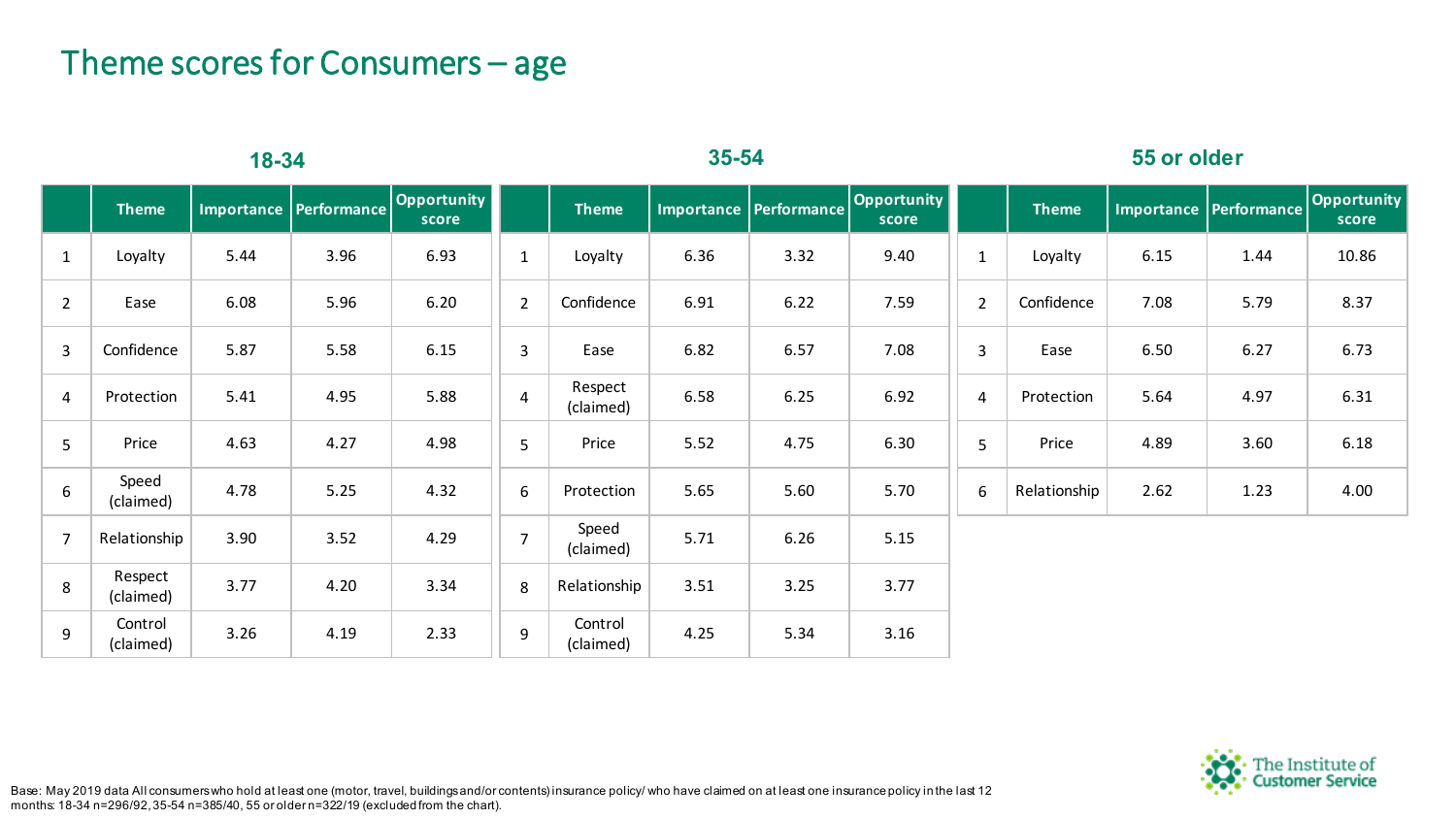## Top 10 opportunities for Consumers – 18-34 years old

|                | <b>Theme</b> | <b>Statement</b>                                                                                     | <b>Importance</b> | <b>Performance</b> | <b>Opportunity score</b> |
|----------------|--------------|------------------------------------------------------------------------------------------------------|-------------------|--------------------|--------------------------|
| $\mathbf{1}$   | Loyalty      | The premium doesn't increase because I'm<br>not a new customer anymore                               | 5.91              | 4.28               | 7.55                     |
| $\overline{2}$ | Confidence   | The insurer informs me about their claims<br>process before I buy                                    | 6.39              | 5.28               | 7.49                     |
| 3              | Ease         | The provider makes it easy to compare to<br>policies from other providers                            | 6.39              | 5.38               | 7.39                     |
| 4              | Loyalty      | My provider takes my loyalty into account<br>when calculating renewal quotes after I have<br>claimed | 5.68              | 3.98               | 7.37                     |
| 5              | Ease         | My questions are answered quickly and<br>clearly                                                     | 6.79              | 6.33               | 7.26                     |
| 6              | Price        | The insurance provider matches a cheaper<br>price from a competitors quote                           | 5.78              | 4.30               | 7.25                     |
| 7              | Confidence   | I know what the policy covers and excludes                                                           | 6.79              | 6.43               | 7.15                     |
| 8              | Confidence   | The policy is explained clearly                                                                      | 6.72              | 6.30               | 7.15                     |
| 9              | Protection   | The insurer has ideas to help me protect<br>sentimental items which couldn't be<br>replaced          | 5.84              | 4.55               | 7.14                     |
| 10             | Price        | The cost of the policy is reasonable for the<br>level of cover that I get                            | 6.49              | 5.91               | 7.06                     |



Base: May 2019 data All consumers who hold at least one (motor, travel, buildings and/or contents) insurance policy/ who have claimed on at least one insurance policy in the last 12 months: 18-34 n=296/92.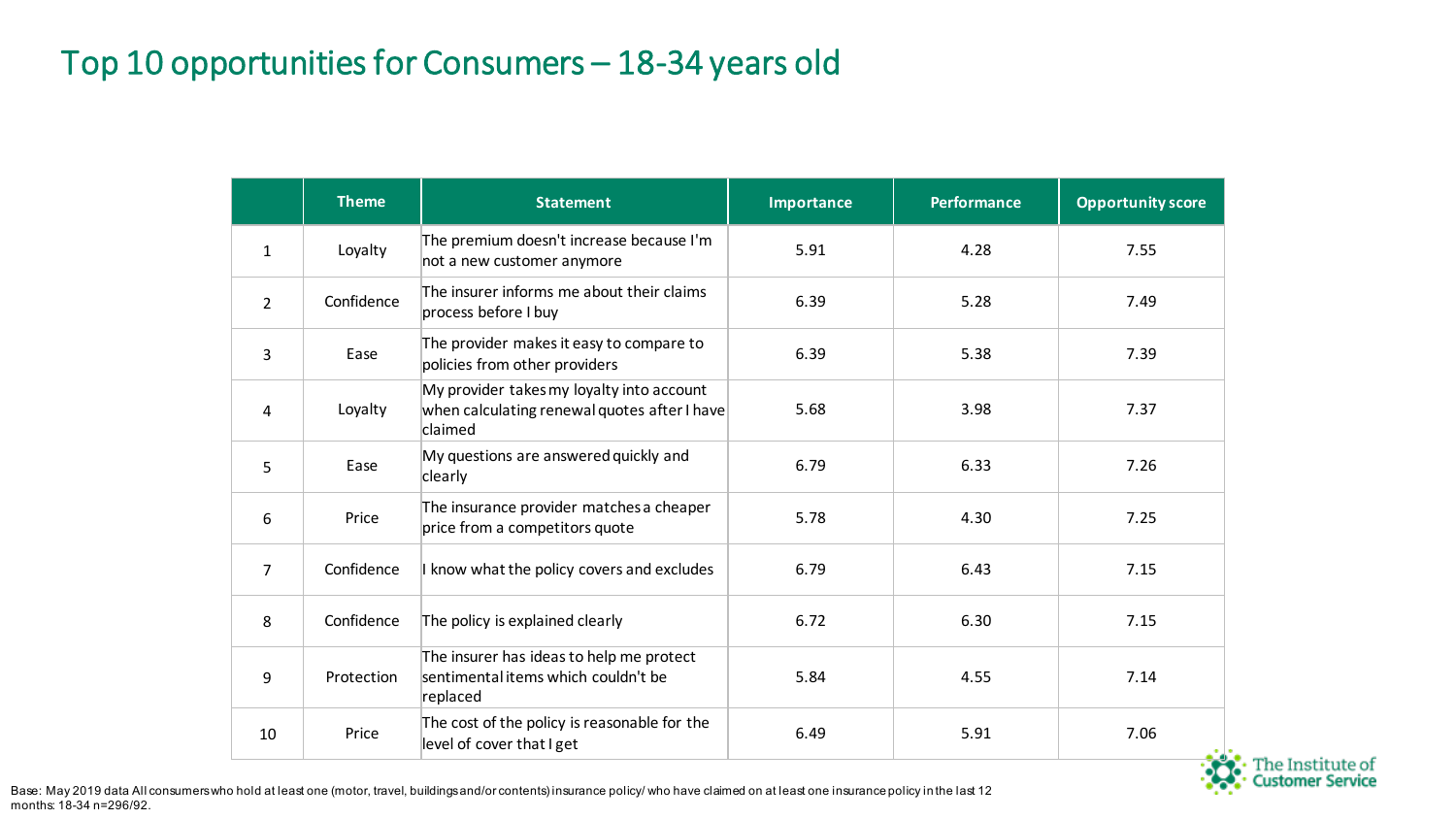## Top 10 opportunities for Consumers – 35-54 years old

|                | <b>Theme</b>         | <b>Statement</b>                                                                                     | <b>Importance</b> | <b>Performance</b> | <b>Opportunity score</b> |
|----------------|----------------------|------------------------------------------------------------------------------------------------------|-------------------|--------------------|--------------------------|
| $\mathbf{1}$   | Loyalty              | am able to get a discount for staying with<br>the same company                                       | 7.17              | 3.25               | 11.09                    |
| $\overline{2}$ | Loyalty              | The premium doesn't increase because I'm<br>not a new customer anymore                               | 7.14              | 3.78               | 10.50                    |
| 3              | Loyalty              | The insurer provides additional benefits for<br>renewing (e.g. enhanced cover)                       | 6.70              | 3.17               | 10.23                    |
| 4              | Loyalty              | My provider takes my loyalty into account<br>when calculating renewal quotes after I have<br>claimed | 6.81              | 3.78               | 9.83                     |
| 5              | Price                | The insurance provider matches a cheaper<br>price from a competitors quote                           | 6.81              | 4.22               | 9.39                     |
| 6              | Loyalty              | am told what the price would be if I wasn't<br>a new customer                                        | 5.56              | 1.89               | 9.23                     |
| 7              | Respect<br>(claimed) | The people you deal with show compassion                                                             | 7.50              | 6.00               | 9.00                     |
| 8              | Ease                 | The policy documents are easy to read, with<br>little or no small print                              | 7.87              | 6.77               | 8.97                     |
| 9              | Confidence           | The insurer assesses my risk individually,<br>rather than using generic assumptions                  | 7.14              | 5.39               | 8.89                     |
| 10             | Confidence           | The company handles complaints<br>professionally and fairly                                          | 7.61              | 6.41               | 8.82                     |

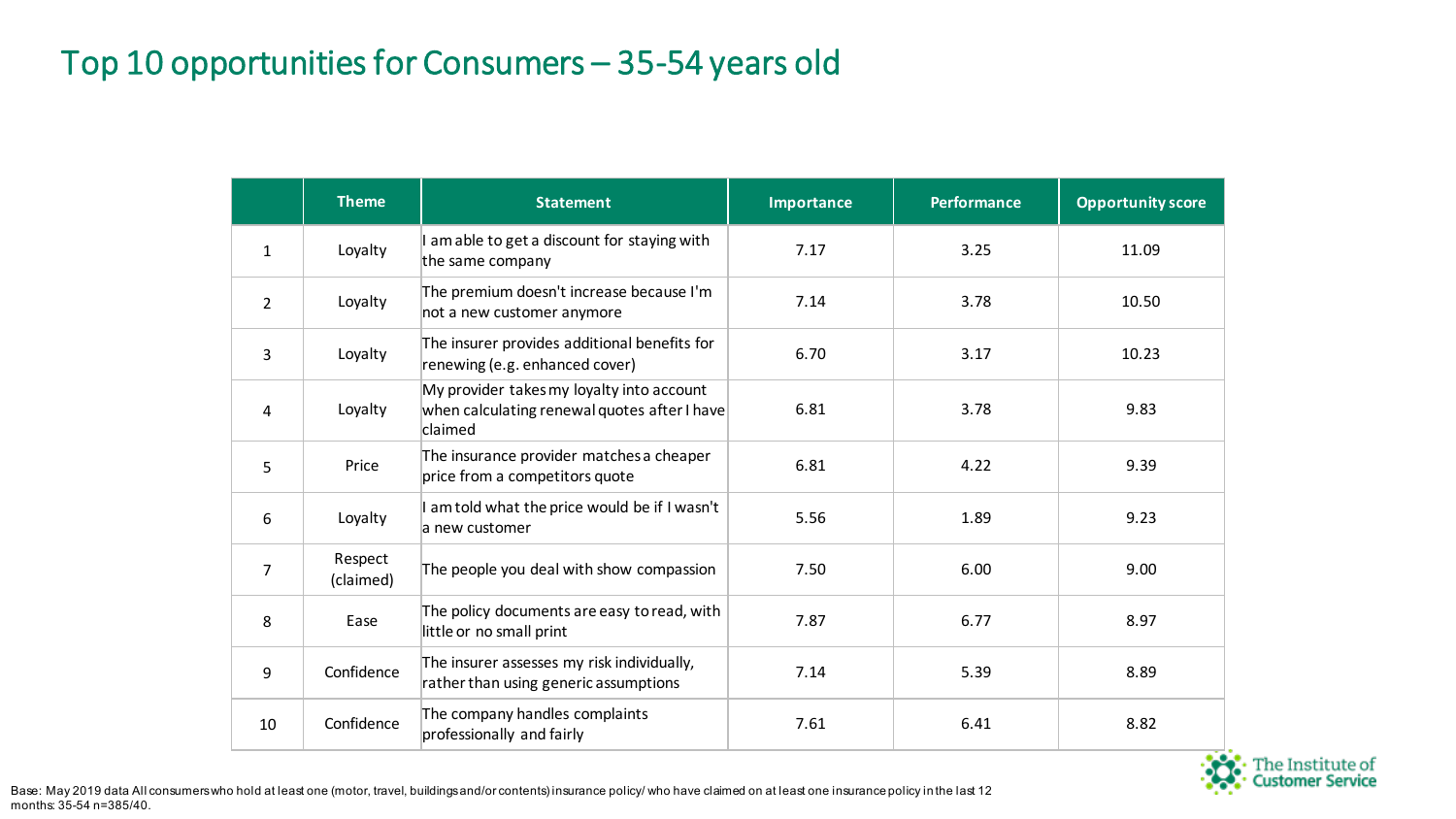#### Top 10 opportunities for Consumers – 55 or older

|                | <b>Theme</b> | <b>Statement</b>                                                                                     | Importance | <b>Performance</b> | <b>Opportunity score</b> |
|----------------|--------------|------------------------------------------------------------------------------------------------------|------------|--------------------|--------------------------|
| $\mathbf{1}$   | Loyalty      | I am able to get a discount for staying with<br>the same company                                     | 7.30       | 1.57               | 13.02                    |
| $\overline{2}$ | Loyalty      | The premium doesn't increase because I'm<br>not a new customer anymore                               | 7.64       | 2.85               | 12.43                    |
| 3              | Loyalty      | My provider takes my loyalty into account<br>when calculating renewal quotes after I have<br>claimed | 7.45       | 2.58               | 12.33                    |
| 4              | Confidence   | The company handles complaints<br>professionally and fairly                                          | 8.45       | 5.76               | 11.13                    |
| 5              | Loyalty      | The insurer provides additional benefits for<br>renewing (e.g. enhanced cover)                       | 6.02       | 1.22               | 10.83                    |
| 6              | Loyalty      | I am told what the price would be if I wasn't<br>a new customer                                      | 4.57       | $-1.27$            | 10.40                    |
| $\overline{7}$ | Confidence   | I know the company pays out quickly and<br>worries about paperwork later                             | 7.33       | 4.67               | 9.98                     |
| 8              | Confidence   | I am able to understand if there are any<br>discounts or no claims bonus                             | 8.26       | 6.65               | 9.88                     |
| 9              | Confidence   | The insurer assesses my risk individually,<br>rather than using generic assumptions                  | 7.42       | 5.00               | 9.84                     |
| 10             | Price        | The insurance provider matches a cheaper<br>price from a competitors quote                           | 6.02       | 2.24               | 9.81                     |

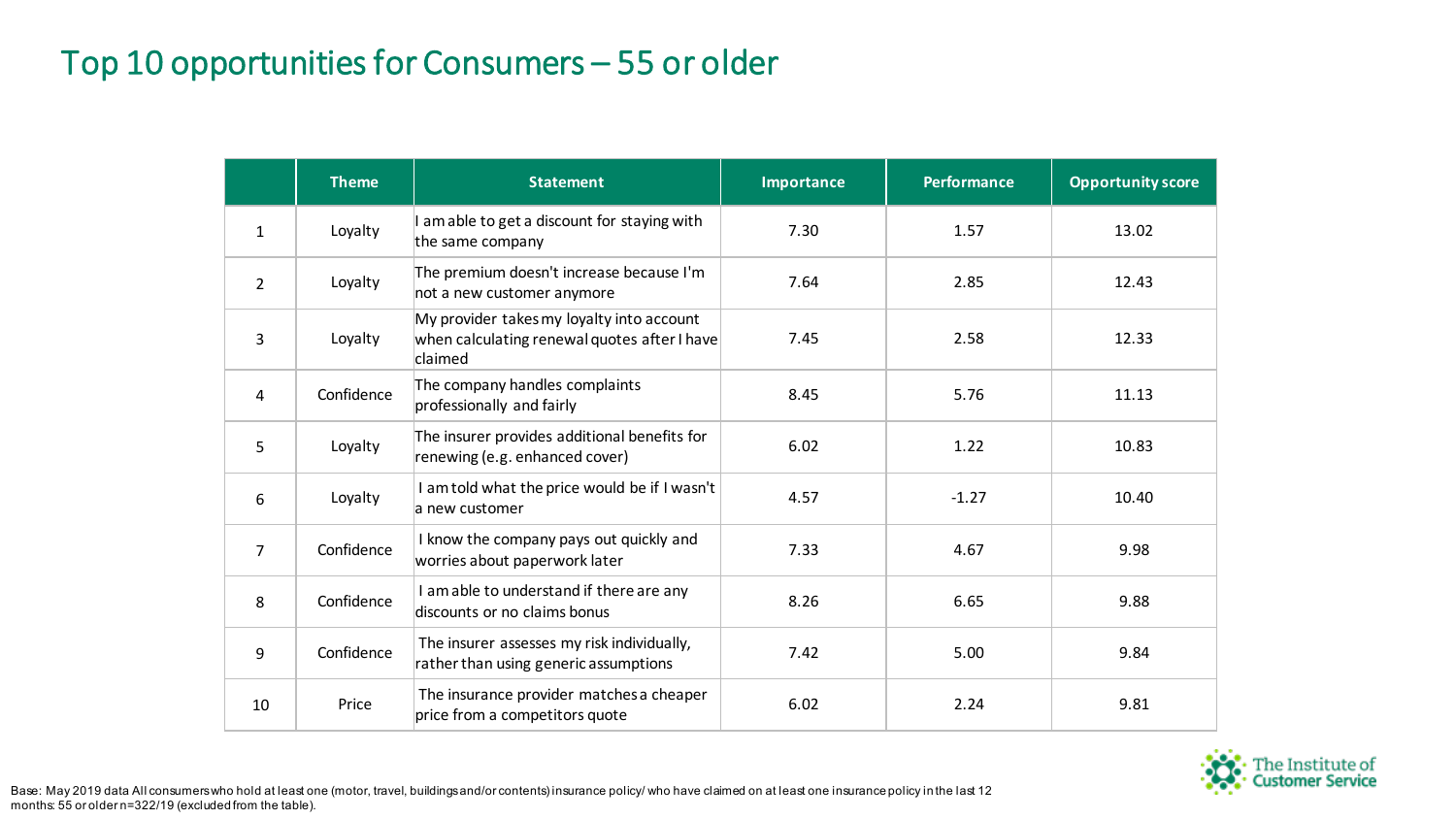#### Theme scores for Consumers – ethnicity

#### **White/White British <b>Non White Non White**

|                | <b>Theme</b>      | <b>Importance</b> | <b>Performance</b> | <b>Opportunity score</b> |
|----------------|-------------------|-------------------|--------------------|--------------------------|
| $\mathbf{1}$   | Loyalty           | 6.17              | 2.77               | 9.57                     |
| $\overline{2}$ | Confidence        | 6.81              | 5.94               | 7.68                     |
| 3              | Ease              | 6.67              | 6.39               | 6.95                     |
| 4              | Speed (claimed)   | 6.16              | 6.07               | 6.25                     |
| 5              | Protection        | 5.70              | 5.23               | 6.18                     |
| 6              | Price             | 5.13              | 4.24               | 6.03                     |
| $\overline{7}$ | Respect (claimed) | 5.51              | 5.48               | 5.53                     |
| 8              | Relationship      | 3.28              | 2.57               | 3.99                     |
| 9              | Control (claimed) | 4.49              | 5.15               | 3.84                     |

|                | <b>Theme</b>      | <b>Importance</b> | <b>Performance</b> | <b>Opportunity score</b> |
|----------------|-------------------|-------------------|--------------------|--------------------------|
| $\mathbf{1}$   | Loyalty           | 4.98              | 4.53               | 5.43                     |
| $\overline{2}$ | Confidence        | 5.48              | 5.68               | 5.29                     |
| 3              | Ease              | 5.21              | 5.76               | 4.65                     |
| $\overline{4}$ | Price             | 4.60              | 4.63               | 4.56                     |
| 5              | Protection        | 4.58              | 5.17               | 3.99                     |
| 6              | Relationship      | 3.83              | 3.90               | 3.76                     |
| 7              | Speed (claimed)   | 3.54              | 4.60               | 2.47                     |
| 8              | Respect (claimed) | 2.83              | 3.33               | 2.32                     |
| 9              | Control (claimed) | 1.92              | 2.04               | 1.80                     |

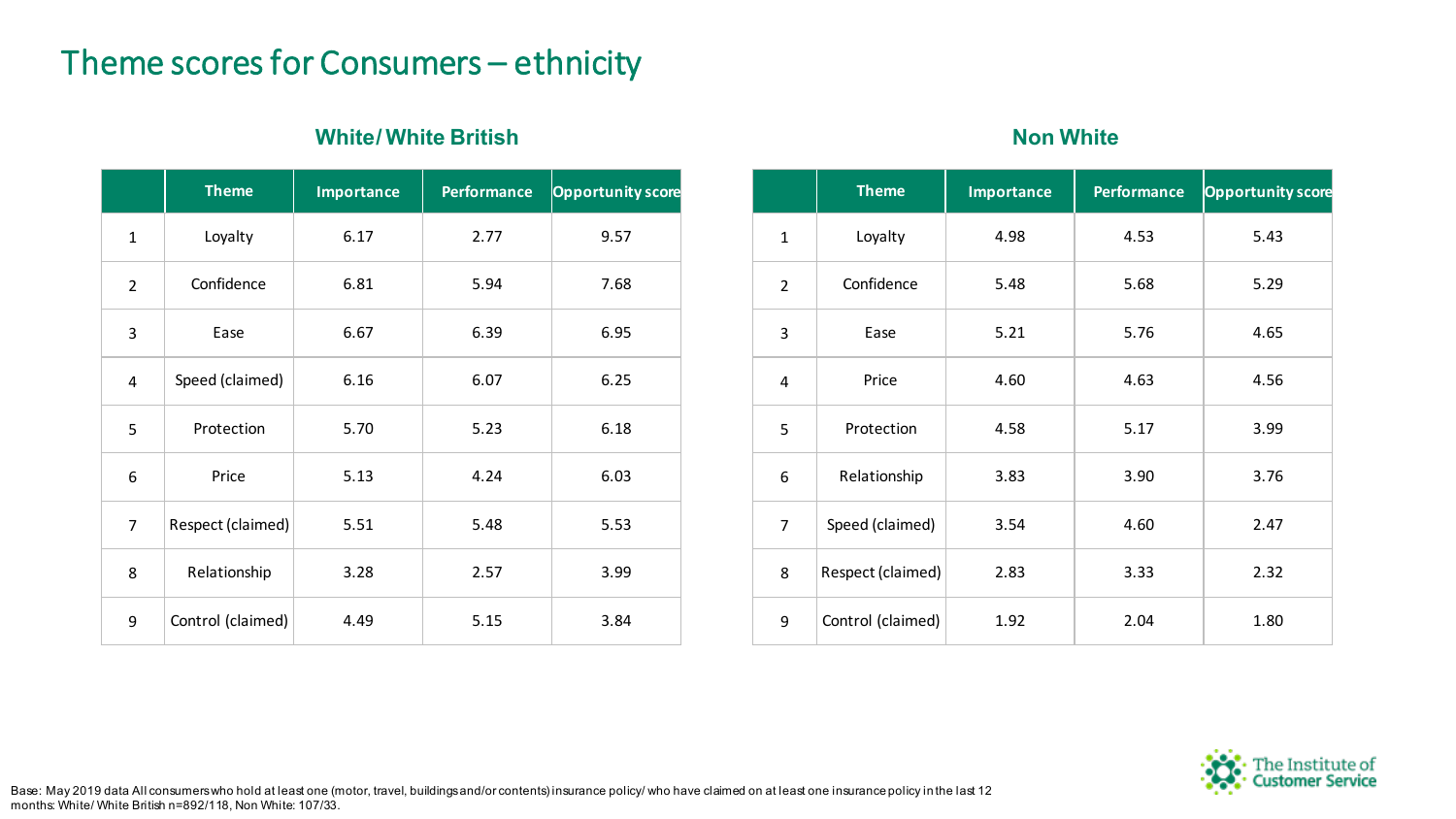#### Top 10 opportunities for Consumers – White/ White British

|                | <b>Theme</b> | <b>Statement</b>                                                                                     | <b>Importance</b> | <b>Performance</b> | <b>Opportunity score</b> |
|----------------|--------------|------------------------------------------------------------------------------------------------------|-------------------|--------------------|--------------------------|
| $\mathbf{1}$   | Loyalty      | I am able to get a discount for staying with<br>the same company                                     | 6.95              | 2.85               | 11.05                    |
| $\overline{2}$ | Loyalty      | The premium doesn't increase because I'm<br>not a new customer anymore                               | 7.09              | 3.49               | 10.69                    |
| 3              | Loyalty      | My provider takes my loyalty into account<br>when calculating renewal quotes after I have<br>claimed | 6.86              | 3.33               | 10.39                    |
| 4              | Loyalty      | The insurer provides additional benefits for<br>renewing (e.g. enhanced cover)                       | 6.32              | 2.86               | 9.79                     |
| 5              | Loyalty      | I am told what the price would be if I wasn't<br>a new customer                                      | 5.15              | 0.90               | 9.39                     |
| 6              | Price        | The insurance provider matches a cheaper<br>price from a competitors quote                           | 6.37              | 3.54               | 9.19                     |
| 7              | Confidence   | The company handles complaints<br>professionally and fairly                                          | 7.70              | 6.33               | 9.07                     |
| 8              | Ease         | The policy documents are easy to read, with<br>little or no small print                              | 7.93              | 6.83               | 9.02                     |
| 9              | Ease         | My questions are answered quickly and<br>clearly                                                     | 8.07              | 7.22               | 8.92                     |
| 10             | Confidence   | The policy is explained clearly                                                                      | 8.05              | 7.31               | 8.79                     |



Base: May 2019 data All consumers who hold at least one (motor, travel, buildings and/or contents) insurance policy/ who have claimed on at least one insurance policy in the last 12 months: White/ White British n=892/118.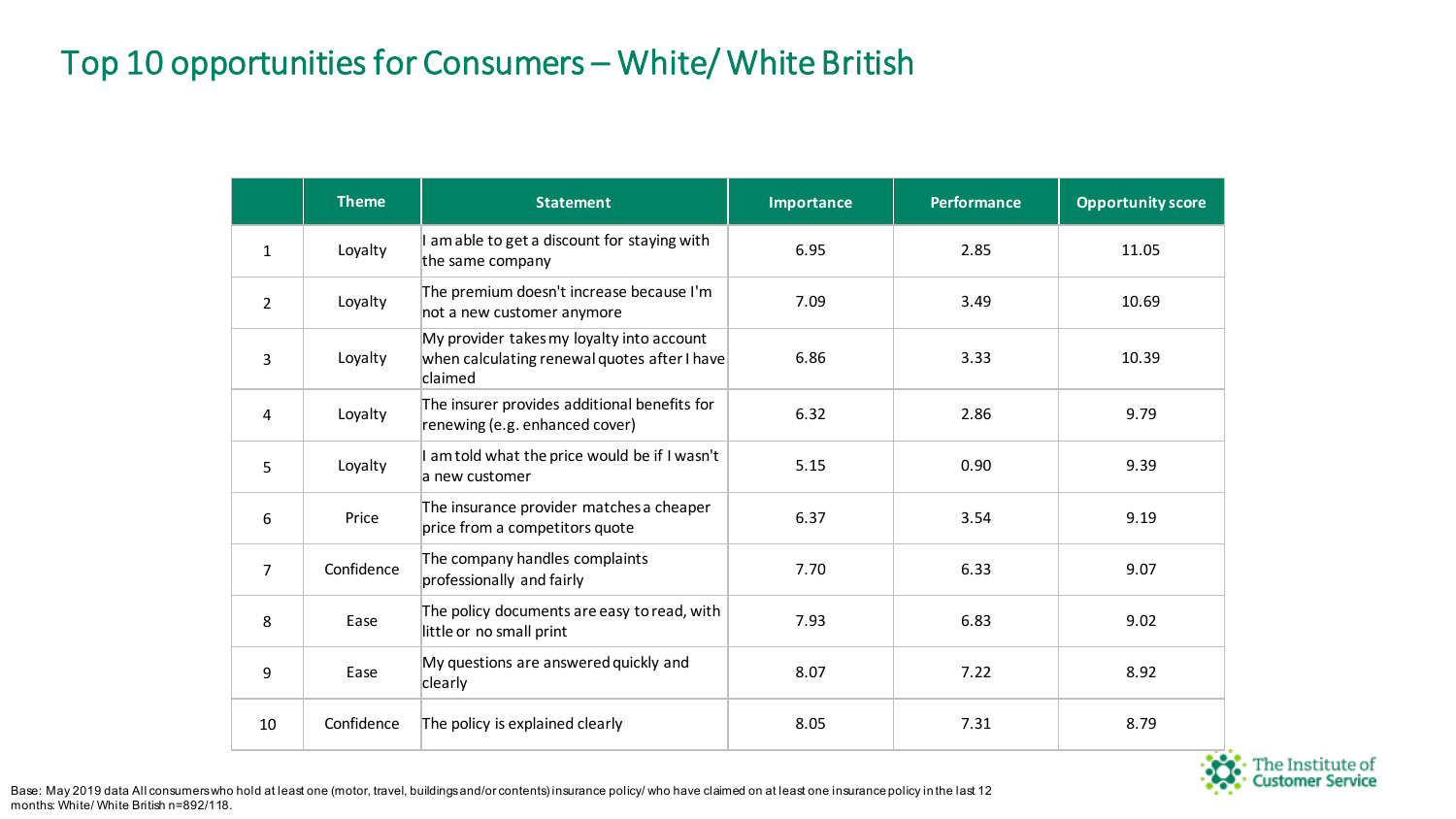#### Top 10 opportunities for Consumers – Non White

|                | <b>Theme</b> | <b>Statement</b>                                                                      | <b>Importance</b> | <b>Performance</b> | <b>Opportunity score</b> |
|----------------|--------------|---------------------------------------------------------------------------------------|-------------------|--------------------|--------------------------|
| $\mathbf{1}$   | Loyalty      | The provider thanking me for staying with<br>the company                              | 5.33              | 3.63               | 7.03                     |
| $\overline{2}$ | Loyalty      | The premium doesn't increase because I'm<br>not a new customer anymore                | 6.07              | 5.14               | 7.01                     |
| 3              | Price        | The insurance provider matches a cheaper<br>price from a competitors quote            | 5.70              | 4.55               | 6.85                     |
| 4              | Confidence   | The company handles complaints<br>professionally and fairly                           | 5.98              | 5.58               | 6.38                     |
| 5              | Confidence   | The insurer assesses my risk individually,<br>rather than using generic assumptions   | 5.70              | 5.14               | 6.26                     |
| 6              | Confidence   | The policy is explained clearly                                                       | 6.45              | 6.70               | 6.20                     |
| $\overline{7}$ | Price        | The cost of the policy is reasonable for the<br>level of cover that I get             | 5.98              | 6.07               | 5.89                     |
| 8              | Confidence   | I know the company pays out quickly and<br>worries about paperwork later              | 5.23              | 4.62               | 5.85                     |
| 9              | Confidence   | I know what the policy covers and excludes                                            | 6.17              | 6.54               | 5.79                     |
| 10             | Ease         | I'm not asked lots of unnecessary questions<br>about myself when applying for a quote | 5.33              | 4.91               | 5.75                     |

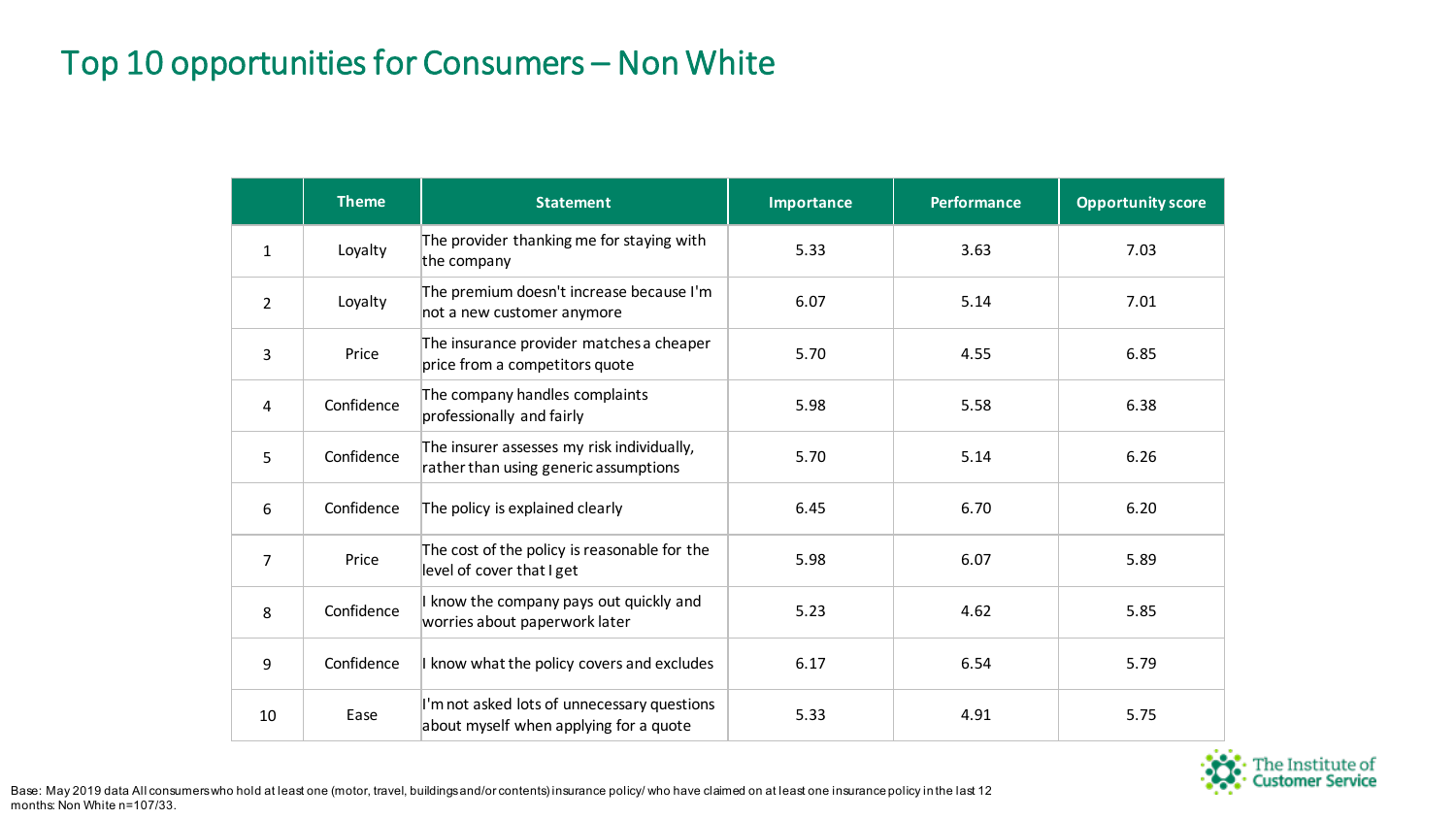#### Theme scores for Consumers – policy type held

|                | <b>Motor</b> |      |                        |                             | Travel         |              |      |                          | <b>Buildings/Contents</b>   |                |              |      |                          |                      |
|----------------|--------------|------|------------------------|-----------------------------|----------------|--------------|------|--------------------------|-----------------------------|----------------|--------------|------|--------------------------|----------------------|
|                | <b>Theme</b> |      | Importance Performance | <b>Opportunity</b><br>score |                | <b>Theme</b> |      | Importance   Performance | <b>Opportunity</b><br>score |                | <b>Theme</b> |      | Importance   Performance | Opportunity<br>score |
|                | Loyalty      | 6.35 | 3.25                   | 9.45                        | $\mathbf{1}$   | Loyalty      | 5.79 | 3.61                     | 7.97                        | $\mathbf 1$    | Loyalty      | 5.75 | 2.01                     | 9.50                 |
| $\overline{2}$ | Confidence   | 7.01 | 6.22                   | 7.81                        | $\overline{2}$ | Confidence   | 6.47 | 5.87                     | 7.07                        | $\overline{2}$ | Confidence   | 6.31 | 5.50                     | 7.12                 |
| 3              | Ease         | 6.78 | 6.53                   | 7.02                        | $\mathbf{3}$   | Ease         | 6.14 | 6.16                     | 6.12                        | 3              | Ease         | 6.40 | 6.10                     | 6.71                 |
| 4              | Price        | 5.36 | 4.26                   | 6.46                        | 4              | Protection   | 5.55 | 5.31                     | 5.78                        | 4              | Protection   | 5.20 | 4.85                     | 5.54                 |
| 5              | Protection   | 5.87 | 5.44                   | 6.30                        | 5              | Price        | 4.93 | 4.38                     | 5.48                        | 5              | Price        | 4.74 | 4.14                     | 5.34                 |
| 6              | Relationship | 3.47 | 2.88                   | 4.07                        | 6              | Relationship | 3.44 | 2.99                     | 3.90                        | 6              | Relationship | 3.08 | 2.24                     | 3.92                 |

: Institute of<br>t**omer Service** 

Base: May 2019 data All consumers who hold at least one (motor, travel, buildings and/or contents) insurance policy: Motor n=437, Travel n=247, Buildings/Contents n=319. Note: If more than one different policies were selected, participants were randomly assigned to answer importance/ performance questions for one of the policies only.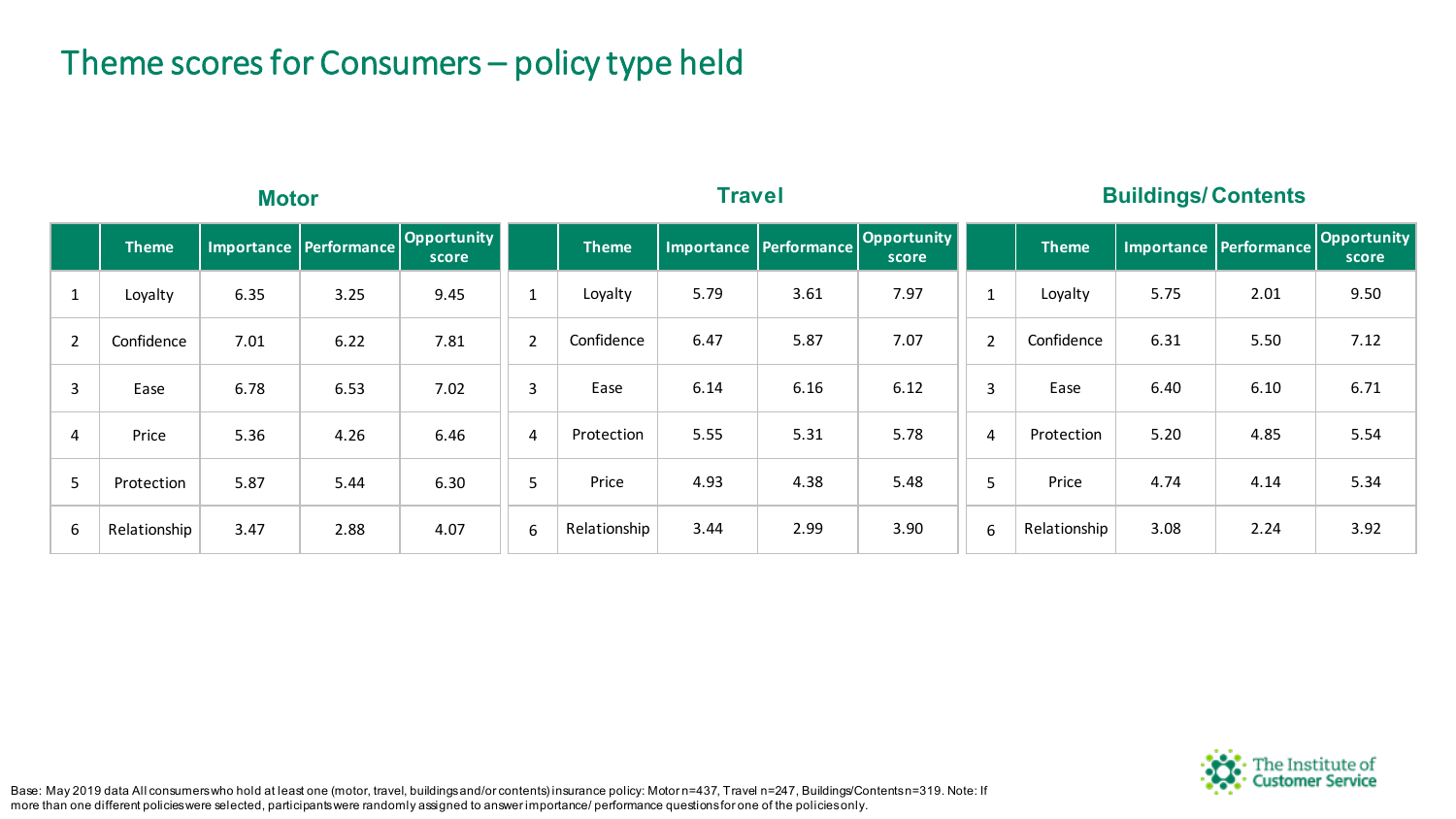## Top 10 opportunities for Consumers – policy type held motor

|                | <b>Theme</b> | <b>Statement</b>                                                                                     | Importance | <b>Performance</b> | <b>Opportunity score</b> |
|----------------|--------------|------------------------------------------------------------------------------------------------------|------------|--------------------|--------------------------|
| $\mathbf{1}$   | Loyalty      | I am able to get a discount for staying with<br>the same company                                     | 7.32       | 3.50               | 11.15                    |
| $\overline{2}$ | Loyalty      | The premium doesn't increase because I'm<br>not a new customer anymore                               | 7.23       | 4.04               | 10.42                    |
| 3              | Loyalty      | My provider takes my loyalty into account<br>when calculating renewal quotes after I have<br>claimed | 7.14       | 4.07               | 10.21                    |
| 4              | Ease         | The policy documents are easy to read, with<br>little or no small print                              | 8.19       | 6.85               | 9.53                     |
| 5              | Price        | The insurance provider matches a cheaper<br>price from a competitors quote                           | 6.70       | 3.94               | 9.46                     |
| 6              | Confidence   | The insurer assesses my risk individually,<br>rather than using generic assumptions                  | 7.35       | 5.35               | 9.34                     |
| $\overline{7}$ | Loyalty      | I am told what the price would be if I wasn't<br>a new customer                                      | 5.22       | 1.18               | 9.26                     |
| 8              | Confidence   | The policy is explained clearly                                                                      | 8.38       | 7.63               | 9.12                     |
| 9              | Confidence   | The company handles complaints<br>professionally and fairly                                          | 7.92       | 6.76               | 9.08                     |
| 10             | Loyalty      | The insurer provides additional benefits for<br>renewing (e.g. enhanced cover)                       | 6.18       | 3.38               | 8.97                     |



Base: May 2019 data All consumers who hold a motor insurance policy n=437. Note: If more than one different policies were selected, participants were randomly assigned to answer importance/ performance questions for one of the policies only.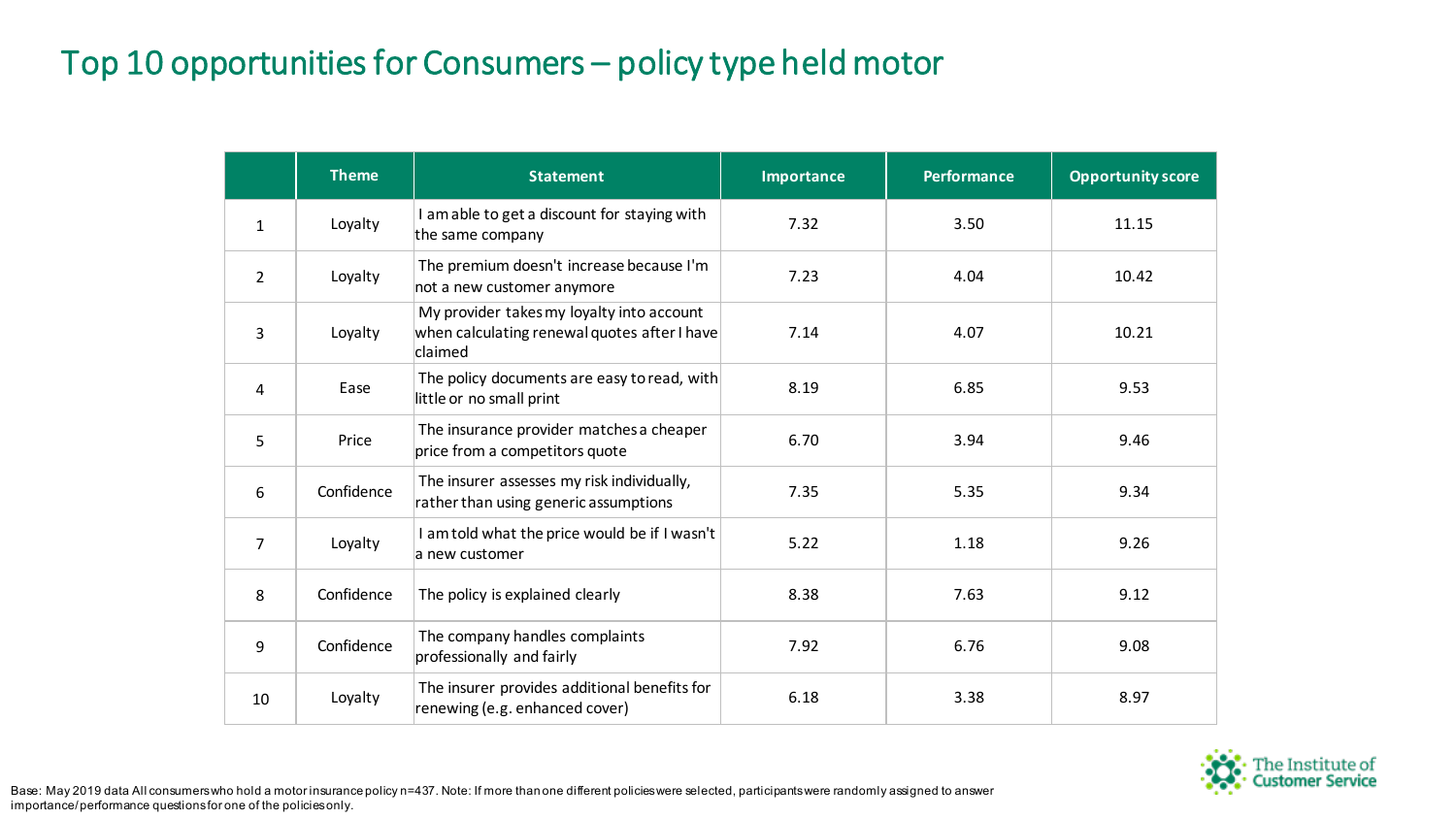## Top 10 opportunities for Consumers – policy type held travel

|                | <b>Theme</b> | <b>Statement</b>                                                                                     | <b>Importance</b> | <b>Performance</b> | <b>Opportunity score</b> |
|----------------|--------------|------------------------------------------------------------------------------------------------------|-------------------|--------------------|--------------------------|
| $\mathbf{1}$   | Loyalty      | The premium doesn't increase because I'm<br>not a new customer anymore                               | 6.88              | 4.51               | 9.25                     |
| 2              | Loyalty      | My provider takes my loyalty into account<br>when calculating renewal quotes after I have<br>claimed | 6.19              | 3.47               | 8.92                     |
| 3              | Loyalty      | The insurer provides additional benefits for<br>renewing (e.g. enhanced cover)                       | 6.19              | 3.66               | 8.72                     |
| 4              | Loyalty      | I am able to get a discount for staying with<br>the same company                                     | 6.32              | 4.03               | 8.61                     |
| 5              | Confidence   | The company handles complaints<br>professionally and fairly                                          | 7.41              | 6.27               | 8.55                     |
| 6              | Ease         | My questions are answered quickly and<br>clearly                                                     | 7.45              | 6.46               | 8.44                     |
| $\overline{7}$ | Confidence   | I know the company pays out quickly and<br>worries about paperwork later                             | 6.60              | 4.89               | 8.31                     |
| 8              | Confidence   | The insurer informs me about their claims<br>process before I buy                                    | 6.64              | 5.02               | 8.26                     |
| 9              | Confidence   | I am able to understand if there are any<br>discounts or no claims bonus                             | 7.21              | 6.20               | 8.21                     |
| 10             | Loyalty      | I am told what the price would be if I wasn't<br>a new customer                                      | 4.98              | 1.91               | 8.05                     |



Base: May 2019 data All consumers who hold at least a travel insurance policy n=247. Note: If more than one different policies were selected, participants were randomly assigned to answer importance/ performance questions for one of the policies only.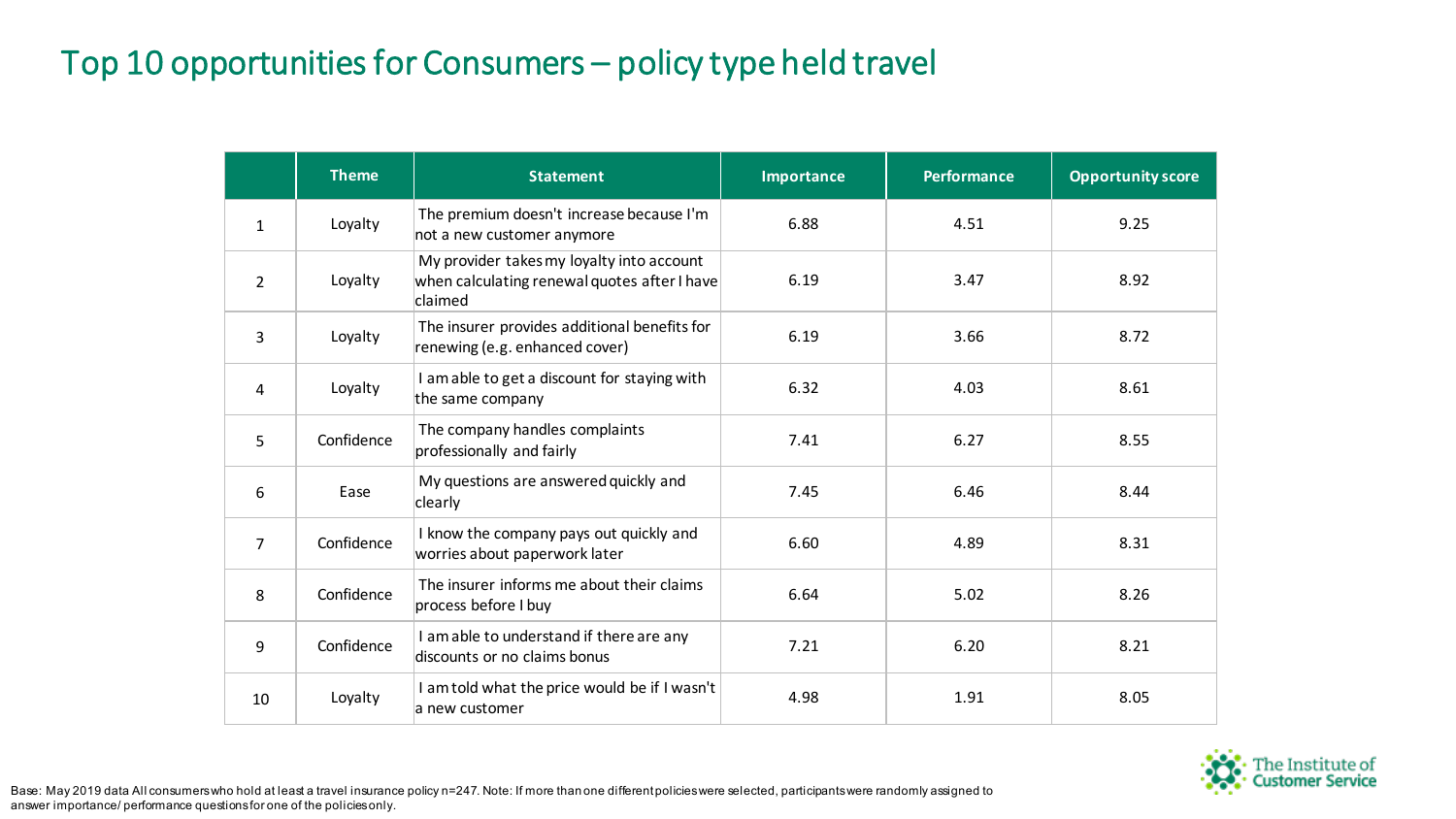#### Top 10 opportunities for Consumers – policy type held buildings/ contents

|                | <b>Theme</b> | <b>Statement</b>                                                                                     | Importance | <b>Performance</b> | <b>Opportunity score</b> |
|----------------|--------------|------------------------------------------------------------------------------------------------------|------------|--------------------|--------------------------|
| $\mathbf{1}$   | Loyalty      | I am able to get a discount for staying with<br>the same company                                     | 6.43       | 1.88               | 10.97                    |
| 2              | Loyalty      | The premium doesn't increase because I'm<br>not a new customer anymore                               | 6.58       | 2.42               | 10.75                    |
| 3              | Loyalty      | The insurer provides additional benefits for<br>renewing (e.g. enhanced cover)                       | 6.11       | 2.04               | 10.19                    |
| 4              | Loyalty      | My provider takes my loyalty into account<br>when calculating renewal quotes after I have<br>claimed | 6.43       | 2.71               | 10.14                    |
| 5              | Confidence   | The insurer assesses my risk individually,<br>rather than using generic assumptions                  | 6.52       | 4.22               | 8.83                     |
| 6              | Price        | The insurance provider matches a cheaper<br>price from a competitors quote                           | 6.05       | 3.37               | 8.73                     |
| $\overline{7}$ | Loyalty      | I am told what the price would be if I wasn't<br>a new customer                                      | 4.61       | 0.59               | 8.63                     |
| 8              | Confidence   | The company handles complaints<br>professionally and fairly                                          | 7.02       | 5.45               | 8.60                     |
| 9              | Ease         | The policy documents are easy to read, with<br>little or no small print                              | 7.62       | 6.77               | 8.46                     |
| 10             | Confidence   | I know what the policy covers and excludes                                                           | 7.87       | 7.45               | 8.28                     |



Base: May 2019 data All consumers who hold at least a buildings/ contents insurance policy n=319. Note: If more than one different policies were selected, participants were randomly assigned to answer importance/ performance questions for one of the policies only.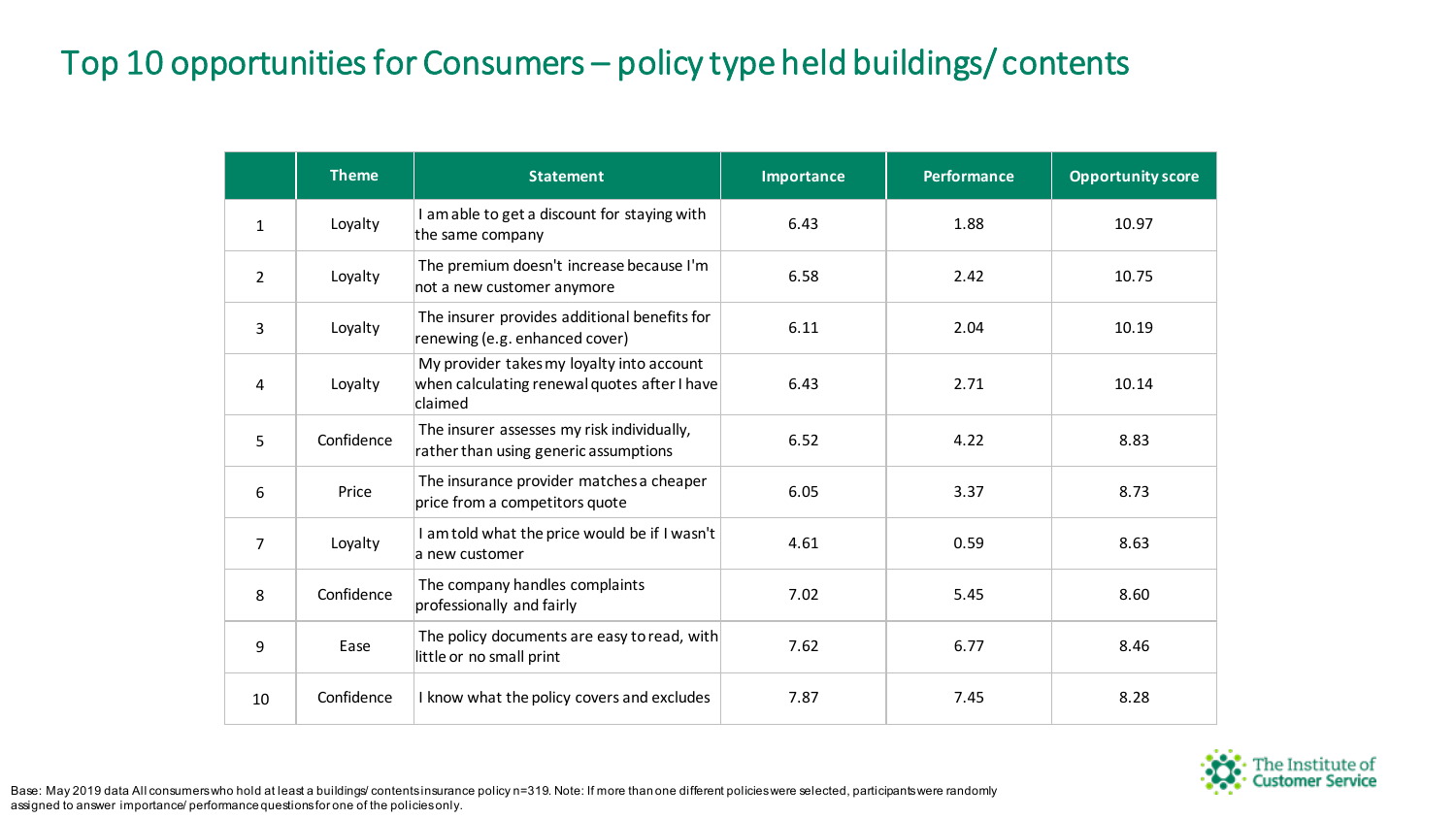#### Theme scores for Consumers – policy type claimed

| <b>Motor</b>         |      |                        | <b>Travel</b>               |  |                      |      | <b>Buildings/Contents</b> |                      |  |                      |      |                          |                             |
|----------------------|------|------------------------|-----------------------------|--|----------------------|------|---------------------------|----------------------|--|----------------------|------|--------------------------|-----------------------------|
| <b>Theme</b>         |      | Importance Performance | <b>Opportunity</b><br>score |  | <b>Theme</b>         |      | Importance   Performance  | Opportunity<br>score |  | <b>Theme</b>         |      | Importance   Performance | <b>Opportunity</b><br>score |
| Speed<br>(claimed)   | 6.84 | 6.91                   | 6.77                        |  | Speed<br>(claimed)   | 4.95 | 4.77                      | 5.14                 |  | Speed<br>(claimed)   | 4.31 | 4.86                     | 3.75                        |
| Respect<br>(claimed) | 6.02 | 5.97                   | 6.07                        |  | Respect<br>(claimed) | 4.26 | 4.26                      | 4.26                 |  | Respect<br>(claimed) | 3.89 | 4.23                     | 3.55                        |
| Control<br>(claimed) | 5.32 | 5.37                   | 5.28                        |  | Control<br>(claimed) | 2.87 | 4.21                      | 1.53                 |  | Control<br>(claimed) | 2.78 | 3.33                     | 2.23                        |



Base: May 2019 data All consumers who claimed on at least one (motor, travel, buildings and/or contents) insurance policy: Motor n=67, Travel n=36, Buildings/Contents n=48. Note: If more than one different policies were selected, participants were randomly assigned to answer importance/ performance questions for one of the policies only.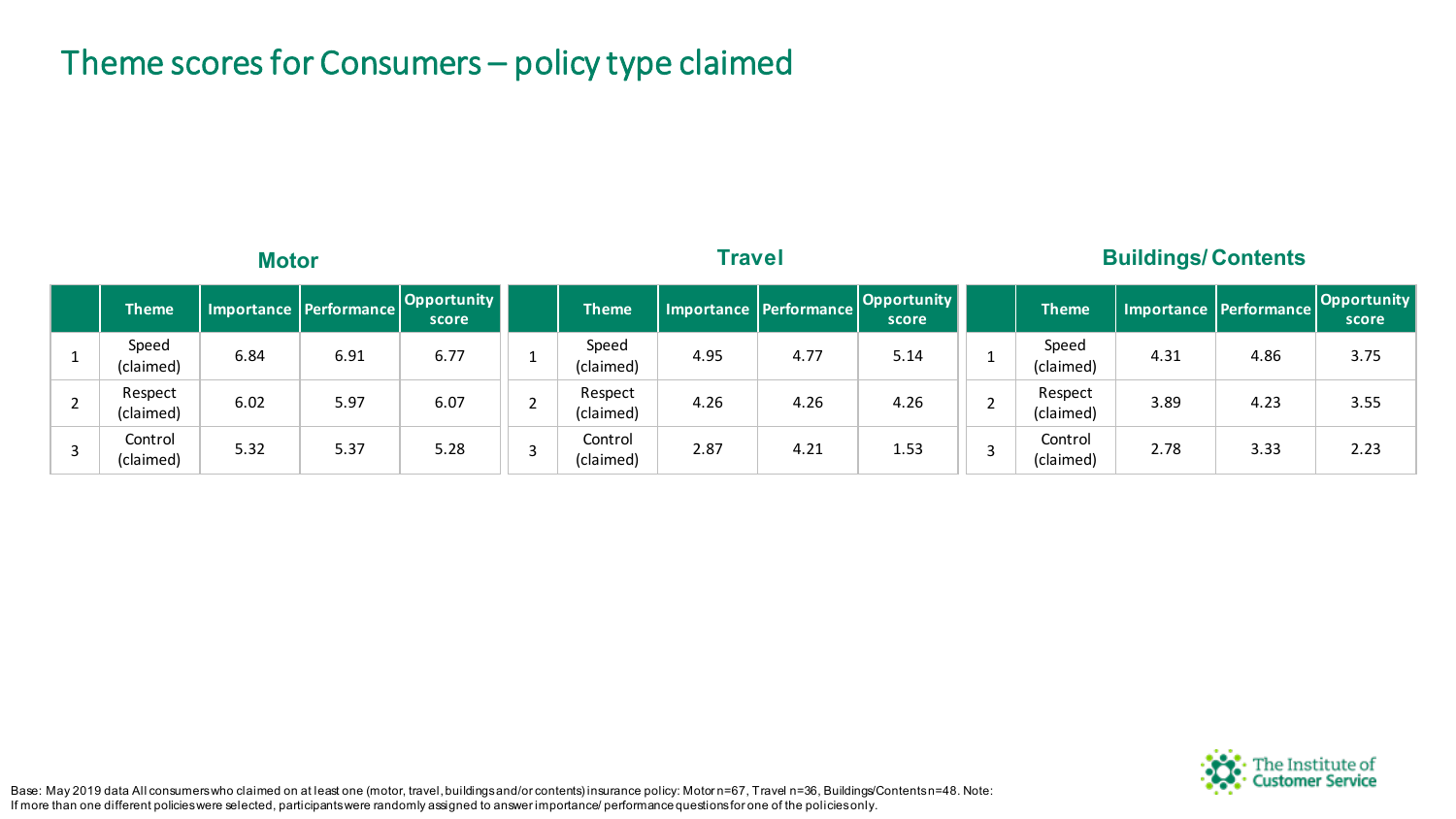#### Opportunities for Consumers – claimed on motor

|                | <b>Theme</b>         | <b>Statement</b>                                                                                                   | Importance | <b>Performance</b> | <b>Opportunity score</b> |
|----------------|----------------------|--------------------------------------------------------------------------------------------------------------------|------------|--------------------|--------------------------|
| $\mathbf{1}$   | Speed (claimed)      | I am not asked needless questions about my<br>claim                                                                | 7.46       | 6.52               | 8.41                     |
| $\overline{2}$ |                      | Speed (claimed)   My claim is settled quickly                                                                      | 7.01       | 6.25               | 7.78                     |
| 3              | Respect<br>(claimed) | I do not have to prove that I am telling the<br>truth with lots of receipts or pictures                            | 5.82       | 4.03               | 7.61                     |
| 4              | Control<br>(claimed) | I have a choice in how the claim is settled<br>(e.g. financial settlement, repair or<br>replacement)               | 5.97       | 4.35               | 7.59                     |
| 5              | Speed (claimed)      | My insurer provides effective<br>assistance/advice                                                                 | 7.31       | 7.58               | 7.05                     |
| 6              |                      | Speed (claimed) It is clear what I need to do to claim                                                             | 6.87       | 7.16               | 6.57                     |
| $\overline{7}$ | Respect<br>(claimed) | The people you deal with show compassion                                                                           | 6.27       | 6.57               | 5.97                     |
| 8              | Speed (claimed)      | I canget through to the insurance company<br>quickly at any time                                                   | 6.12       | 6.57               | 5.67                     |
| 9              | Speed (claimed)      | I am offered immediate assistance and<br>advice                                                                    | 6.27       | 7.38               | 5.15                     |
| 10             | Respect<br>(claimed) | The insurance company does not try to<br>avoid paying out                                                          | 5.97       | 7.31               | 4.63                     |
| 11             | Control<br>(claimed) | Repairs or replacement items are<br>completed/delivered at a time to suit me                                       | 5.22       | 5.94               | 4.51                     |
| 12             | Control<br>(claimed) | I am able to choose the supplier that the<br>insurance company uses (e.g. tradesmen,<br>garage, airline, law firm) | 4.78       | 5.81               | 3.75                     |

The Institute of<br>Customer Service

Base: May 2019 data All consumers who have claimed on a motor insurance policy n=67. Note: If more than one different policies were selected, participants were randomly assigned to answer importance/ performance questions for one of the policies only.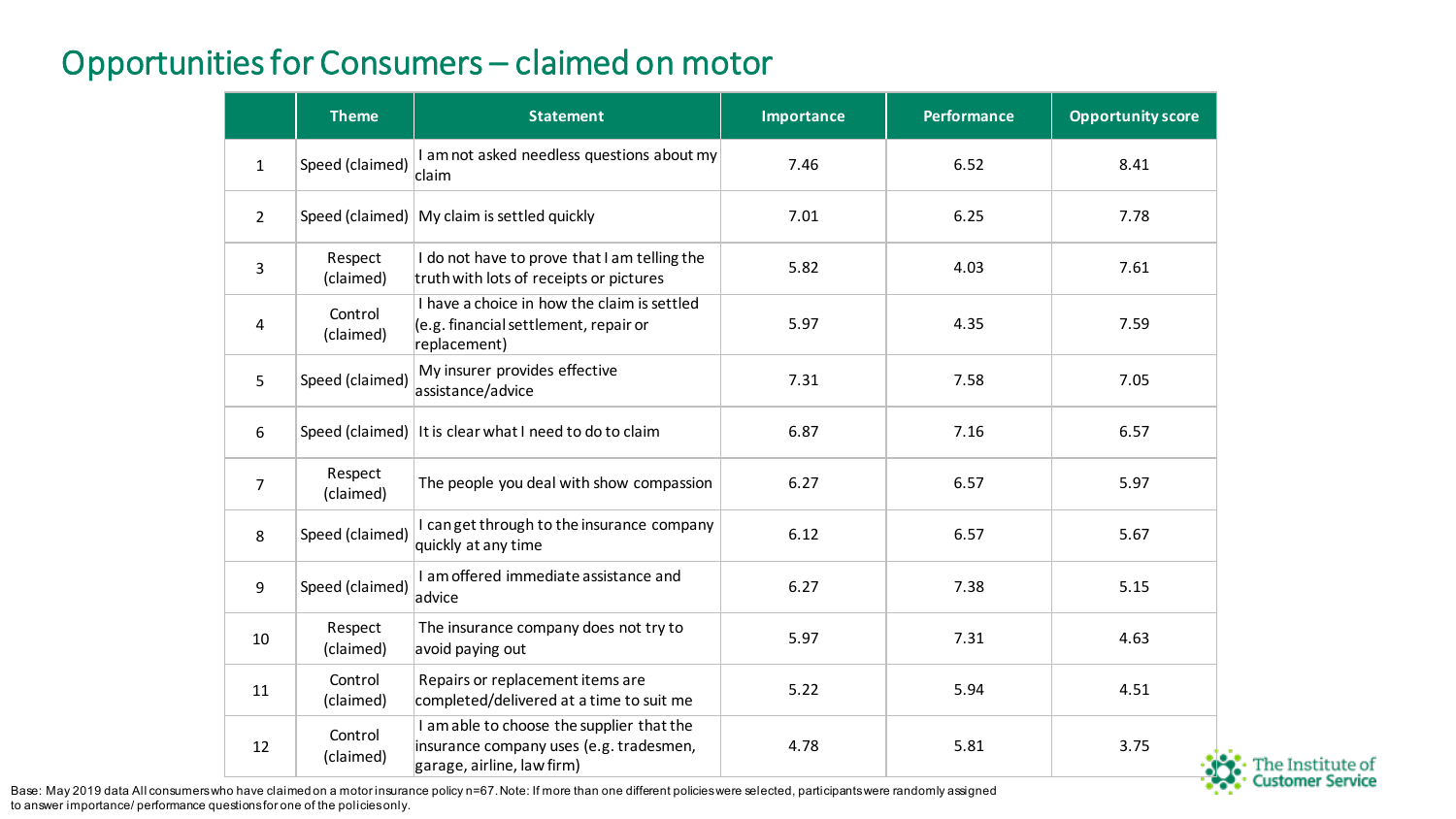#### Opportunities for Consumers – claimed on travel

|                | <b>Theme</b>         | <b>Statement</b>                                                                                                   | <b>Importance</b> | <b>Performance</b> | <b>Opportunity score</b> |
|----------------|----------------------|--------------------------------------------------------------------------------------------------------------------|-------------------|--------------------|--------------------------|
| $\mathbf{1}$   |                      | Speed (claimed)   My claim is settled quickly                                                                      | 5.28              | 3.33               | 7.22                     |
| $\overline{2}$ | Speed (claimed)      | I am not asked needless questions about my<br>claim                                                                | 5.28              | 4.17               | 6.39                     |
| 3              | Respect<br>(claimed) | I do not have to prove that I am telling the<br>truth with lots of receipts or pictures                            | 4.72              | 3.33               | 6.11                     |
| 4              | Speed (claimed)      | I can get through to the insurance company<br>quickly at any time                                                  | 4.72              | 4.44               | 5.00                     |
| 5              | Speed (claimed)      | My insurer provides effective<br>assistance/advice                                                                 | 4.72              | 5.00               | 4.44                     |
| 6              | Speed (claimed)      | I am offered immediate assistance and<br>advice                                                                    | 5.00              | 5.83               | 4.17                     |
| $\overline{7}$ | Respect<br>(claimed) | The people you deal with show compassion                                                                           | 4.17              | 4.44               | 3.89                     |
| 8              | Control<br>(claimed) | I have a choice in how the claim is settled<br>(e.g. financial settlement, repair or<br>replacement)               | 3.61              | 3.61               | 3.61                     |
| 9              |                      | Speed (claimed)   It is clear what I need to do to claim                                                           | 4.72              | 5.83               | 3.61                     |
| 10             | Respect<br>(claimed) | The insurance company does not try to<br>avoid paying out                                                          | 3.89              | 5.00               | 2.78                     |
| 11             | Control<br>(claimed) | I am able to choose the supplier that the<br>insurance company uses (e.g. tradesmen,<br>garage, airline, law firm) | 2.50              | 3.14               | 1.86                     |
| 12             | Control<br>(claimed) | Repairs or replacement items are<br>completed/delivered at a time to suit me                                       | 2.50              | 5.88               | $-0.88$                  |

: Institute of<br>I**omer Service** 

Base: May 2019 data All consumers who have claimed on a travel insurance policy n=36. Note: If more than one different policies were selected, participants were randomly assigned to answer importance/ performance questions for one of the policies only.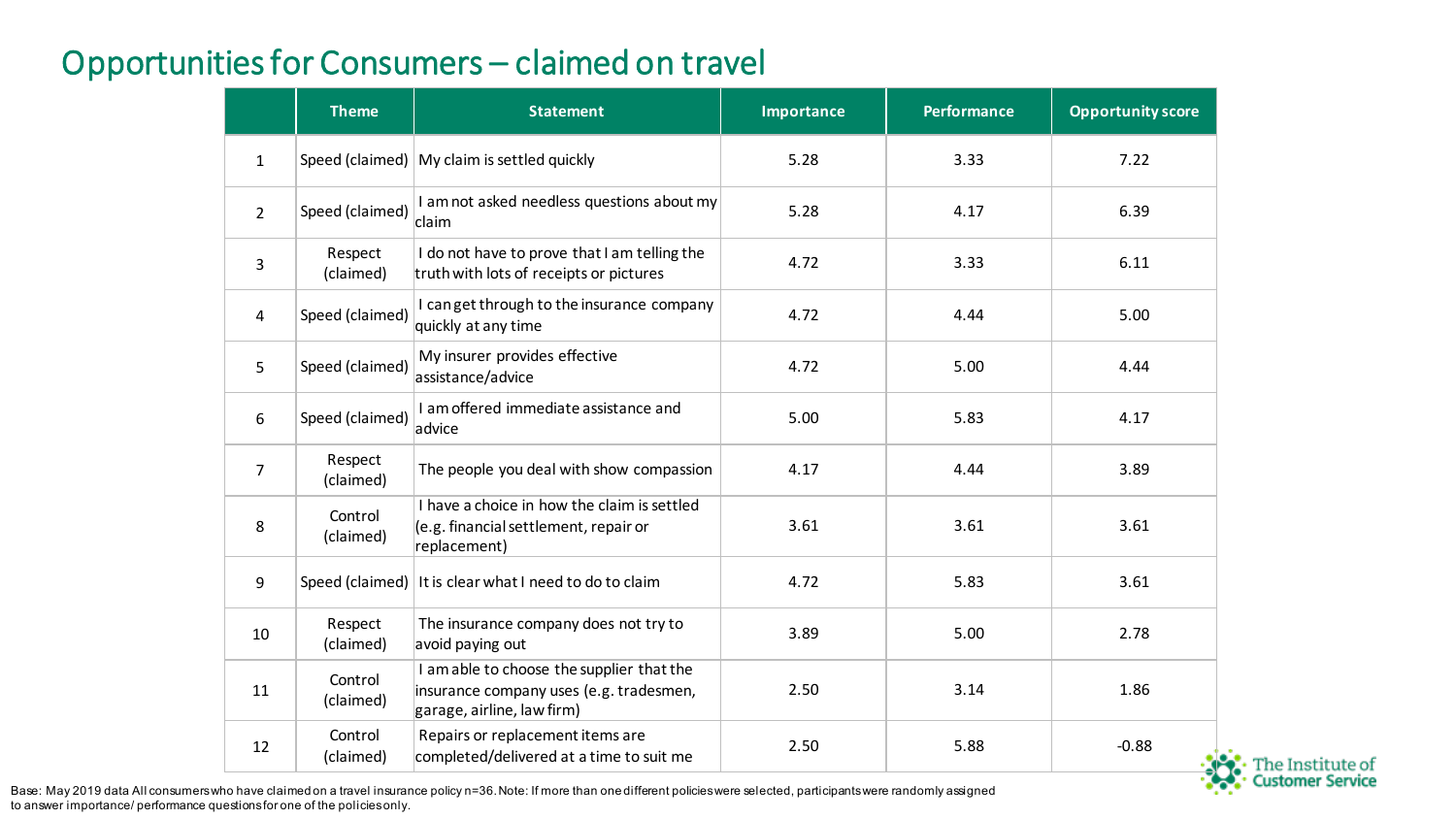#### Opportunities for Consumers – claimed on buildings/ contents

|                | <b>Theme</b>         | <b>Statement</b>                                                                                                   | <b>Importance</b> | <b>Performance</b> | <b>Opportunity score</b> |
|----------------|----------------------|--------------------------------------------------------------------------------------------------------------------|-------------------|--------------------|--------------------------|
| $\mathbf{1}$   | Speed (claimed)      | I am offered immediate assistance and<br>advice                                                                    | 4.79              | 4.57               | 5.02                     |
| $\overline{2}$ | Respect<br>(claimed) | The people you deal with show compassion                                                                           | 4.58              | 4.57               | 4.60                     |
| 3              | Speed (claimed)      | I can get through to the insurance company<br>quickly at any time                                                  | 4.38              | 4.38               | 4.38                     |
| 4              | Speed (claimed)      | My insurer provides effective<br>assistance/advice                                                                 | 4.58              | 5.11               | 4.06                     |
| 5              | Control<br>(claimed) | I have a choice in how the claim is settled<br>(e.g. financial settlement, repair or<br>replacement)               | 3.13              | 2.39               | 3.86                     |
| 6              | Respect<br>(claimed) | I do not have to prove that I am telling the<br>truth with lots of receipts or pictures                            | 4.17              | 4.78               | 3.55                     |
| $\overline{7}$ | Speed (claimed)      | I am not asked needless questions about my<br>claim                                                                | 3.96              | 4.38               | 3.54                     |
| 8              | Speed (claimed)      | My claim is settled quickly                                                                                        | 3.96              | 4.68               | 3.24                     |
| 9              | Respect<br>(claimed) | The insurance company does not try to<br>avoid paying out                                                          | 2.92              | 3.33               | 2.50                     |
| 10             |                      | Speed (claimed)   It is clear what I need to do to claim                                                           | 4.17              | 6.04               | 2.29                     |
| 11             | Control<br>(claimed) | I am able to choose the supplier that the<br>insurance company uses (e.g. tradesmen,<br>garage, airline, law firm) | 2.29              | 2.83               | 1.76                     |
| 12             | Control<br>(claimed) | Repairs or replacement items are<br>completed/delivered at a time to suit me                                       | 2.92              | 4.77               | 1.06                     |

The Institute of<br>Customer Service

Base: May 2019 data All consumers who have claimed on a buildings/ contents insurance policy n=48. Note: If more than one different policies were selected, participants were randomly assigned to answer importance/ performance questions for one of the policies only.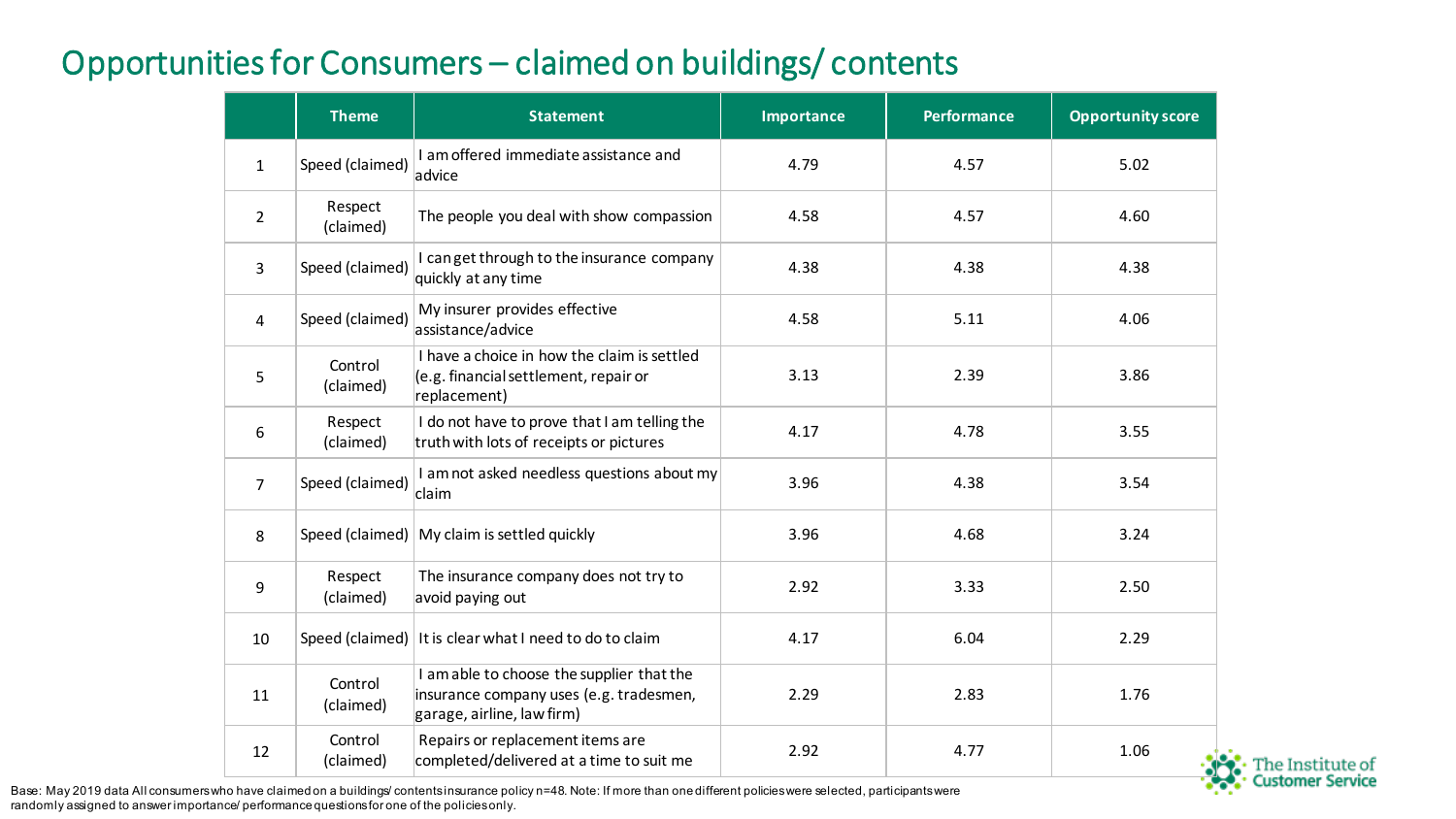#### Theme scores for SMEs – gender

#### **Females Males**

|                | <b>Theme</b>      | <b>Importance</b> | <b>Performance</b> | <b>Opportunity score</b> |
|----------------|-------------------|-------------------|--------------------|--------------------------|
| $\mathbf 1$    | Loyalty           | 6.11              | 4.06               | 8.15                     |
| 2              | Confidence        | 6.59              | 6.28               | 6.90                     |
| 3              | Protection        | 6.42              | 6.19               | 6.65                     |
| 4              | Ease              | 6.44              | 6.50               | 6.38                     |
| 5              | Speed (claimed)   | 6.04              | 5.79               | 6.29                     |
| 6              | Price             | 5.24              | 4.85               | 5.63                     |
| $\overline{7}$ | Control (claimed) | 5.33              | 5.96               | 4.69                     |
| 8              | Relationship      | 4.37              | 4.30               | 4.45                     |
| 9              | Respect (claimed) | 4.88              | 5.37               | 4.39                     |

|                | <b>Theme</b>      | <b>Importance</b> | <b>Performance</b> | <b>Opportunity score</b> |
|----------------|-------------------|-------------------|--------------------|--------------------------|
| $\mathbf{1}$   | Loyalty           | 5.53              | 4.15               | 6.90                     |
| $\overline{2}$ | Confidence        | 6.20              | 6.10               | 6.29                     |
| 3              | Ease              | 5.85              | 5.97               | 5.73                     |
| $\overline{4}$ | Protection        | 5.60              | 5.87               | 5.32                     |
| 5              | Price             | 4.89              | 4.63               | 5.15                     |
| 6              | Speed (claimed)   | 4.90              | 5.18               | 4.63                     |
| $\overline{7}$ | Respect (claimed) | 4.83              | 5.29               | 4.37                     |
| 8              | Relationship      | 4.25              | 4.22               | 4.27                     |
| 9              | Control (claimed) | 4.15              | 5.07               | 3.24                     |

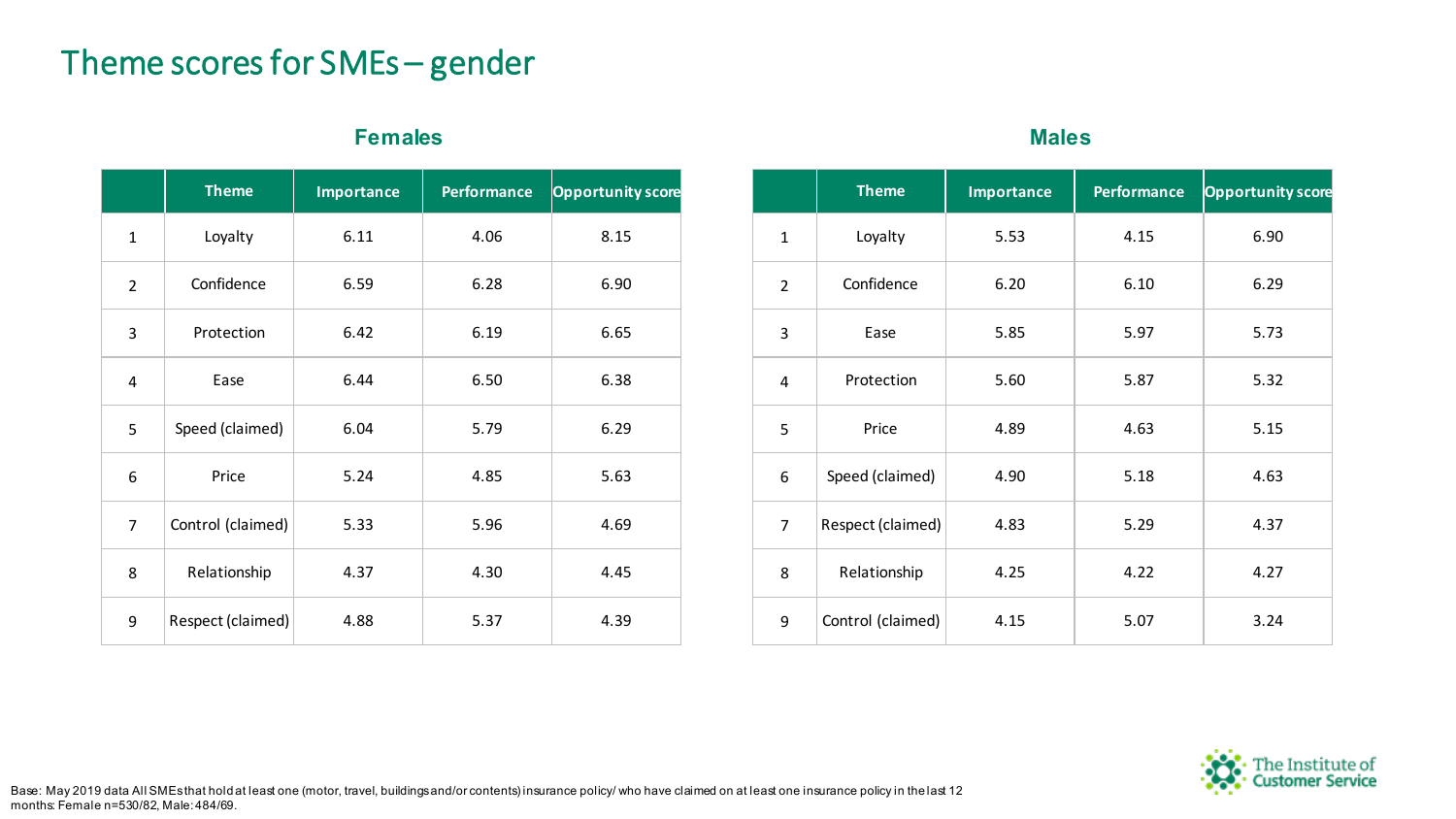#### Top 10 opportunities for SMEs – Females

|                | <b>Theme</b>    | <b>Statement</b>                                                                                     | <b>Importance</b> | <b>Performance</b> | <b>Opportunity score</b> |
|----------------|-----------------|------------------------------------------------------------------------------------------------------|-------------------|--------------------|--------------------------|
| $\mathbf{1}$   | Loyalty         | My provider takes my loyalty into account<br>when calculating renewal quotes after I have<br>claimed | 6.68              | 4.39               | 8.97                     |
| $\overline{2}$ | Loyalty         | The premium doesn't increase because I'm<br>not a new customer anymore                               | 6.62              | 4.40               | 8.84                     |
| 3              | Loyalty         | am able to get a discount for staying with<br>the same company                                       | 6.53              | 4.35               | 8.71                     |
| 4              | Loyalty         | The insurer provides additional benefits for<br>renewing (e.g. enhanced cover)                       | 6.40              | 4.31               | 8.48                     |
| 5              | Confidence      | I know what the policy covers and excludes                                                           | 7.68              | 7.37               | 7.99                     |
| 6              | Confidence      | The insurer assesses my risk individually,<br>rather than using generic assumptions                  | 6.91              | 5.87               | 7.95                     |
| $\overline{7}$ | Speed (claimed) | am offered immediate assistance and<br>advice                                                        | 6.59              | 5.24               | 7.93                     |
| 8              | Confidence      | The policy is explained clearly                                                                      | 7.62              | 7.45               | 7.80                     |
| 9              | Ease            | The policy documents are easy to read, with<br>little or no small print                              | 7.28              | 6.77               | 7.80                     |
| 10             |                 | Speed (claimed) My claim is settled quickly                                                          | 6.10              | 4.44               | 7.75                     |

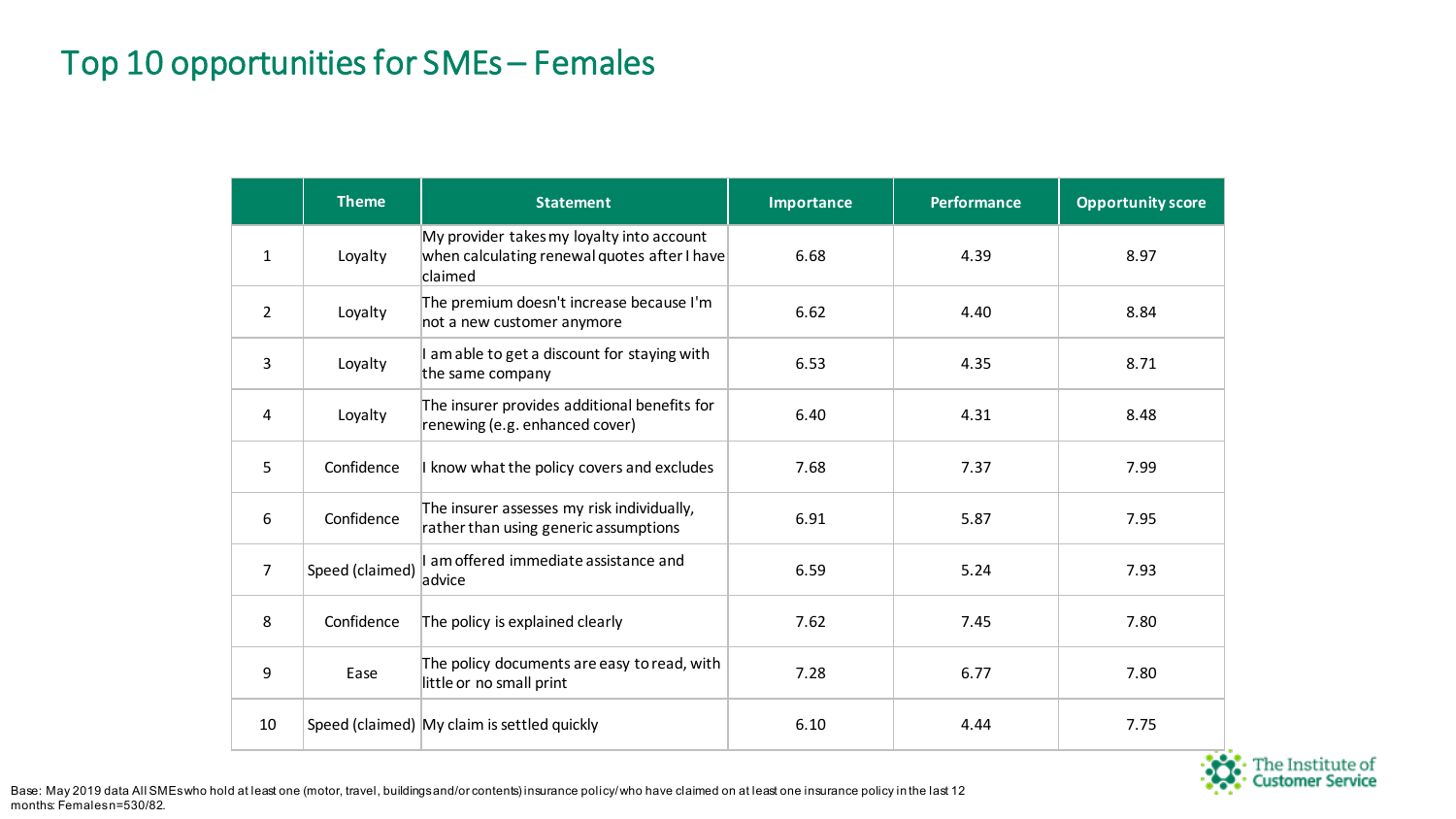#### Top 10 opportunities for SMEs – Males

|                | <b>Theme</b> | <b>Statement</b>                                                                                     | <b>Importance</b> | <b>Performance</b> | <b>Opportunity score</b> |
|----------------|--------------|------------------------------------------------------------------------------------------------------|-------------------|--------------------|--------------------------|
| $\mathbf{1}$   | Loyalty      | The premium doesn't increase because I'm<br>not a new customer anymore                               | 6.53              | 4.60               | 8.46                     |
| $\overline{2}$ | Confidence   | The company handles complaints<br>professionally and fairly                                          | 7.21              | 6.26               | 8.16                     |
| 3              | Loyalty      | I am able to get a discount for staying with<br>the same company                                     | 6.22              | 4.29               | 8.14                     |
| 4              | Price        | The insurance provider matches a cheaper<br>price from a competitors quote                           | 6.30              | 4.57               | 8.03                     |
| 5              | Loyalty      | My provider takes my loyalty into account<br>when calculating renewal quotes after I have<br>claimed | 6.10              | 4.59               | 7.60                     |
| 6              | Price        | The cost of the policy is reasonable for the<br>level of cover that I get                            | 7.31              | 7.09               | 7.54                     |
| 7              | Confidence   | I know what the policy covers and excludes                                                           | 7.50              | 7.53               | 7.47                     |
| 8              | Ease         | The policy documents are easy to read, with<br>little or no small print                              | 6.78              | 6.17               | 7.39                     |
| 9              | Ease         | My questions are answered quickly and<br>clearly                                                     | 7.07              | 6.88               | 7.26                     |
| 10             | Confidence   | The insurer assesses my risk individually,<br>rather than using generic assumptions                  | 6.36              | 5.68               | 7.05                     |

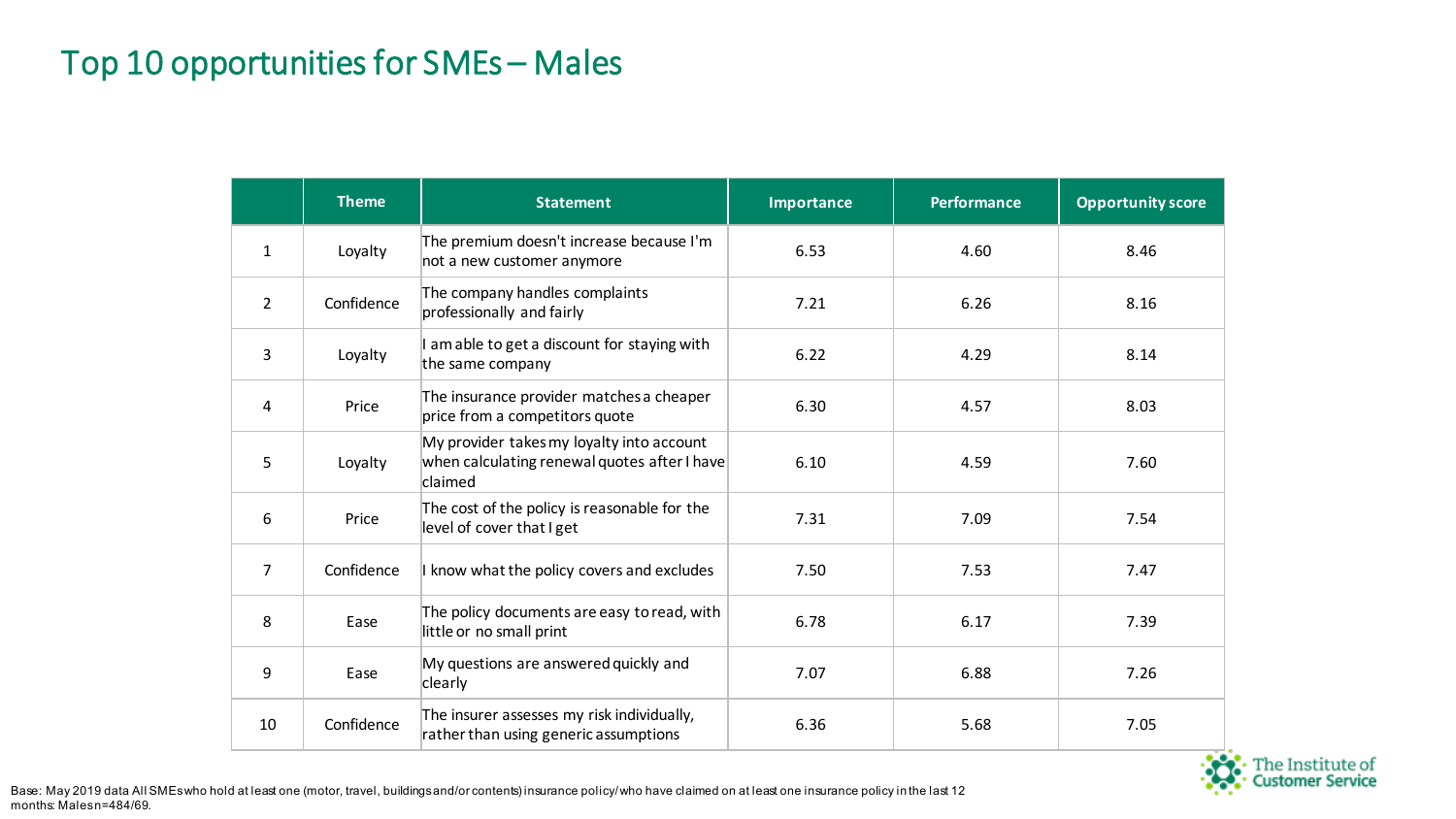#### Theme scores for SMEs – age

| $18 - 34$        |                      |      |                        |                      | $35 - 54$      |                      |                   |                     | 55 or older          |                  |              |      |                          |                      |
|------------------|----------------------|------|------------------------|----------------------|----------------|----------------------|-------------------|---------------------|----------------------|------------------|--------------|------|--------------------------|----------------------|
|                  | <b>Theme</b>         |      | Importance Performance | Opportunity<br>score |                | <b>Theme</b>         | <b>Importance</b> | $ $ Performance $ $ | Opportunity<br>score |                  | <b>Theme</b> |      | Importance   Performance | Opportunity<br>score |
| $\mathbf{1}$     | Loyalty              | 4.94 | 4.20                   | 5.68                 | $\mathbf{1}$   | Loyalty              | 6.91              | 4.55                | 9.27                 | $\mathbf{1}$     | Loyalty      | 5.46 | 3.44                     | 7.48                 |
| $\overline{2}$   | Protection           | 5.11 | 5.09                   | 5.13                 | $\overline{2}$ | Confidence           | 7.13              | 6.83                | 7.43                 | $\overline{2}$   | Confidence   | 6.66 | 6.08                     | 7.24                 |
| $\overline{3}$   | Confidence           | 5.26 | 5.55                   | 4.97                 | 3              | Protection           | 6.89              | 6.67                | 7.11                 | 3                | Ease         | 6.46 | 6.23                     | 6.69                 |
| $\overline{4}$   | Price                | 4.75 | 4.79                   | 4.72                 | 4              | Respect<br>(claimed) | 6.90              | 6.83                | 6.98                 | $\overline{4}$   | Protection   | 5.91 | 6.24                     | 5.58                 |
| 5                | Ease                 | 5.05 | 5.38                   | 4.71                 | 5              | Speed<br>(claimed)   | 7.34              | 7.76                | 6.92                 | 5                | Price        | 4.59 | 3.92                     | 5.26                 |
| $\boldsymbol{6}$ | Speed<br>(claimed)   | 4.48 | 4.27                   | 4.68                 | 6              | Ease                 | 6.84              | 6.97                | 6.71                 | $\boldsymbol{6}$ | Relationship | 3.80 | 3.43                     | 4.16                 |
| $\overline{7}$   | Relationship         | 3.94 | 4.29                   | 3.59                 | $\overline{7}$ | Price                | 5.73              | 5.35                | 6.11                 |                  |              |      |                          |                      |
| 8                | Control<br>(claimed) | 3.86 | 4.55                   | 3.16                 | 8              | Control<br>(claimed) | 6.35              | 7.44                | 5.26                 |                  |              |      |                          |                      |
| $\overline{9}$   | Respect<br>(claimed) | 3.69 | 4.52                   | 2.86                 | 9              | Relationship         | 5.06              | 4.92                | 5.20                 |                  |              |      |                          |                      |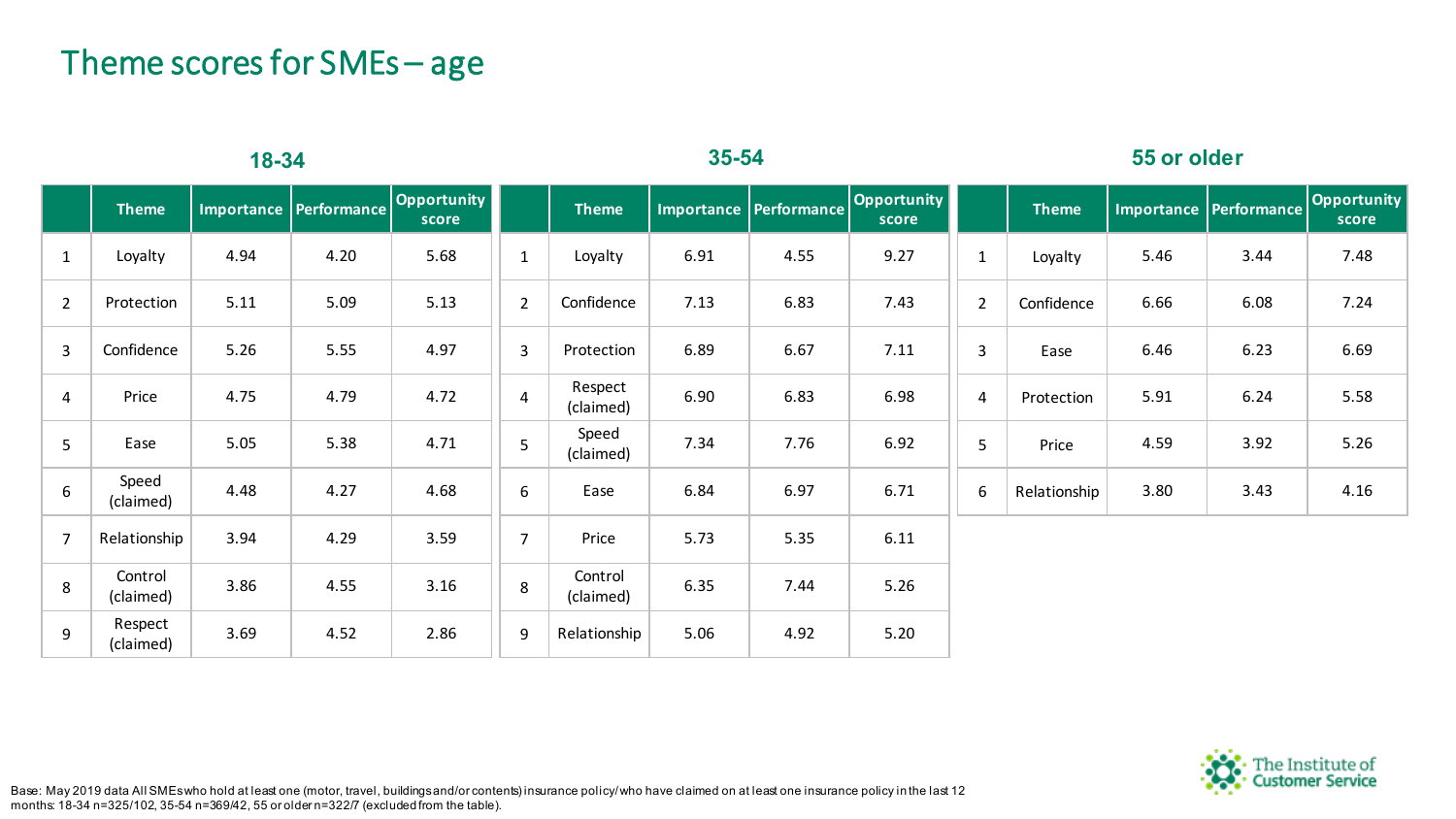#### Top 10 opportunities for SMEs – 18-34 years old

|                | <b>Theme</b>    | <b>Statement</b>                                                                                     | <b>Importance</b> | <b>Performance</b> | <b>Opportunity score</b> |
|----------------|-----------------|------------------------------------------------------------------------------------------------------|-------------------|--------------------|--------------------------|
| $\mathbf{1}$   | Loyalty         | My provider takes my loyalty into account<br>when calculating renewal quotes after I have<br>claimed | 5.26              | 3.69               | 6.83                     |
| $\overline{2}$ | Confidence      | I know what the policy covers and excludes                                                           | 6.37              | 6.13               | 6.61                     |
| 3              | Speed (claimed) | I am offered immediate assistance and<br>advice                                                      | 5.10              | 3.86               | 6.33                     |
| 4              | Confidence      | The policy is explained clearly                                                                      | 6.40              | 6.73               | 6.07                     |
| 5              | Confidence      | The company handles complaints<br>professionally and fairly                                          | 5.72              | 5.40               | 6.05                     |
| 6              | Price           | The cost of the policy is reasonable for the<br>level of cover that I get                            | 6.09              | 6.18               | 6.00                     |
| 7              |                 | Speed (claimed) It is clear what I need to do to claim                                               | 5.49              | 5.00               | 5.98                     |
| 8              | Ease            | The policy documents are easy to read, with<br>little or no small print                              | 5.48              | 4.98               | 5.97                     |
| 9              | Loyalty         | am able to get a discount for staying with<br>the same company                                       | 5.32              | 4.70               | 5.95                     |
| 10             | Protection      | I am able add additional cover to suit my<br>needs                                                   | 5.82              | 5.77               | 5.86                     |

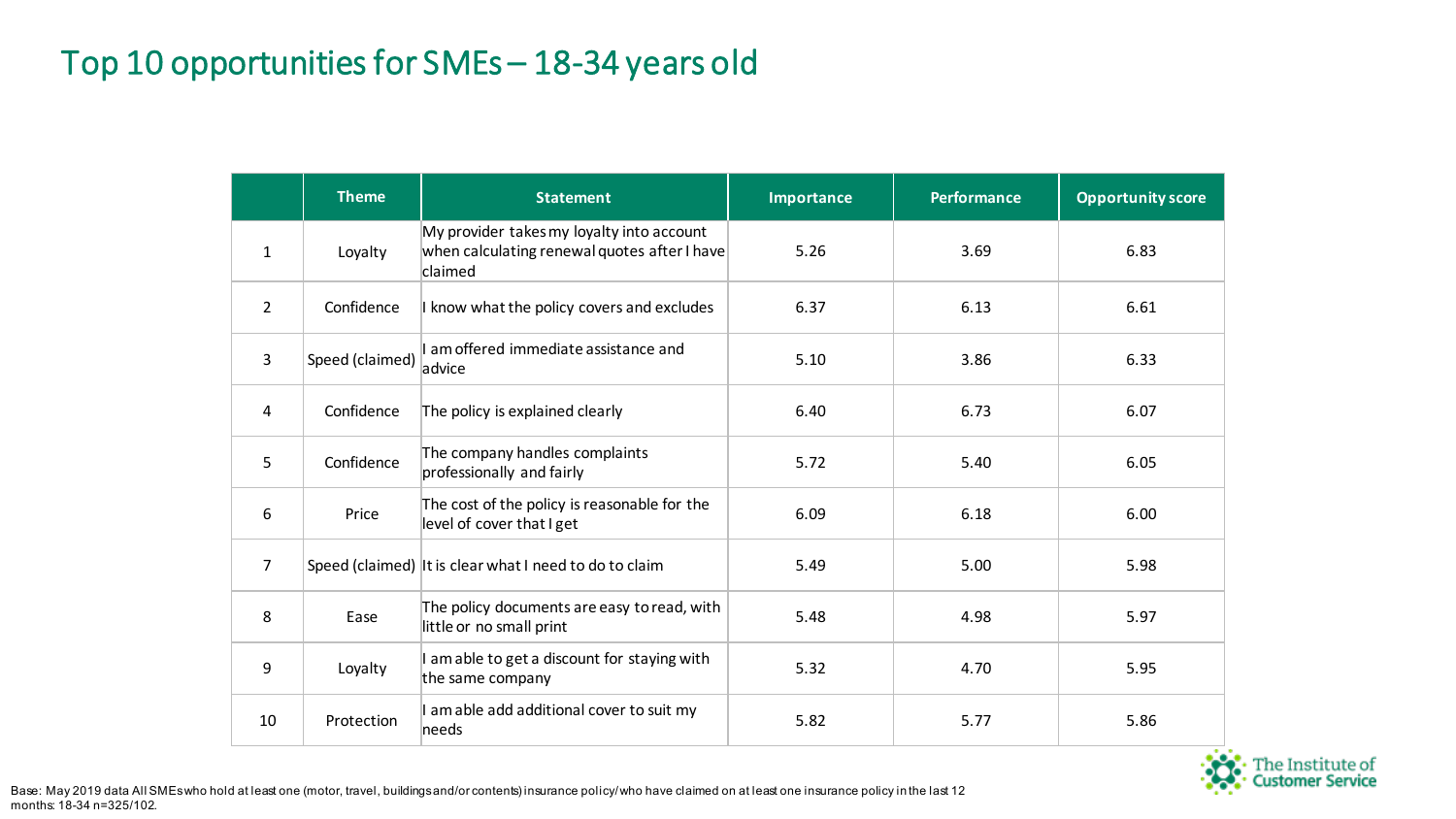#### Top 10 opportunities for SMEs – 35-54 years old

|              | <b>Theme</b>    | <b>Statement</b>                                                                                     | Importance | <b>Performance</b> | <b>Opportunity score</b> |
|--------------|-----------------|------------------------------------------------------------------------------------------------------|------------|--------------------|--------------------------|
| $\mathbf{1}$ | Loyalty         | The premium doesn't increase because I'm<br>not a new customer anymore                               | 8.05       | 5.13               | 10.97                    |
| 2            | Loyalty         | am able to get a discount for staying with<br>the same company                                       | 7.51       | 4.79               | 10.22                    |
| 3            | Loyalty         | My provider takes my loyalty into account<br>when calculating renewal quotes after I have<br>claimed | 7.48       | 5.04               | 9.92                     |
| 4            | Loyalty         | The insurer provides additional benefits for<br>renewing (e.g. enhanced cover)                       | 7.15       | 4.62               | 9.69                     |
| 5            | Price           | The insurance provider matches a cheaper<br>price from a competitors quote                           | 6.96       | 5.26               | 8.67                     |
| 6            | Confidence      | I know what the policy covers and excludes                                                           | 8.35       | 8.09               | 8.61                     |
| 7            | Confidence      | The insurer assesses my risk individually,<br>rather than using generic assumptions                  | 7.62       | 6.68               | 8.55                     |
| 8            | Ease            | My questions are answered quickly and<br>clearly                                                     | 8.21       | 7.95               | 8.47                     |
| 9            | Speed (claimed) | am offered immediate assistance and<br>advice                                                        | 8.10       | 7.86               | 8.33                     |
| 10           | Loyalty         | I am told what the price would be if I wasn't<br>la new customer                                     | 5.45       | 2.58               | 8.31                     |

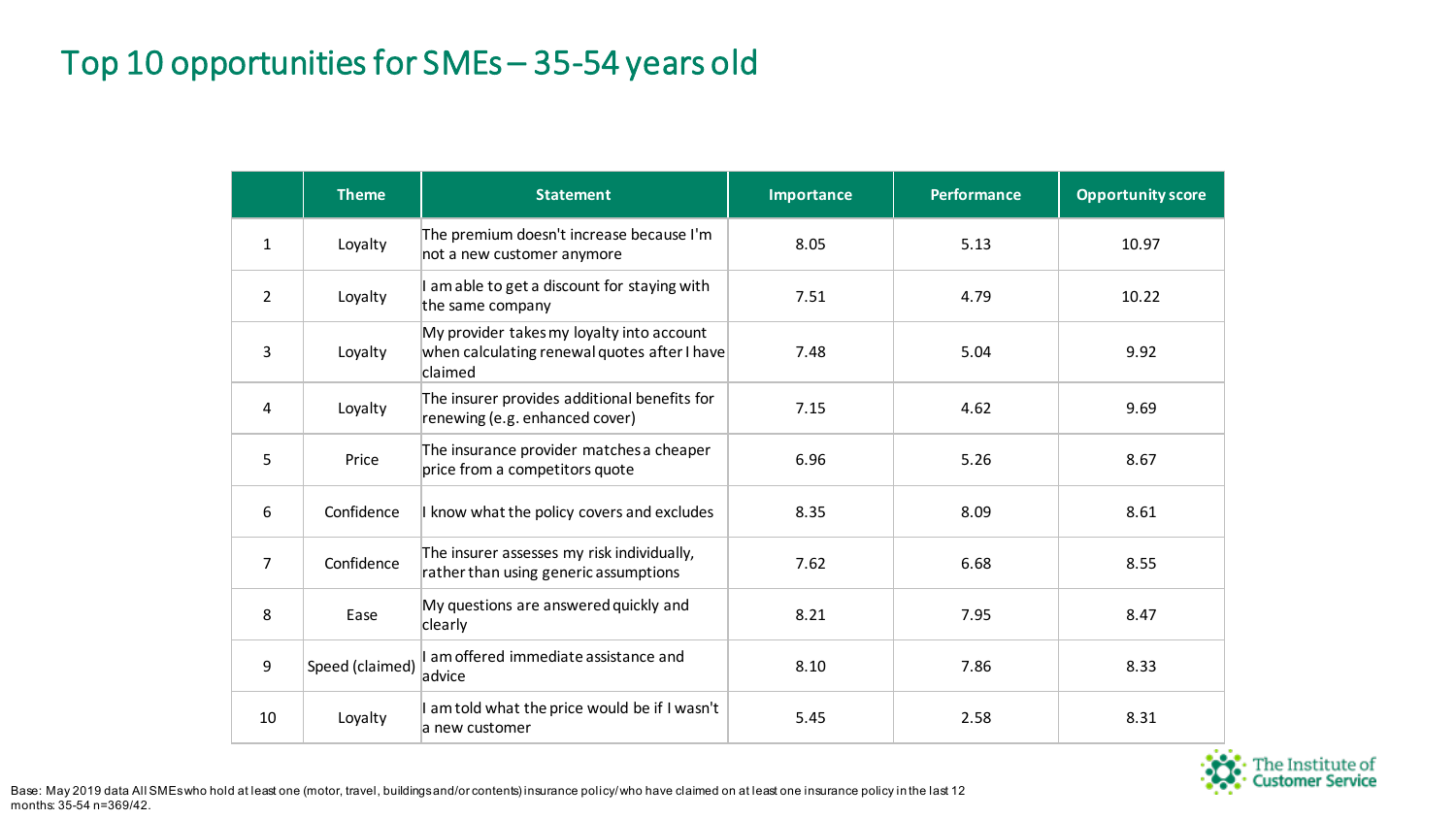#### Top 10 opportunities for SMEs – 55 or older

|                | <b>Theme</b> | <b>Statement</b>                                                                                     | Importance | <b>Performance</b> | <b>Opportunity score</b> |
|----------------|--------------|------------------------------------------------------------------------------------------------------|------------|--------------------|--------------------------|
| $\mathbf{1}$   | Confidence   | The company handles complaints<br>professionally and fairly                                          | 7.76       | 6.31               | 9.21                     |
| $\overline{2}$ | Loyalty      | The premium doesn't increase because I'm<br>not a new customer anymore                               | 6.61       | 4.03               | 9.20                     |
| $\overline{3}$ | Confidence   | The insurer assesses my risk individually,<br>rather than using generic assumptions                  | 7.11       | 5.21               | 9.01                     |
| 4              | Loyalty      | I am able to get a discount for staying with<br>the same company                                     | 6.15       | 3.34               | 8.95                     |
| 5              | Ease         | The policy documents are easy to read, with<br>little or no small print                              | 7.92       | 7.03               | 8.81                     |
| 6              | Price        | The insurance provider matches a cheaper<br>price from a competitors quote                           | 5.99       | 3.56               | 8.43                     |
| $\overline{7}$ | Ease         | My questions are answered quickly and<br>clearly                                                     | 7.80       | 7.27               | 8.32                     |
| 8              | Confidence   | I know the company pays out quickly and<br>worries about paperwork later                             | 6.83       | 5.35               | 8.31                     |
| 9              | Loyalty      | My provider takes my loyalty into account<br>when calculating renewal quotes after I have<br>claimed | 6.30       | 4.60               | 8.01                     |
| 10             | Confidence   | I know what the policy covers and excludes                                                           | 7.89       | 8.01               | 7.77                     |



Base: May 2019 data All SMEs who hold at least one (motor, travel, buildings and/or contents) insurance policy/ who have claimed on at least one insurance policy in the last 12 months: 55 or older n=322/7 (excluded from the table).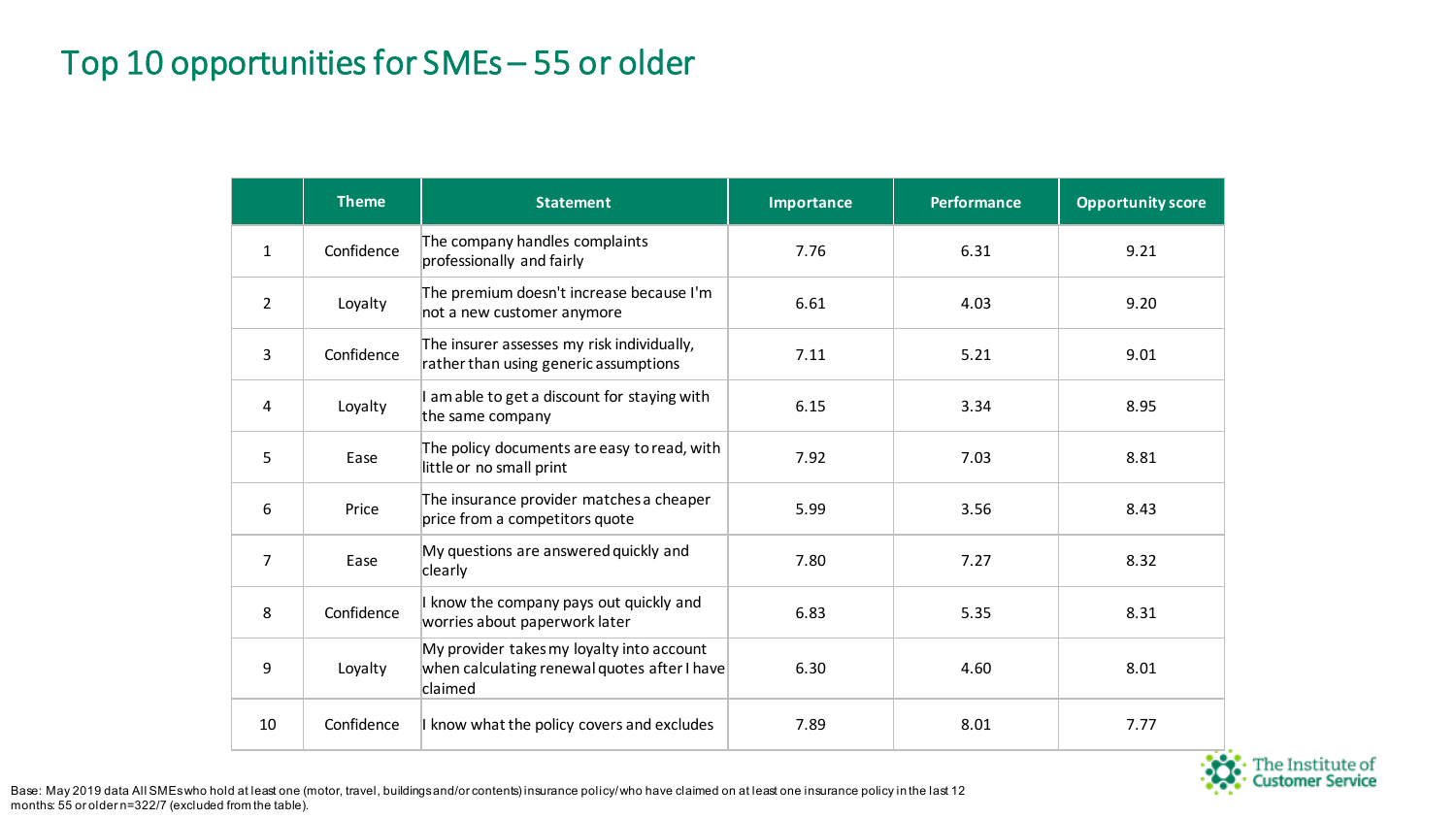#### Theme scores for SMEs – ethnicity

#### **White/White British <b>Non White Non White**

|                | <b>Theme</b>      | <b>Importance</b> | <b>Performance</b> | <b>Opportunity score</b> |
|----------------|-------------------|-------------------|--------------------|--------------------------|
| $\mathbf{1}$   | Loyalty           | 5.92              | 4.19               | 7.65                     |
| $\overline{2}$ | Confidence        | 6.61              | 6.36               | 6.85                     |
| 3              | Ease              | 6.28              | 6.40               | 6.15                     |
| 4              | Protection        | 6.16              | 6.17               | 6.15                     |
| 5              | Price             | 5.10              | 4.74               | 5.45                     |
| 6              | Speed (claimed)   | 5.44              | 5.77               | 5.11                     |
| $\overline{7}$ | Respect (claimed) | 4.97              | 5.56               | 4.38                     |
| 8              | Relationship      | 4.29              | 4.38               | 4.21                     |
| 9              | Control (claimed) | 4.50              | 5.72               | 3.27                     |

|                | <b>Theme</b>      | <b>Importance</b> | <b>Performance</b> | <b>Opportunity score</b> |
|----------------|-------------------|-------------------|--------------------|--------------------------|
| $\mathbf{1}$   | Loyalty           | 5.28              | 3.63               | 6.93                     |
| $\overline{2}$ | Speed (claimed)   | 5.68              | 4.82               | 6.54                     |
| 3              | Control (claimed) | 5.38              | 5.04               | 5.72                     |
| 4              | Ease              | 5.47              | 5.25               | 5.70                     |
| 5              | Protection        | 5.25              | 5.31               | 5.18                     |
| 6              | Confidence        | 5.16              | 5.23               | 5.09                     |
| $\overline{7}$ | Price             | 4.88              | 4.72               | 5.04                     |
| 8              | Relationship      | 4.35              | 3.70               | 5.00                     |
| 9              | Respect (claimed) | 4.70              | 4.70               | 4.70                     |

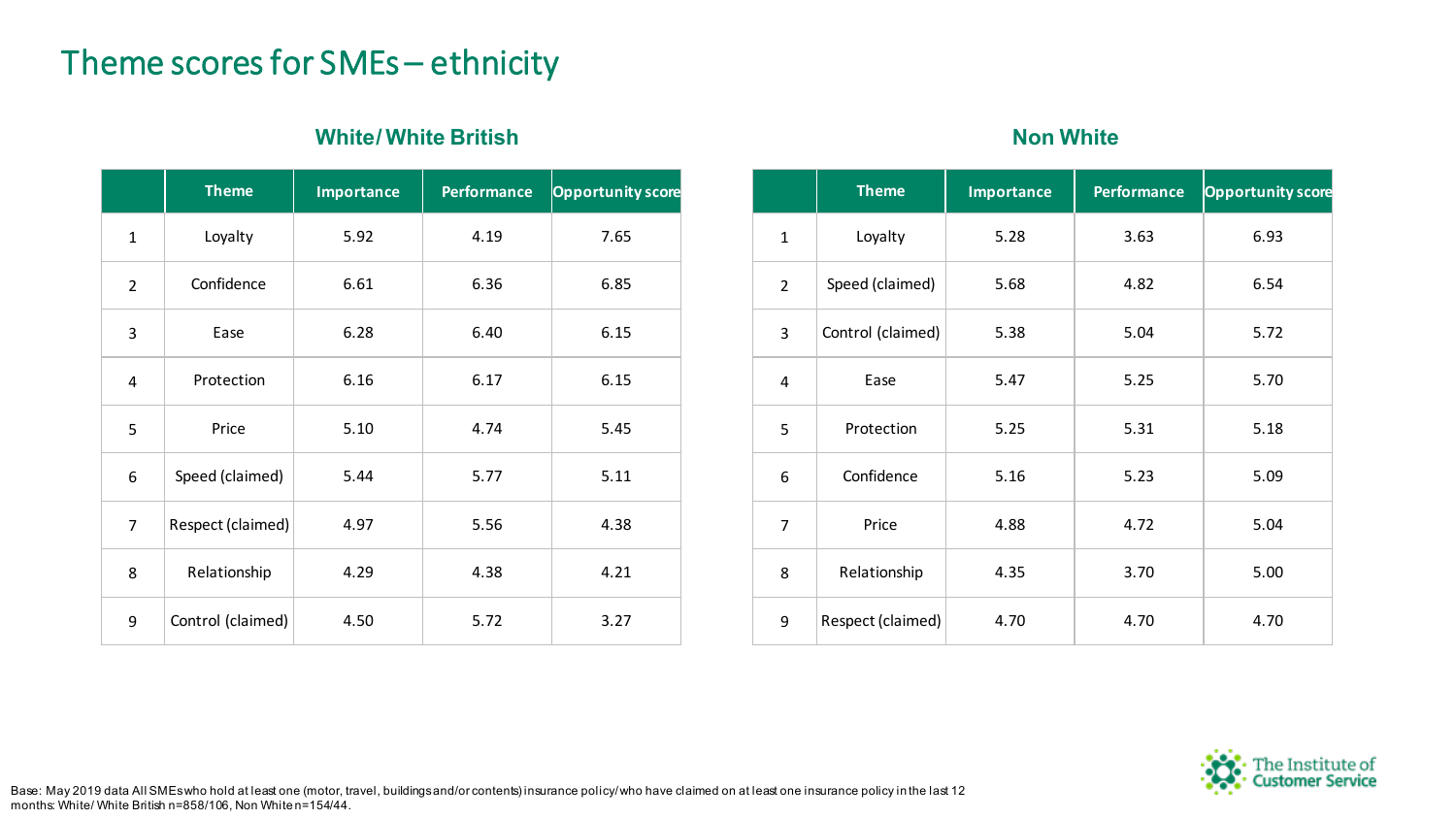## Top 10 opportunities for SMEs – White/ White British

|                | <b>Theme</b> | <b>Statement</b>                                                                                     | <b>Importance</b> | <b>Performance</b> | <b>Opportunity score</b> |
|----------------|--------------|------------------------------------------------------------------------------------------------------|-------------------|--------------------|--------------------------|
| $\mathbf{1}$   | Loyalty      | The premium doesn't increase because I'm<br>not a new customer anymore                               | 6.81              | 4.67               | 8.94                     |
| $\overline{2}$ | Loyalty      | My provider takes my loyalty into account<br>when calculating renewal quotes after I have<br>claimed | 6.53              | 4.49               | 8.56                     |
| 3              | Loyalty      | am able to get a discount for staying with<br>the same company                                       | 6.48              | 4.43               | 8.53                     |
| 4              | Confidence   | The company handles complaints<br>professionally and fairly                                          | 7.39              | 6.46               | 8.31                     |
| 5              | Ease         | The policy documents are easy to read, with<br>little or no small print                              | 7.32              | 6.68               | 7.96                     |
| 6              | Price        | The insurance provider matches a cheaper<br>price from a competitors quote                           | 6.21              | 4.60               | 7.82                     |
| 7              | Confidence   | I know what the policy covers and excludes                                                           | 7.72              | 7.68               | 7.75                     |
| 8              | Loyalty      | The insurer provides additional benefits for<br>renewing (e.g. enhanced cover)                       | 6.04              | 4.38               | 7.70                     |
| 9              | Confidence   | The insurer informs me about their claims<br>process before I buy                                    | 6.76              | 5.83               | 7.69                     |
| 10             | Confidence   | The insurer assesses my risk individually,<br>rather than using generic assumptions                  | 6.86              | 6.09               | 7.64                     |

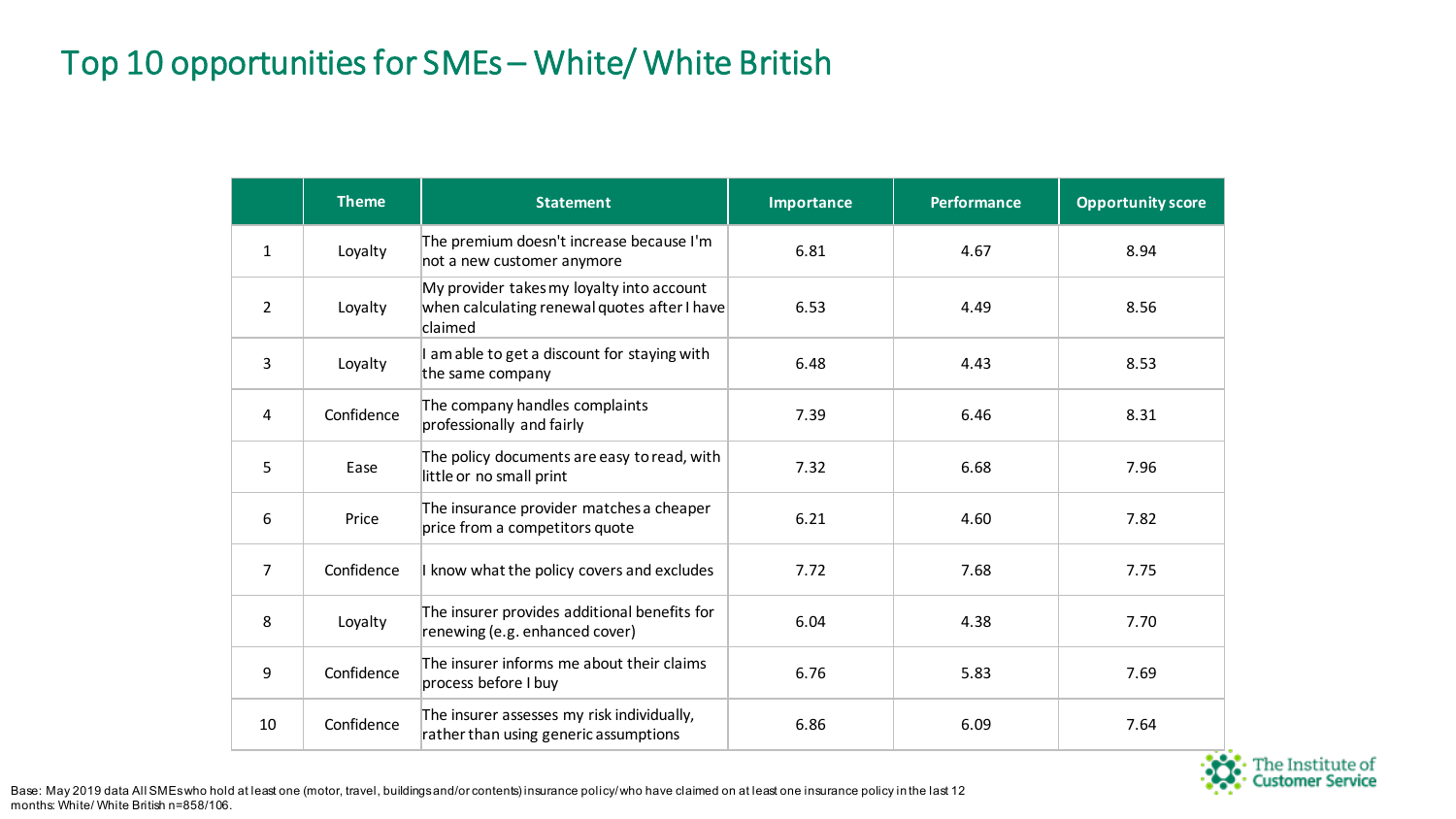#### Top 10 opportunities for SMEs – Non White

|                 | <b>Theme</b>         | <b>Statement</b>                                                               | Importance | <b>Performance</b> | <b>Opportunity score</b> |
|-----------------|----------------------|--------------------------------------------------------------------------------|------------|--------------------|--------------------------|
| $\mathbf{1}$    |                      | Speed (claimed) My claim is settled quickly                                    | 5.91       | 3.49               | 8.33                     |
| $\overline{2}$  | Loyalty              | I am able to get a discount for staying with<br>the same company               | 5.78       | 3.59               | 7.97                     |
| 3               | Loyalty              | get rewarded for having multiple products<br>or policies with the same company | 5.71       | 3.93               | 7.50                     |
| 4               | Confidence           | I know what the policy covers and excludes                                     | 6.75       | 6.07               | 7.44                     |
| $5\overline{)}$ | Speed (claimed)      | I am not asked needless questions about my<br>claim                            | 5.68       | 3.95               | 7.41                     |
| 6               | Loyalty              | The insurer provides additional benefits for<br>renewing (e.g. enhanced cover) | 5.52       | 3.65               | 7.39                     |
| $\overline{7}$  | Speed (claimed)      | am offered immediate assistance and<br>advice                                  | 6.36       | 5.45               | 7.27                     |
| 8               | Ease                 | The provider makes it easy to compare to<br>policies from other providers      | 5.65       | 4.23               | 7.07                     |
| 9               | Control<br>(claimed) | Repairs or replacement items are<br>completed/delivered at a time to suit me   | 6.36       | 5.68               | 7.05                     |
| 10              | Loyalty              | The premium doesn't increase because I'm<br>not a new customer anymore         | 5.19       | 3.54               | 6.85                     |

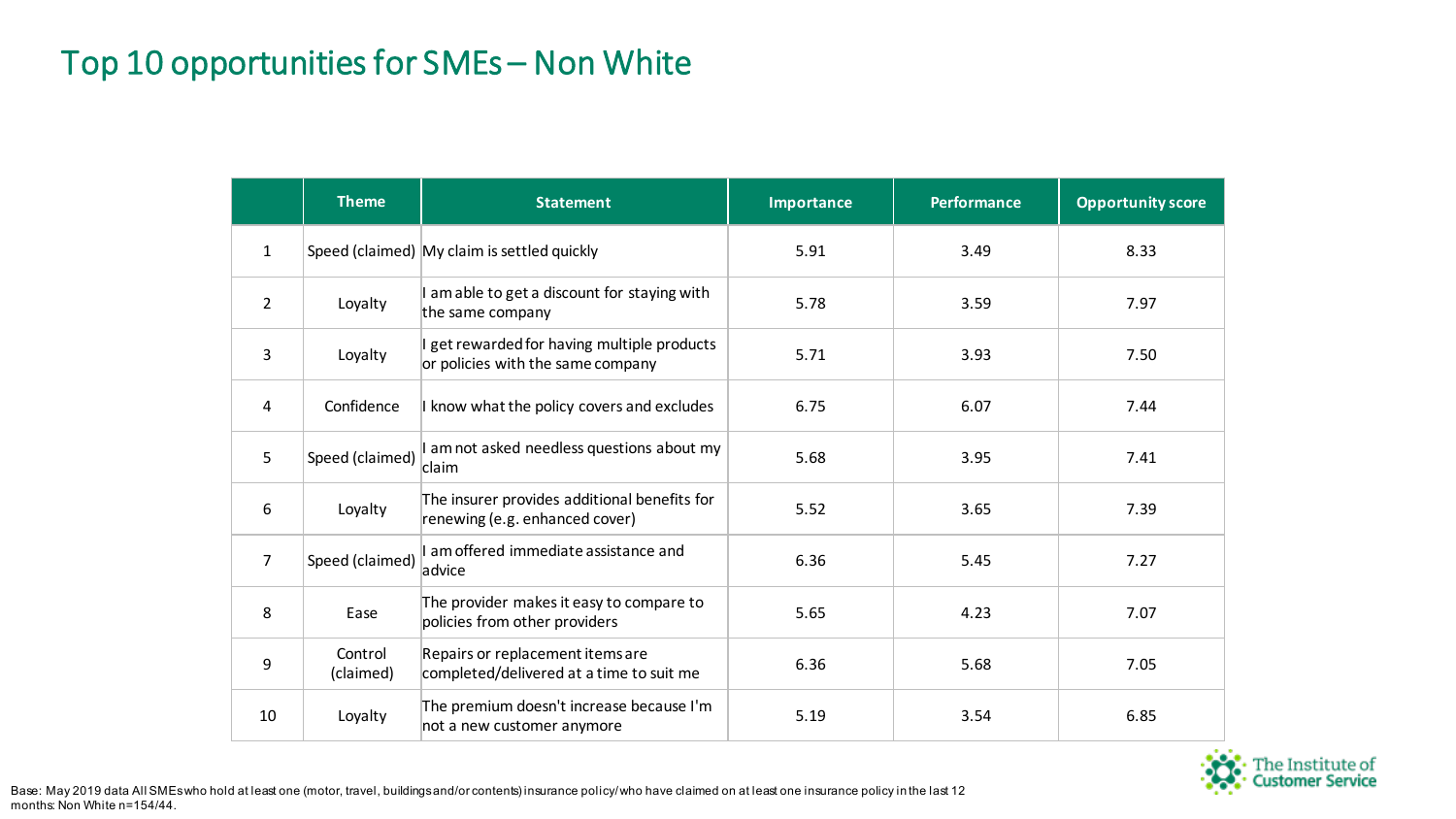#### Theme scores for SMEs – number of employees

|              |              | $1-5$ |                        |                             |                | $6 - 20$             |      |      |                                    |                | <b>More than 20</b>  |      |                        |                             |  |
|--------------|--------------|-------|------------------------|-----------------------------|----------------|----------------------|------|------|------------------------------------|----------------|----------------------|------|------------------------|-----------------------------|--|
|              | <b>Theme</b> |       | Importance Performance | <b>Opportunity</b><br>score |                | <b>Theme</b>         |      |      | Importance Performance Opportunity |                | <b>Theme</b>         |      | Importance Performance | <b>Opportunity</b><br>score |  |
| $\mathbf{1}$ | Loyalty      | 5.33  | 2.36                   | 8.31                        | $\mathbf{1}$   | Loyalty              | 5.26 | 4.80 | 5.72                               | $\mathbf{1}$   | Speed<br>(claimed)   | 7.47 | 6.87                   | 8.08                        |  |
| 2            | Confidence   | 6.09  | 5.15                   | 7.02                        | $\overline{2}$ | Confidence           | 5.91 | 6.24 | 5.58                               | $\overline{2}$ | Loyalty              | 6.54 | 5.01                   | 8.07                        |  |
| 3            | Ease         | 5.81  | 5.59                   | 6.04                        | $\overline{3}$ | Ease                 | 5.66 | 6.01 | 5.32                               | 3              | Respect<br>(claimed) | 6.93 | 5.89                   | 7.97                        |  |
| 4            | Protection   | 5.46  | 5.17                   | 5.75                        | $\overline{4}$ | Protection           | 5.54 | 6.03 | 5.06                               | 4              | Confidence           | 6.89 | 6.93                   | 6.85                        |  |
| 5            | Price        | 4.36  | 3.39                   | 5.33                        | 5              | Price                | 4.86 | 5.35 | 4.37                               | 5              | Protection           | 6.72 | 6.68                   | 6.77                        |  |
| 6            | Relationship | 2.63  | 2.32                   | 2.94                        | 6              | Relationship         | 4.41 | 4.76 | 4.06                               | 6              | Ease                 | 6.69 | 6.86                   | 6.52                        |  |
|              |              |       |                        |                             | $\overline{7}$ | Speed<br>(claimed)   | 3.92 | 4.21 | 3.63                               | $\overline{7}$ | Price                | 5.73 | 5.41                   | 6.06                        |  |
|              |              |       |                        |                             | 8              | Control<br>(claimed) | 3.59 | 3.88 | 3.30                               | 8              | Relationship         | 5.59 | 5.46                   | 5.72                        |  |
|              |              |       |                        |                             | 9              | Respect<br>(claimed) | 3.13 | 5.05 | 1.20                               | 9              | Control<br>(claimed) | 6.46 | 7.37                   | 5.55                        |  |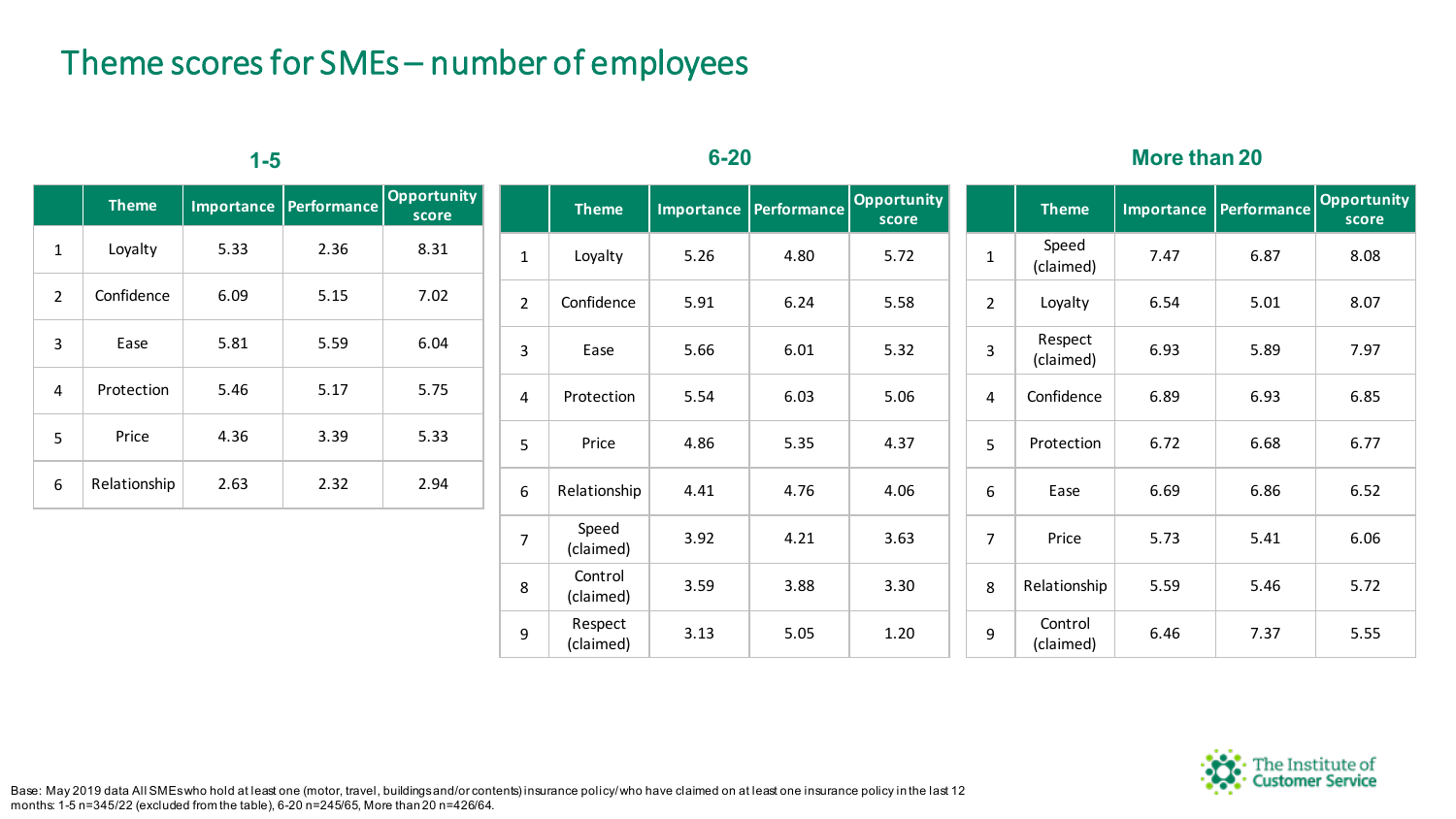#### Top 10 opportunities for SMEs – 1-5 employees

|                | <b>Theme</b> | <b>Statement</b>                                                                                     | Importance | <b>Performance</b> | <b>Opportunity score</b> |
|----------------|--------------|------------------------------------------------------------------------------------------------------|------------|--------------------|--------------------------|
| 1              | Loyalty      | The premium doesn't increase because I'm<br>not a new customer anymore                               | 6.55       | 3.28               | 9.82                     |
| $\overline{2}$ | Loyalty      | am able to get a discount for staying with<br>the same company                                       | 6.03       | 2.34               | 9.71                     |
| 3              | Loyalty      | My provider takes my loyalty into account<br>when calculating renewal quotes after I have<br>claimed | 6.12       | 2.80               | 9.43                     |
| 4              | Confidence   | The company handles complaints<br>professionally and fairly                                          | 7.04       | 4.96               | 9.13                     |
| 5              | Confidence   | The insurer assesses my risk individually,<br>rather than using generic assumptions                  | 6.81       | 4.50               | 9.12                     |
| 6              | Loyalty      | The insurer provides additional benefits for<br>renewing (e.g. enhanced cover)                       | 5.30       | 2.14               | 8.47                     |
| $\overline{7}$ | Price        | The insurance provider matches a cheaper<br>price from a competitors quote                           | 5.77       | 3.30               | 8.23                     |
| 8              | Ease         | The policy documents are easy to read, with<br>little or no small print                              | 7.16       | 6.16               | 8.16                     |
| 9              | Price        | The cost of the policy is reasonable for the<br>level of cover that I get                            | 7.39       | 6.72               | 8.07                     |
| 10             | Ease         | My questions are answered quickly and<br>clearly                                                     | 7.10       | 6.57               | 7.63                     |



Base: May 2019 data All SMEs who hold at least one (motor, travel, buildings and/or contents) insurance policy/ who have claimed on at least one insurance policy in the last 12 months: 1-5 n=345/22 (excluded from the table).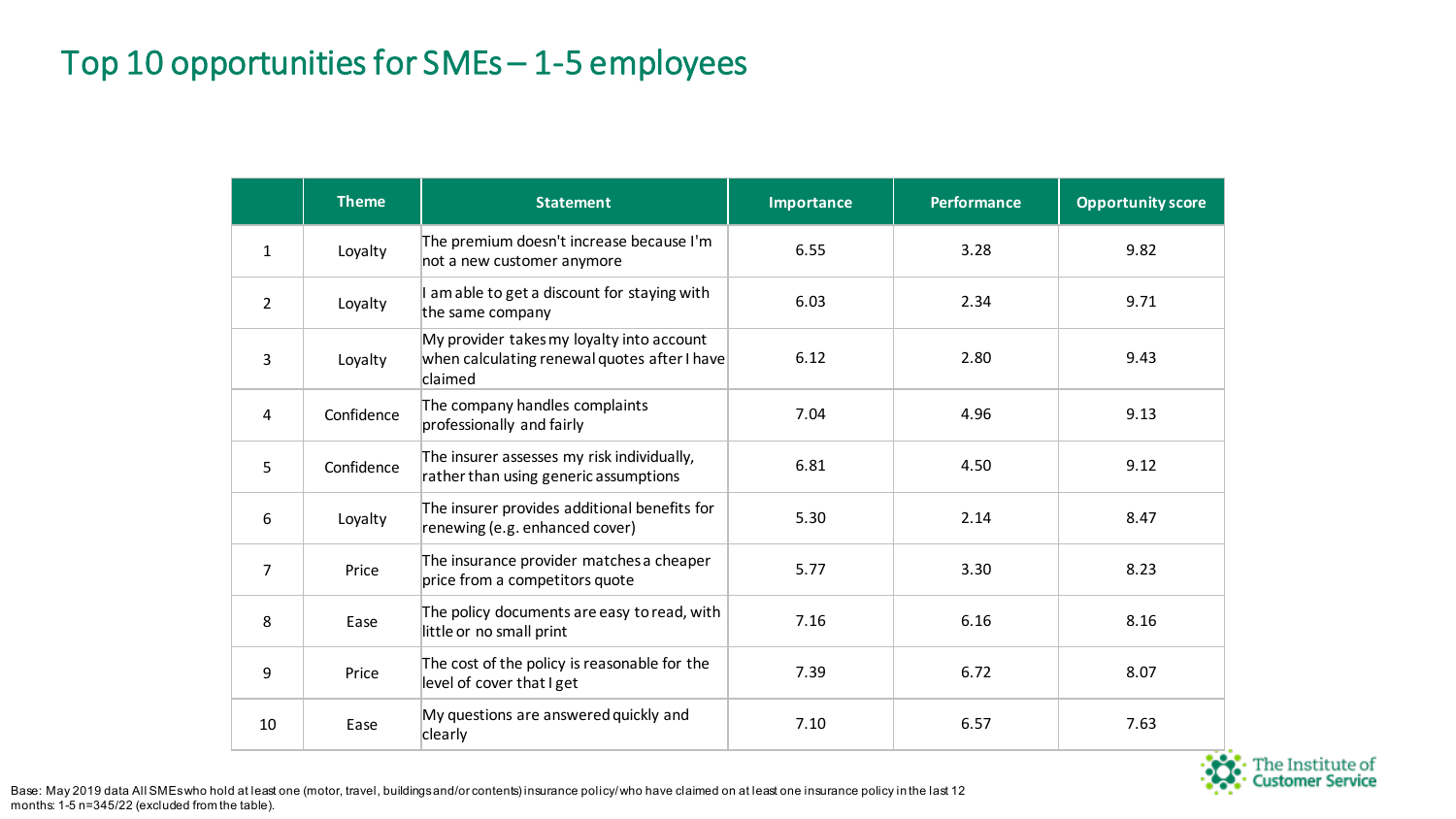#### Top 10 opportunities for SMEs – 6-20 employees

|                | <b>Theme</b>    | <b>Statement</b>                                                          | <b>Importance</b> | <b>Performance</b> | <b>Opportunity score</b> |
|----------------|-----------------|---------------------------------------------------------------------------|-------------------|--------------------|--------------------------|
| $\mathbf{1}$   | Confidence      | I know what the policy covers and excludes                                | 7.18              | 6.80               | 7.56                     |
| $\overline{2}$ | Speed (claimed) | I am offered immediate assistance and<br>advice                           | 4.92              | 2.92               | 6.92                     |
| 3              | Confidence      | I know the company pays out quickly and<br>worries about paperwork later  | 6.00              | 5.19               | 6.81                     |
| 4              | Confidence      | The company handles complaints<br>professionally and fairly               | 6.57              | 6.50               | 6.64                     |
| 5              | Ease            | My questions are answered quickly and<br>clearly                          | 6.57              | 6.67               | 6.48                     |
| 6              | Loyalty         | I am able to get a discount for staying with<br>the same company          | 5.84              | 5.25               | 6.43                     |
| $\overline{7}$ | Ease            | The policy documents are easy to read, with<br>little or no small print   | 6.29              | 6.23               | 6.34                     |
| 8              | Loyalty         | The provider thanking me for staying with<br>the company                  | 5.47              | 4.65               | 6.29                     |
| 9              | Confidence      | The policy is explained clearly                                           | 6.78              | 7.31               | 6.24                     |
| 10             | Ease            | The provider makes it easy to compare to<br>policies from other providers | 5.71              | 5.25               | 6.18                     |

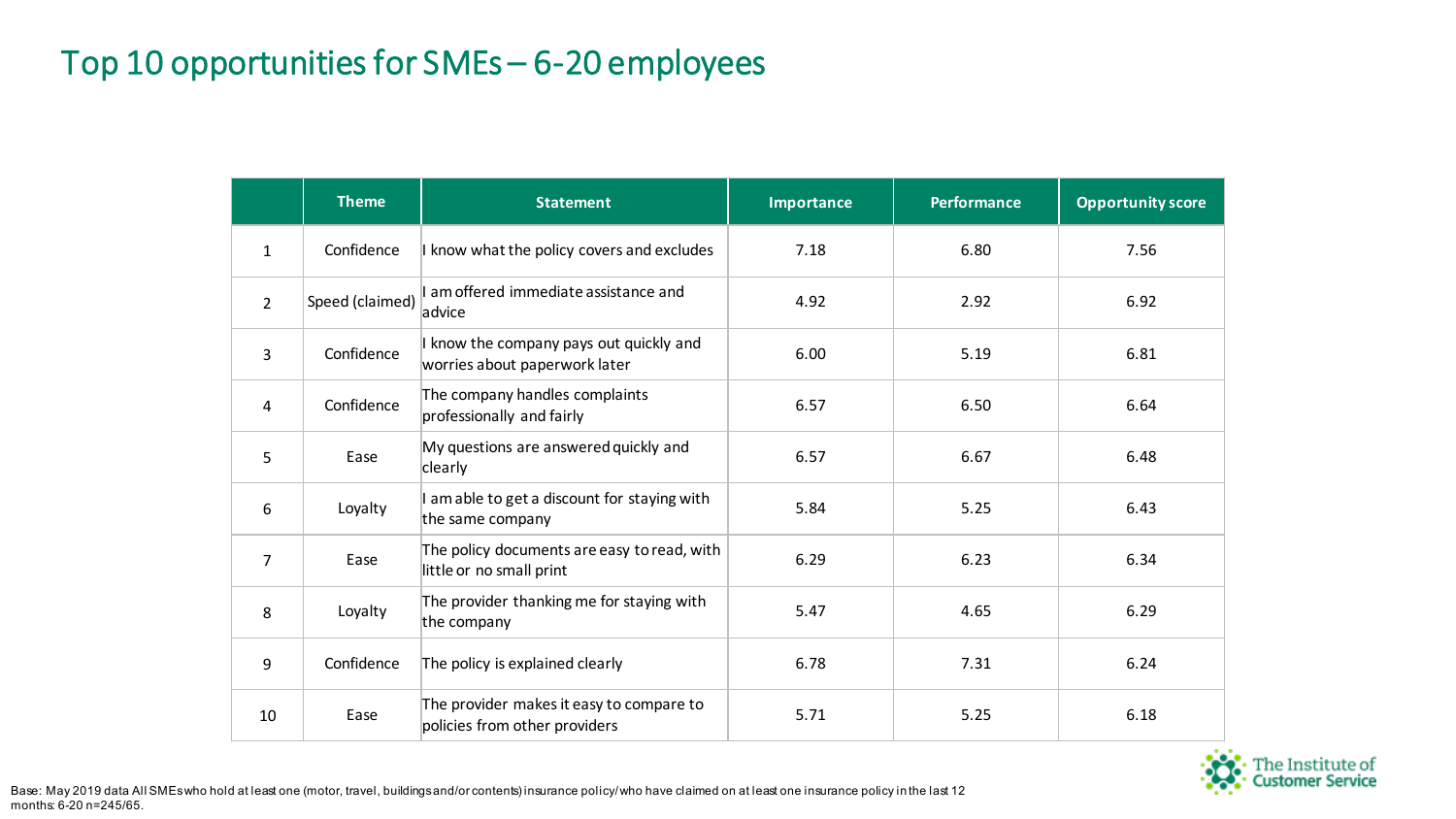#### Top 10 opportunities for SMEs – More than 20 employees

|                | <b>Theme</b>         | <b>Statement</b>                                                                                     | <b>Importance</b> | <b>Performance</b> | <b>Opportunity score</b> |
|----------------|----------------------|------------------------------------------------------------------------------------------------------|-------------------|--------------------|--------------------------|
| $\mathbf{1}$   | Respect<br>(claimed) | The people you deal with show compassion                                                             | 7.50              | 5.63               | 9.38                     |
| $\overline{2}$ | Loyalty              | My provider takes my loyalty into account<br>when calculating renewal quotes after I have<br>claimed | 7.30              | 5.31               | 9.29                     |
| 3              | Speed (claimed)      | I canget through to the insurance company<br>quickly at any time                                     | 7.97              | 6.72               | 9.22                     |
| 4              | Loyalty              | The premium doesn't increase because I'm<br>not a new customer anymore                               | 7.09              | 4.99               | 9.19                     |
| 5              | Speed (claimed)      | I am not asked needless questions about my<br>claim                                                  | 7.50              | 5.87               | 9.13                     |
| 6              |                      | Speed (claimed) My claim is settled quickly                                                          | 7.34              | 5.87               | 8.81                     |
| $\overline{7}$ | Loyalty              | amable to get a discount for staying with<br>the same company                                        | 6.97              | 5.26               | 8.68                     |
| 8              | Speed (claimed)      | I am offered immediate assistance and<br>advice                                                      | 7.81              | 7.30               | 8.32                     |
| 9              | Loyalty              | The insurer provides additional benefits for<br>renewing (e.g. enhanced cover)                       | 6.88              | 5.53               | 8.23                     |
| 10             | Price                | The insurance provider matches a cheaper<br>price from a competitors quote                           | 6.64              | 5.12               | 8.17                     |

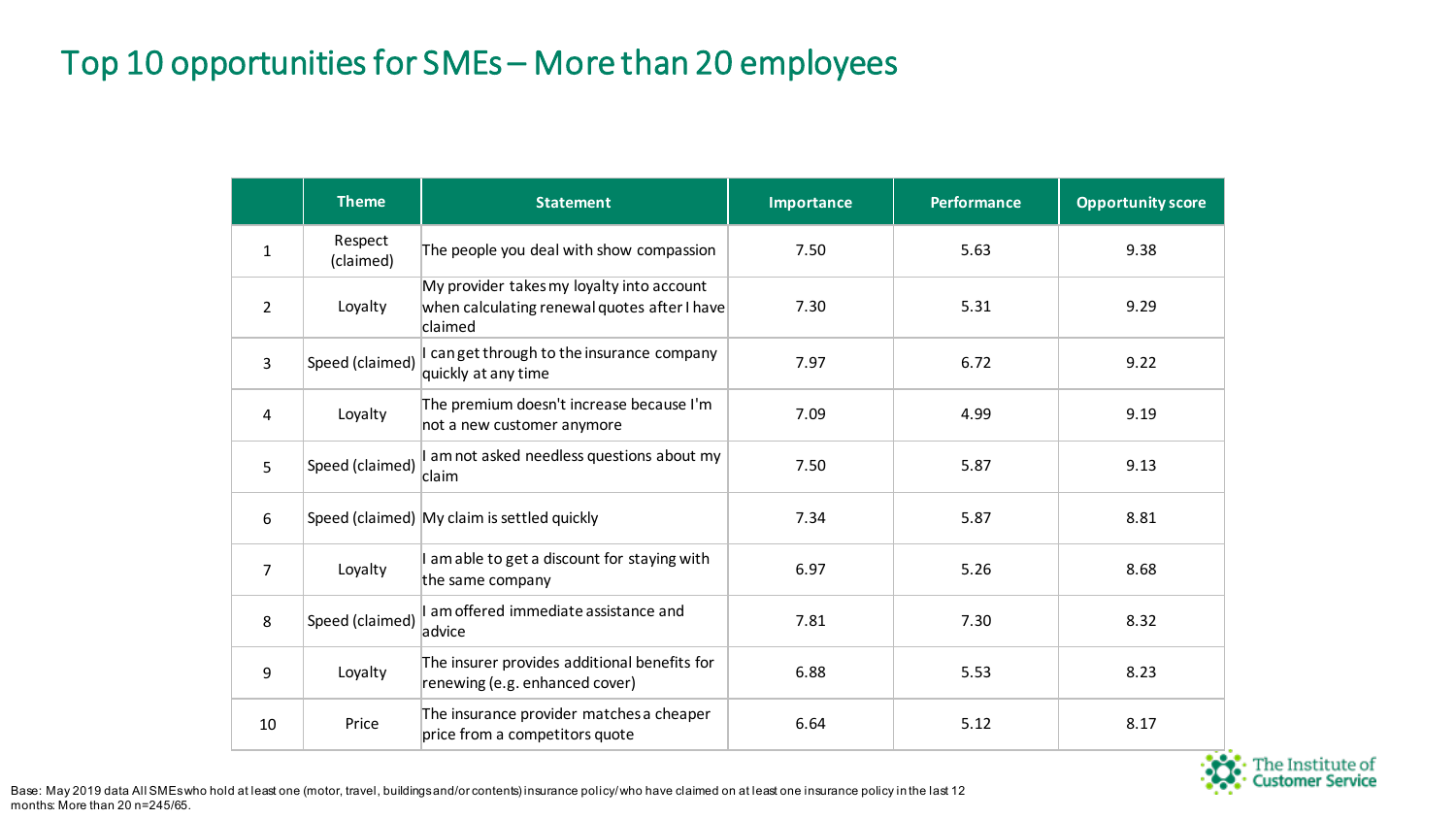### Theme scores for SMEs – policy type held

|                | <b>Motor</b> |      |                          |                      | <b>Employers' liability</b> |              |      | <b>Buildings/Contents</b> |                      |                |              |      |                          |                      |
|----------------|--------------|------|--------------------------|----------------------|-----------------------------|--------------|------|---------------------------|----------------------|----------------|--------------|------|--------------------------|----------------------|
|                | <b>Theme</b> |      | Importance   Performance | Opportunity<br>score |                             | <b>Theme</b> |      | Importance   Performance  | Opportunity<br>score |                | <b>Theme</b> |      | Importance   Performance | Opportunity<br>score |
| Ŧ              | Loyalty      | 5.70 | 4.33                     | 7.07                 | <b>T</b>                    | Loyalty      | 6.14 | 4.68                      | 7.61                 |                | Loyalty      | 5.76 | 3.51                     | 8.02                 |
| $\overline{2}$ | Confidence   | 6.58 | 6.27                     | 6.88                 | $\overline{2}$              | Ease         | 6.75 | 6.07                      | 7.42                 | $\overline{2}$ | Confidence   | 6.11 | 5.85                     | 6.37                 |
| $\overline{3}$ | Protection   | 6.15 | 6.25                     | 6.05                 | $\overline{3}$              | Protection   | 6.25 | 6.06                      | 6.43                 | $\overline{3}$ | Protection   | 5.74 | 5.77                     | 5.70                 |
| 4              | Ease         | 6.14 | 6.56                     | 5.72                 | 4                           | Confidence   | 6.53 | 6.62                      | 6.43                 | 4              | Ease         | 5.82 | 5.97                     | 5.66                 |
| 5              | Price        | 5.20 | 5.14                     | 5.26                 | 5                           | Price        | 5.36 | 4.83                      | 5.90                 | 5              | Price        | 4.74 | 4.25                     | 5.24                 |
| 6              | Relationship | 4.16 | 4.41                     | 3.90                 | 6                           | Relationship | 5.25 | 4.88                      | 5.62                 | 6              | Relationship | 3.92 | 3.73                     | 4.11                 |

The Institute of<br>C**ustomer Service** 

Base: May 2019 data All SMEs that hold at least one (motor, employers' liability, buildings and/or contents) insurance policy: Motor n=400, Employers' liability n=220, Buildings/Contents n=396. Note: If more than one different policies were selected, participants were randomly assigned to answer importance/ performance questions for one of the policies only.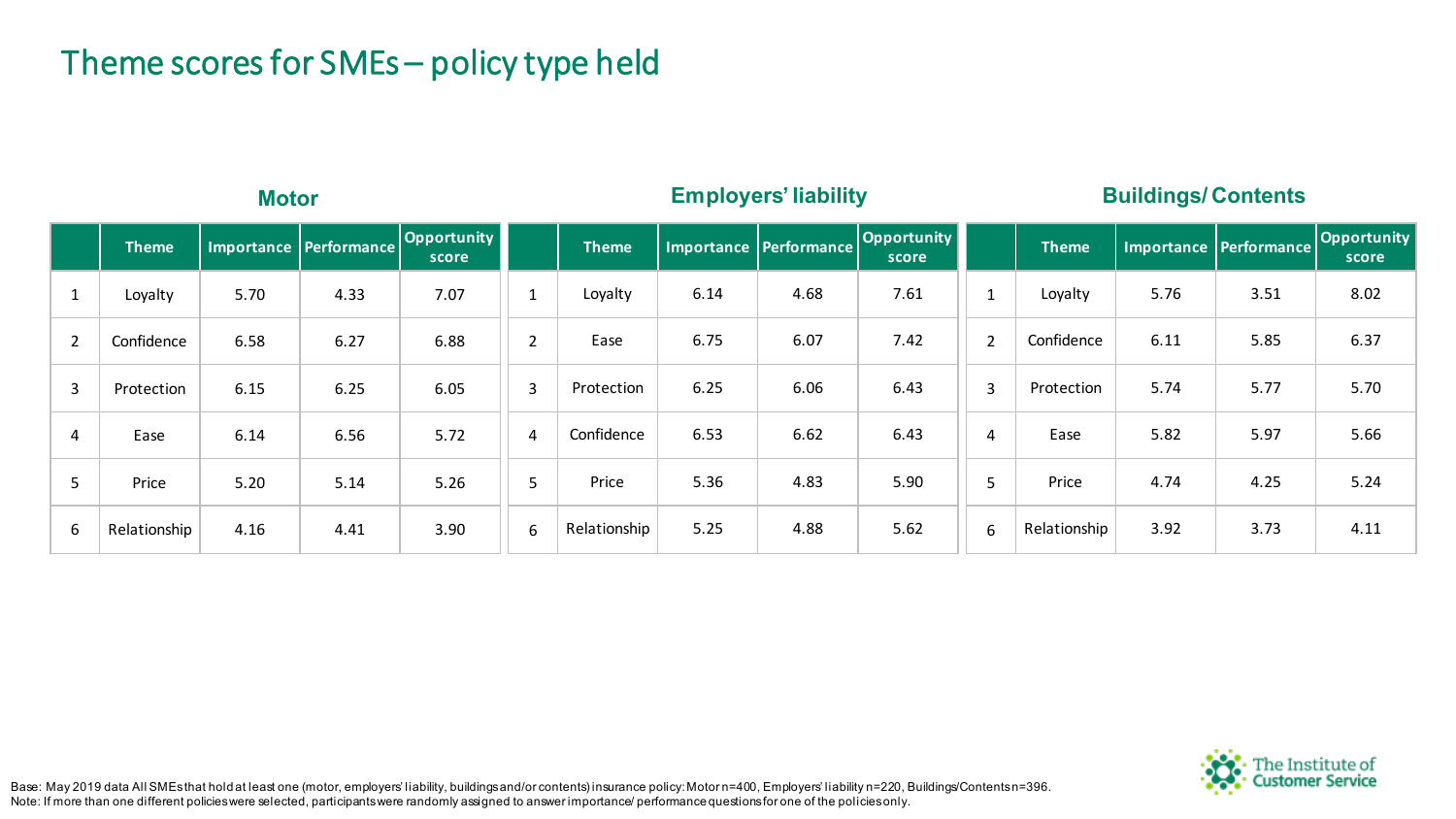## Top 10 opportunities for SMEs – policy type held motor

|                | <b>Theme</b> | <b>Statement</b>                                                                                     | <b>Importance</b> | <b>Performance</b> | <b>Opportunity score</b> |
|----------------|--------------|------------------------------------------------------------------------------------------------------|-------------------|--------------------|--------------------------|
| $\mathbf{1}$   | Confidence   | The insurer assesses my risk individually,<br>rather than using generic assumptions                  | 7.10              | 6.07               | 8.13                     |
| 2              | Loyalty      | The premium doesn't increase because I'm<br>not a new customer anymore                               | 6.35              | 4.59               | 8.11                     |
| 3              | Loyalty      | I am able to get a discount for staying with<br>the same company                                     | 6.33              | 4.62               | 8.03                     |
| 4              | Confidence   | I know what the policy covers and excludes                                                           | 7.73              | 7.43               | 8.02                     |
| 5              | Loyalty      | My provider takes my loyalty into account<br>when calculating renewal quotes after I have<br>claimed | 6.15              | 4.59               | 7.71                     |
| 6              | Price        | The insurance provider matches a cheaper<br>price from a competitors quote                           | 6.50              | 5.32               | 7.68                     |
| $\overline{7}$ | Confidence   | The company handles complaints<br>professionally and fairly                                          | 6.90              | 6.18               | 7.62                     |
| 8              | Confidence   | The insurer informs me about their claims<br>process before I buy                                    | 6.70              | 5.84               | 7.56                     |
| 9              | Confidence   | The policy is explained clearly                                                                      | 7.58              | 7.61               | 7.54                     |
| 10             | Loyalty      | The insurer provides additional benefits for<br>renewing (e.g. enhanced cover)                       | 5.93              | 4.49               | 7.36                     |

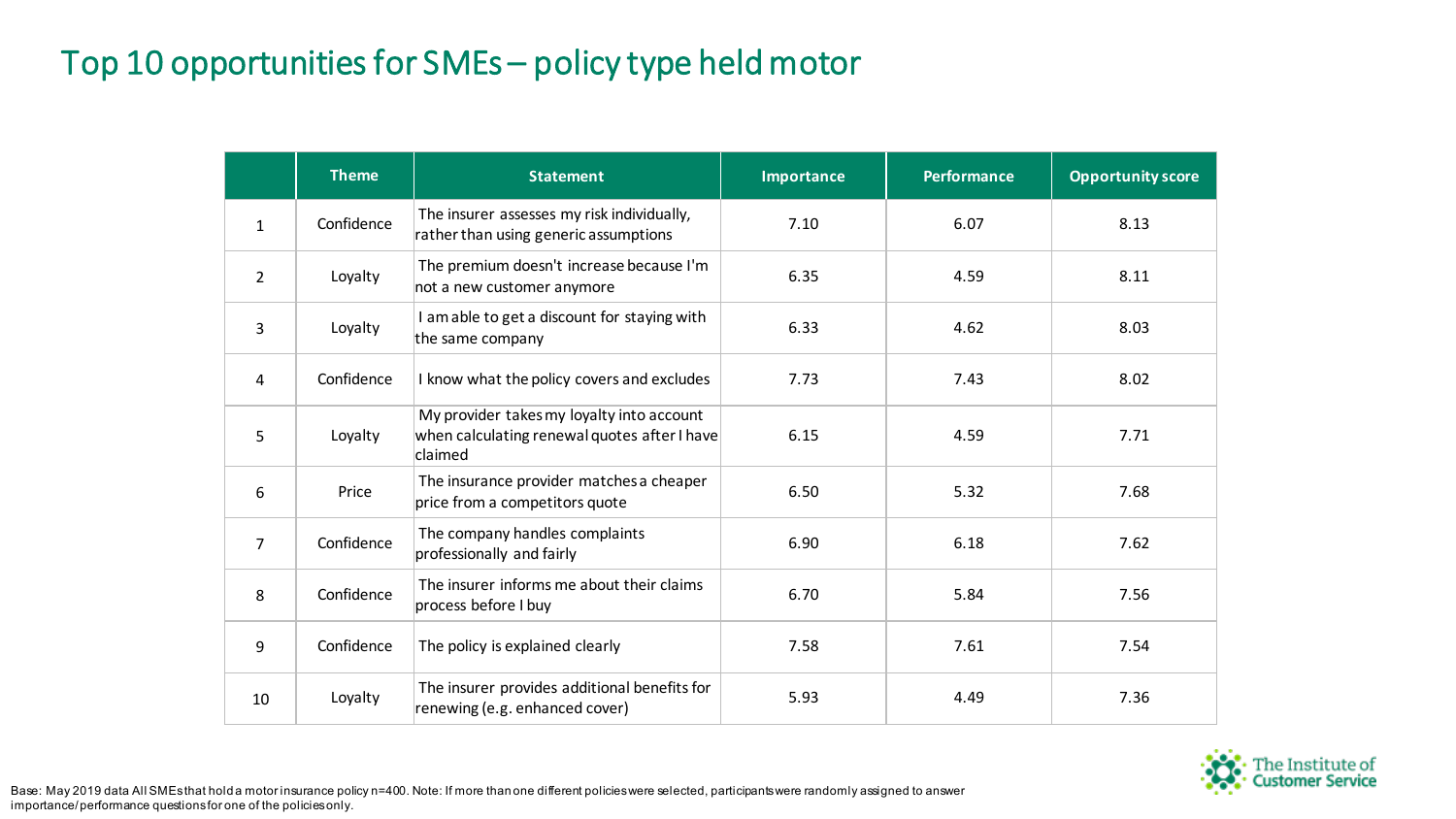## Top 10 opportunities for SMEs – policy type held employers' liability

|                | <b>Theme</b> | <b>Statement</b>                                                                                       | Importance | <b>Performance</b> | <b>Opportunity score</b> |
|----------------|--------------|--------------------------------------------------------------------------------------------------------|------------|--------------------|--------------------------|
| $\mathbf{1}$   | Loyalty      | My provider takes my loyalty into account<br>when calculating renewal quotes after I have<br>claimed   | 7.14       | 5.42               | 8.86                     |
| $\overline{2}$ | Ease         | I am able to buy the insurance in any way<br>that suits me (e.g. online, mobile, telephone,<br>broker) | 7.59       | 6.47               | 8.71                     |
| 3              | Loyalty      | I am able to get a discount for staying with<br>the same company                                       | 6.59       | 4.61               | 8.57                     |
| 4              | Price        | The cost of the policy is reasonable for the<br>level of cover that I get                              | 7.82       | 7.11               | 8.53                     |
| 5              | Loyalty      | The premium doesn't increase because I'm<br>not a new customer anymore                                 | 6.77       | 5.07               | 8.48                     |
| 6              | Ease         | The provider makes it easy to compare to<br>policies from other providers                              | 7.14       | 5.85               | 8.42                     |
| $\overline{7}$ | Ease         | My questions are answered quickly and<br>clearly                                                       | 7.77       | 7.35               | 8.20                     |
| 8              | Loyalty      | The insurer provides additional benefits for<br>renewing (e.g. enhanced cover)                         | 6.27       | 4.56               | 7.98                     |
| 9              | Protection   | The policy is of the right level to ensure my<br>business could continue to trade                      | 7.64       | 7.41               | 7.87                     |
| 10             | Price        | The insurance provider matches a cheaper<br>price from a competitors quote                             | 6.23       | 4.68               | 7.78                     |

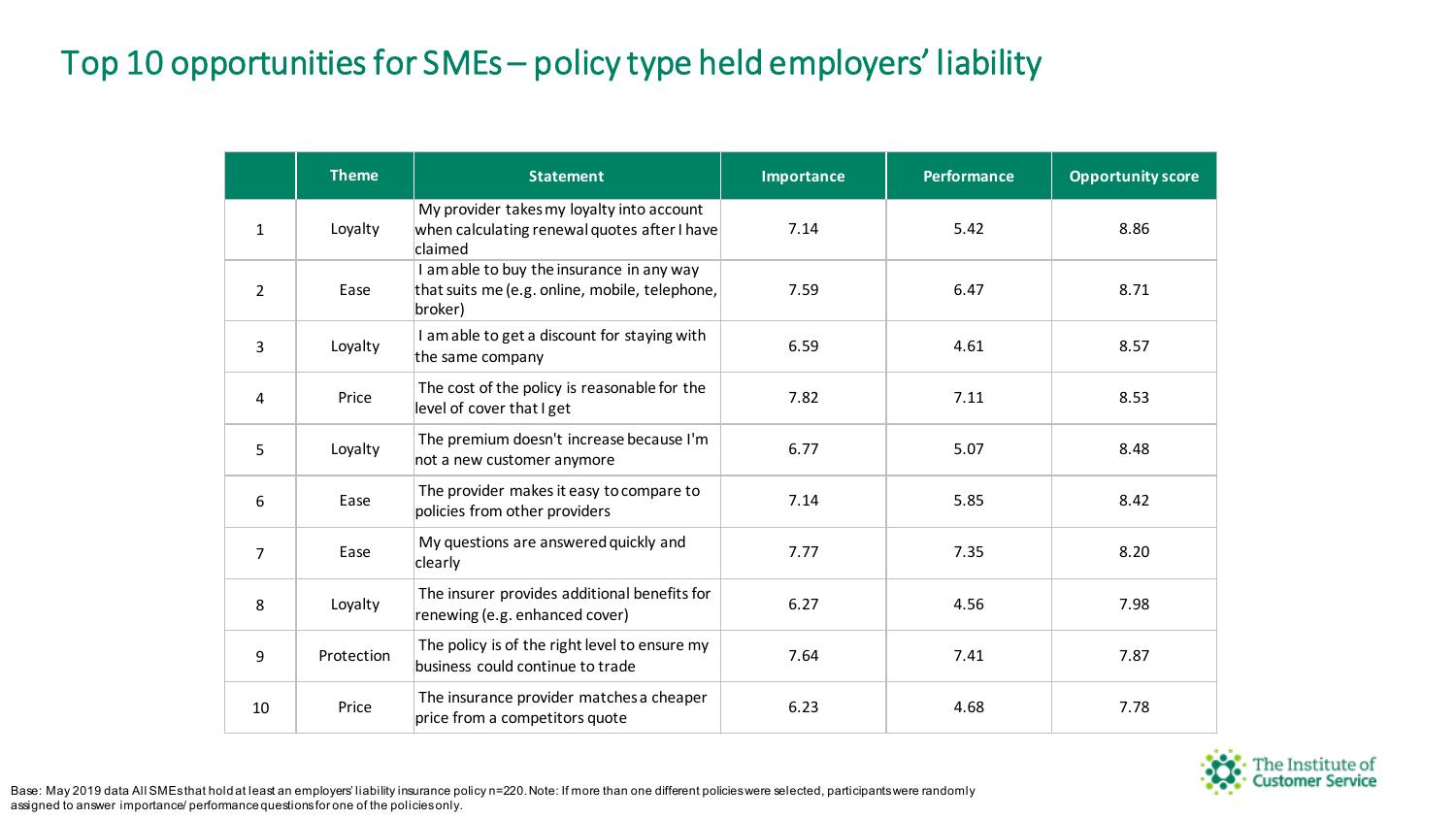## Top 10 opportunities for SMEs – policy type held buildings/ contents

|                | <b>Theme</b> | <b>Statement</b>                                                                                     | Importance | <b>Performance</b> | <b>Opportunity score</b> |
|----------------|--------------|------------------------------------------------------------------------------------------------------|------------|--------------------|--------------------------|
| 1              | Loyalty      | The premium doesn't increase because I'm<br>not a new customer anymore                               | 6.67       | 4.07               | 9.26                     |
| $\overline{2}$ | Loyalty      | I am able to get a discount for staying with<br>the same company                                     | 6.31       | 3.82               | 8.81                     |
| 3              | Loyalty      | My provider takes my loyalty into account<br>when calculating renewal quotes after I have<br>claimed | 6.24       | 3.79               | 8.68                     |
| 4              | Confidence   | The company handles complaints<br>professionally and fairly                                          | 7.25       | 6.06               | 8.43                     |
| 5              | Ease         | The policy documents are easy to read, with<br>little or no small print                              | 7.12       | 6.13               | 8.11                     |
| 6              | Loyalty      | I am told what the price would be if I wasn't<br>la new customer                                     | 4.75       | 1.57               | 7.93                     |
| 7              | Loyalty      | The insurer provides additional benefits for<br>renewing (e.g. enhanced cover)                       | 5.83       | 3.82               | 7.84                     |
| 8              | Confidence   | I know what the policy covers and excludes                                                           | 7.35       | 7.11               | 7.59                     |
| 9              | Price        | The insurance provider matches a cheaper<br>price from a competitors quote                           | 5.68       | 3.90               | 7.46                     |
| 10             | Price        | The cost of the policy is reasonable for the<br>level of cover that I get                            | 6.97       | 6.66               | 7.28                     |

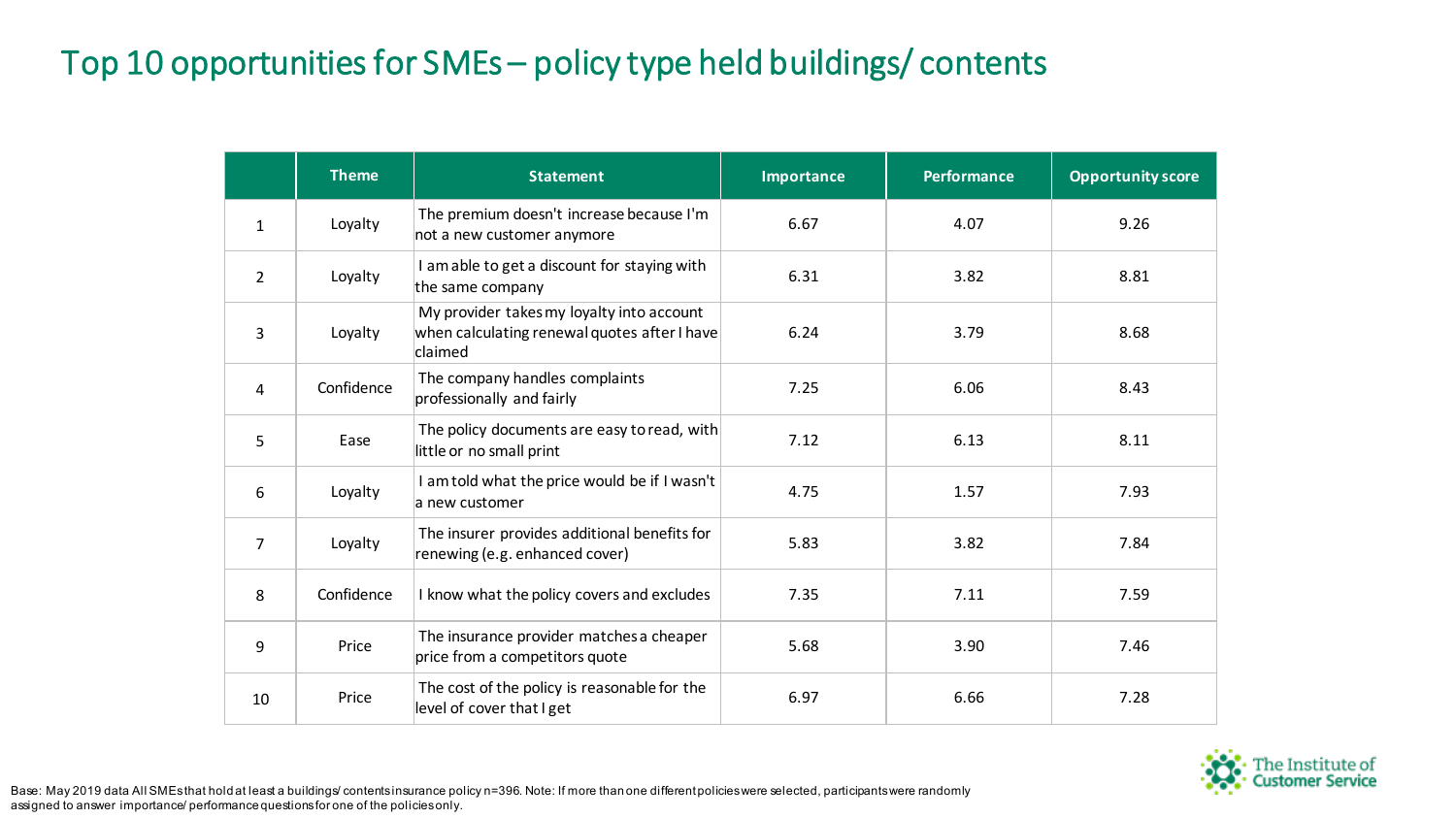#### Theme scores for SMEs – policy type claimed

| <b>Motor</b>         |      |                          |                      |  |                      | <b>Employers' liability</b> |                        |                      | <b>Buildings/Contents</b> |                      |      |                          |                      |
|----------------------|------|--------------------------|----------------------|--|----------------------|-----------------------------|------------------------|----------------------|---------------------------|----------------------|------|--------------------------|----------------------|
| <b>Theme</b>         |      | Importance   Performance | Opportunity<br>score |  | <b>Theme</b>         |                             | Importance Performance | Opportunity<br>score |                           | <b>Theme</b>         |      | Importance   Performance | Opportunity<br>score |
| Speed<br>(claimed)   | 6.85 | 7.28                     | 6.42                 |  | Speed<br>(claimed)   | 5.64                        | 5.75                   | 5.53                 |                           | Speed<br>(claimed)   | 4.23 | 3.87                     | 4.58                 |
| Respect<br>(claimed) | 6.16 | 6.09                     | 6.23                 |  | Control<br>(claimed) | 4.96                        | 5.47                   | 4.46                 |                           | Control<br>(claimed) | 3.75 | 4.48                     | 3.02                 |
| Control<br>(claimed) | 5.72 | 6.71                     | 4.73                 |  | Respect<br>(claimed) | 5.04                        | 5.74                   | 4.33                 |                           | Respect<br>(claimed) | 3.45 | 4.18                     | 2.72                 |



Base: May 2019 data All SMEs that claimed on at least one (motor, employers' liability, buildings and/or contents) insurance policy: Motor n=46, Employers' liability n=47, Buildings/Contents n=56. Note: If more than one different policies were selected, participants were randomly assigned to answer importance/ performance questions for one of the policies only.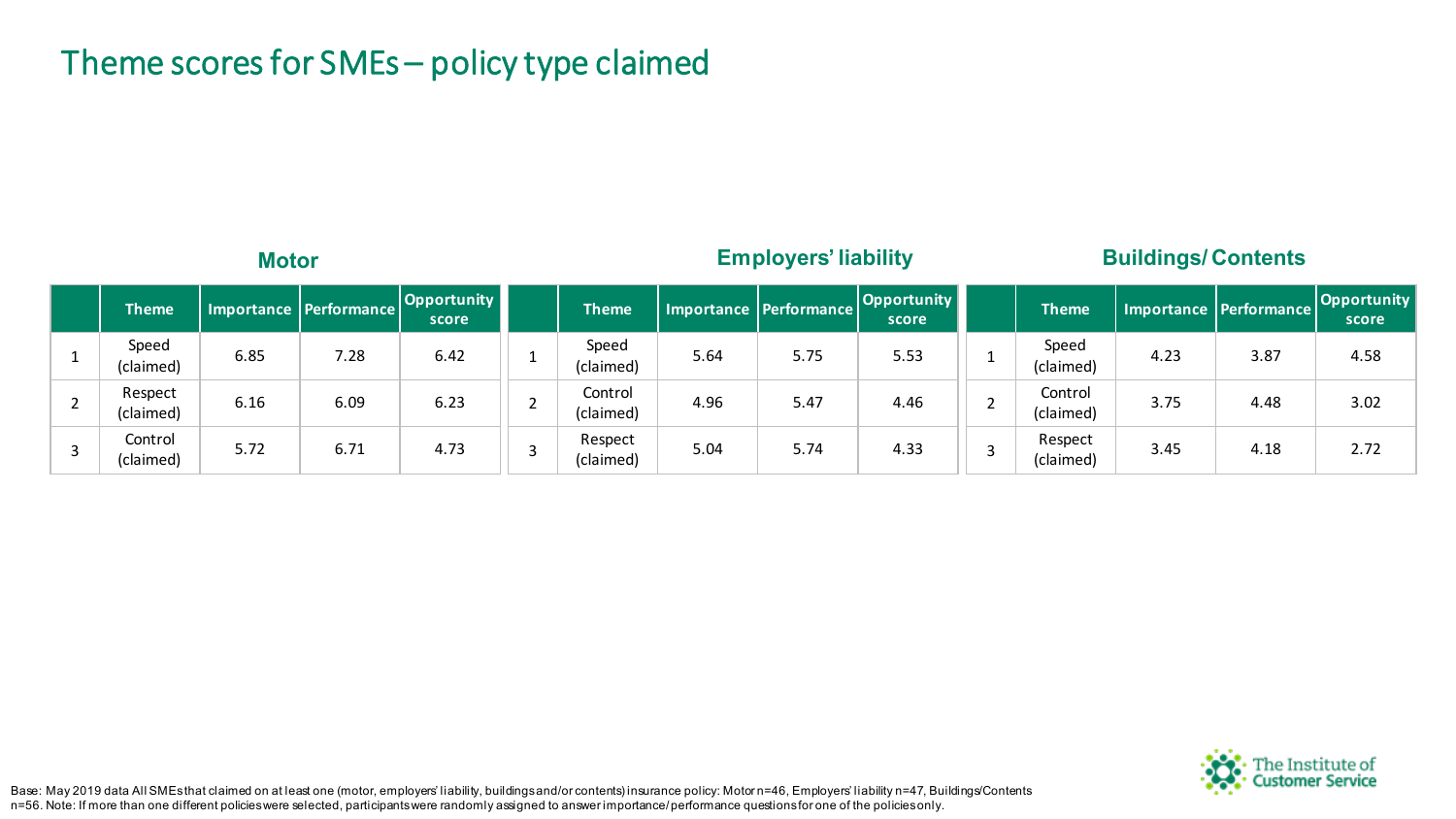#### Opportunities for SMEs – claimed on motor

|                | <b>Theme</b>         | <b>Statement</b>                                                                                                   | <b>Importance</b> | <b>Performance</b> | <b>Opportunity score</b> |
|----------------|----------------------|--------------------------------------------------------------------------------------------------------------------|-------------------|--------------------|--------------------------|
| $\mathbf{1}$   | Speed (claimed)      | I am offered immediate assistance and<br>advice                                                                    | 7.83              | 7.83               | 7.83                     |
| $\overline{2}$ | Respect<br>(claimed) | The insurance company does not try to<br>avoid paying out                                                          | 7.17              | 6.96               | 7.39                     |
| $\overline{3}$ | Speed (claimed)      | I can get through to the insurance company<br>quickly at any time                                                  | 7.17              | 7.39               | 6.96                     |
| 4              | Speed (claimed)      | I am not asked needless questions about my<br>claim                                                                | 6.30              | 5.91               | 6.70                     |
| 5              |                      | Speed (claimed) It is clear what I need to do to claim                                                             | 6.96              | 7.39               | 6.52                     |
| 6              |                      | Speed (claimed)   My claim is settled quickly                                                                      | 6.74              | 7.11               | 6.37                     |
| $\overline{7}$ | Respect<br>(claimed) | The people you deal with show compassion                                                                           | 6.30              | 6.30               | 6.30                     |
| 8              | Control<br>(claimed) | I have a choice in how the claim is settled<br>(e.g. financial settlement, repair or<br>replacement)               | 6.30              | 6.52               | 6.09                     |
| 9              | Control<br>(claimed) | Repairs or replacement items are<br>completed/delivered at a time to suit me                                       | 6.30              | 6.96               | 5.65                     |
| 10             | Respect<br>(claimed) | I do not have to prove that I am telling the<br>truth with lots of receipts or pictures                            | 5.00              | 5.00               | 5.00                     |
| 11             | Speed (claimed)      | My insurer provides effective<br>assistance/advice                                                                 | 6.09              | 8.04               | 4.13                     |
| 12             | Control<br>(claimed) | I am able to choose the supplier that the<br>insurance company uses (e.g. tradesmen,<br>garage, airline, law firm) | 4.57              | 6.67               | 2.46                     |

The Institute of<br>Customer Service

Base: May 2019 data All SMEs that have claimed on a motor insurance policy n=46. Note: If more than one different policies were selected, participants were randomly assigned to answer importance/ performance questions for one of the policies only.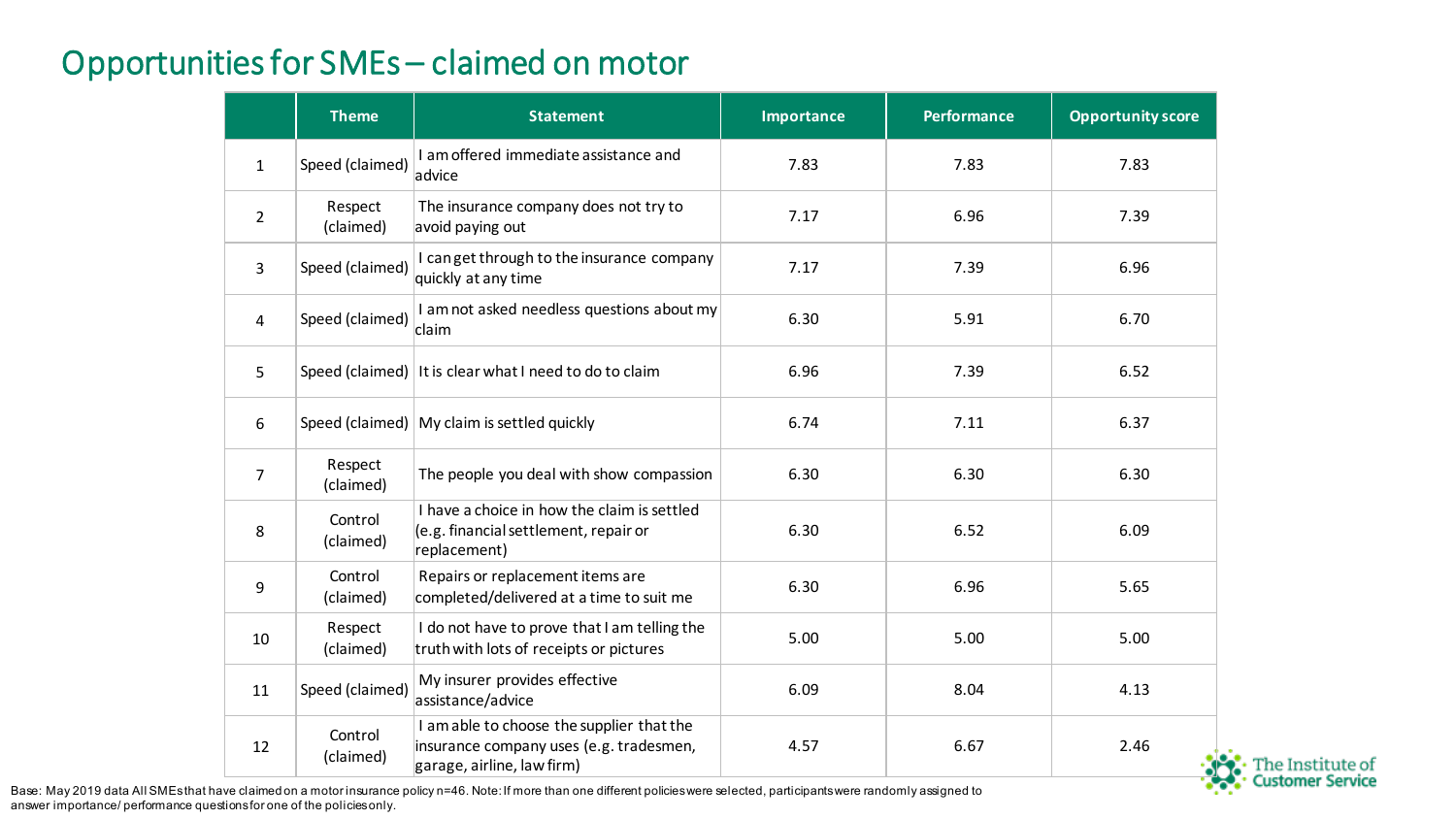#### Opportunities for SMEs – claimed on employers' liability

|                | <b>Theme</b>         | <b>Statement</b>                                                                                                   | <b>Importance</b> | <b>Performance</b> | <b>Opportunity score</b> |
|----------------|----------------------|--------------------------------------------------------------------------------------------------------------------|-------------------|--------------------|--------------------------|
| $\mathbf{1}$   | Respect<br>(claimed) | The insurance company does not try to<br>avoid paying out                                                          | 5.96              | 4.68               | 7.23                     |
| $\overline{2}$ |                      | Speed (claimed)   My claim is settled quickly                                                                      | 5.74              | 4.57               | 6.92                     |
| $\overline{3}$ |                      | Speed (claimed) It is clear what I need to do to claim                                                             | 6.38              | 6.60               | 6.17                     |
| 4              | Speed (claimed)      | I am offered immediate assistance and<br>advice                                                                    | 5.96              | 5.74               | 6.17                     |
| 5              | Speed (claimed)      | I am not asked needless questions about my<br>claim                                                                | 5.96              | 5.74               | 6.17                     |
| 6              | Control<br>(claimed) | Repairs or replacement items are<br>completed/delivered at a time to suit me                                       | 5.32              | 5.53               | 5.11                     |
| $\overline{7}$ | Control<br>(claimed) | I am able to choose the supplier that the<br>insurance company uses (e.g. tradesmen,<br>garage, airline, law firm) | 5.11              | 5.45               | 4.76                     |
| 8              | Speed (claimed)      | My insurer provides effective<br>assistance/advice                                                                 | 5.11              | 6.30               | 3.91                     |
| 9              | Speed (claimed)      | I can get through to the insurance company<br>quickly at any time                                                  | 4.68              | 5.53               | 3.83                     |
| 10             | Control<br>(claimed) | I have a choice in how the claim is settled<br>(e.g. financial settlement, repair or<br>replacement)               | 4.47              | 5.43               | 3.50                     |
| 11             | Respect<br>(claimed) | I do not have to prove that I am telling the<br>truth with lots of receipts or pictures                            | 4.68              | 6.17               | 3.19                     |
| 12             | Respect<br>(claimed) | The people you deal with show compassion                                                                           | 4.47              | 6.38               | 2.55                     |

The Institute of<br>Customer Service

Base: May 2019 data All SMEs that have claimed on an employers' liability insurance policy n=47. Note: If more than one different policies were selected, participants were randomly assigned to answer importance/ performance questions for one of the policies only.